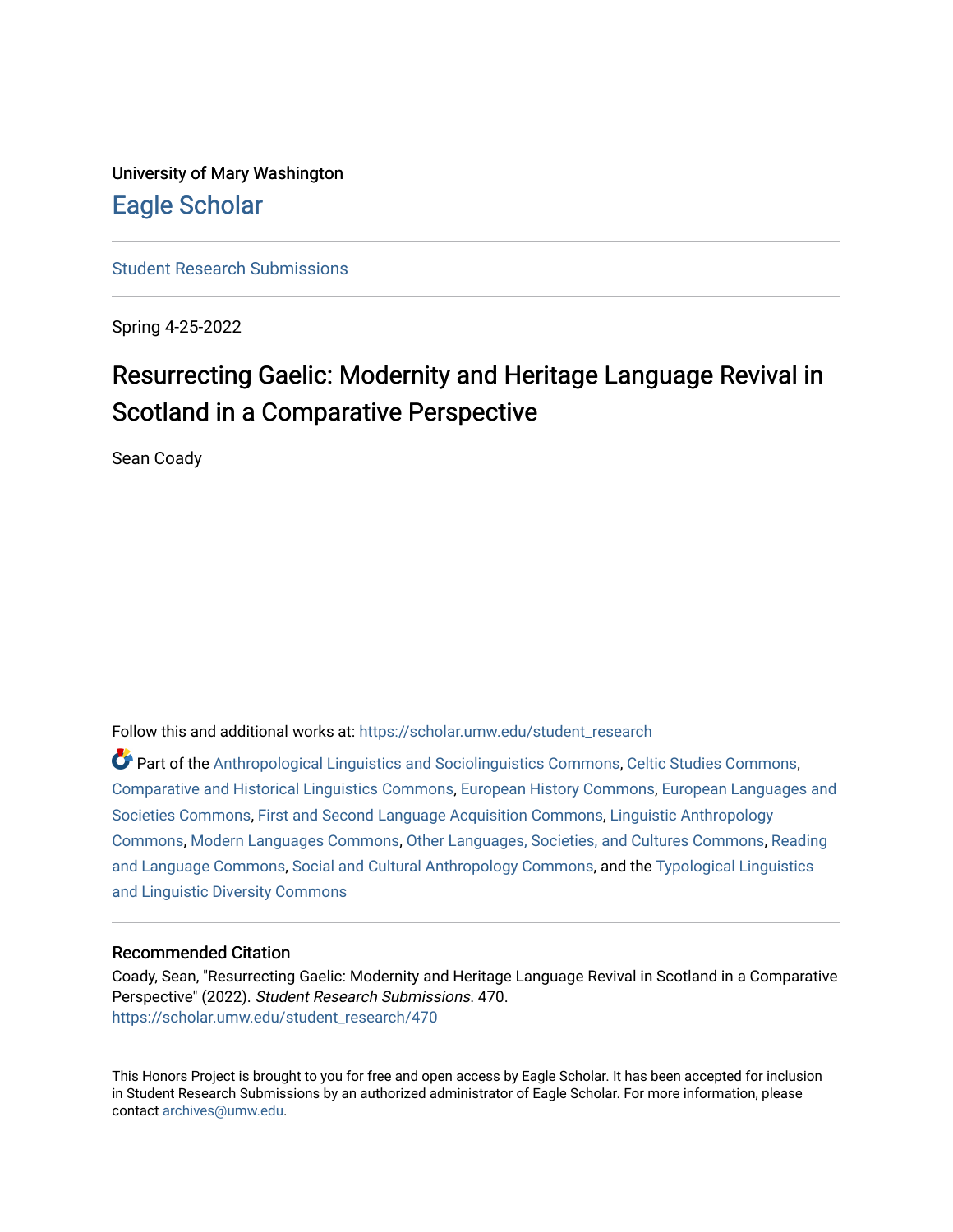Resurrecting Gaelic:

Modernity and Heritage Language Revival in Scotland

in a Comparative Perspective

Sean Coady

Submitted in fulfillment of Honors in Anthropology (ANTH 481: Senior Thesis)

## 25 April 2022

| Eric Gable |                         |                | Date 04/25/2022 |
|------------|-------------------------|----------------|-----------------|
|            | Jason James Jason James | Date 4/25/2022 |                 |
| Janie Lee  | Janie Lee               |                | Date 4/25/2022  |
|            |                         |                |                 |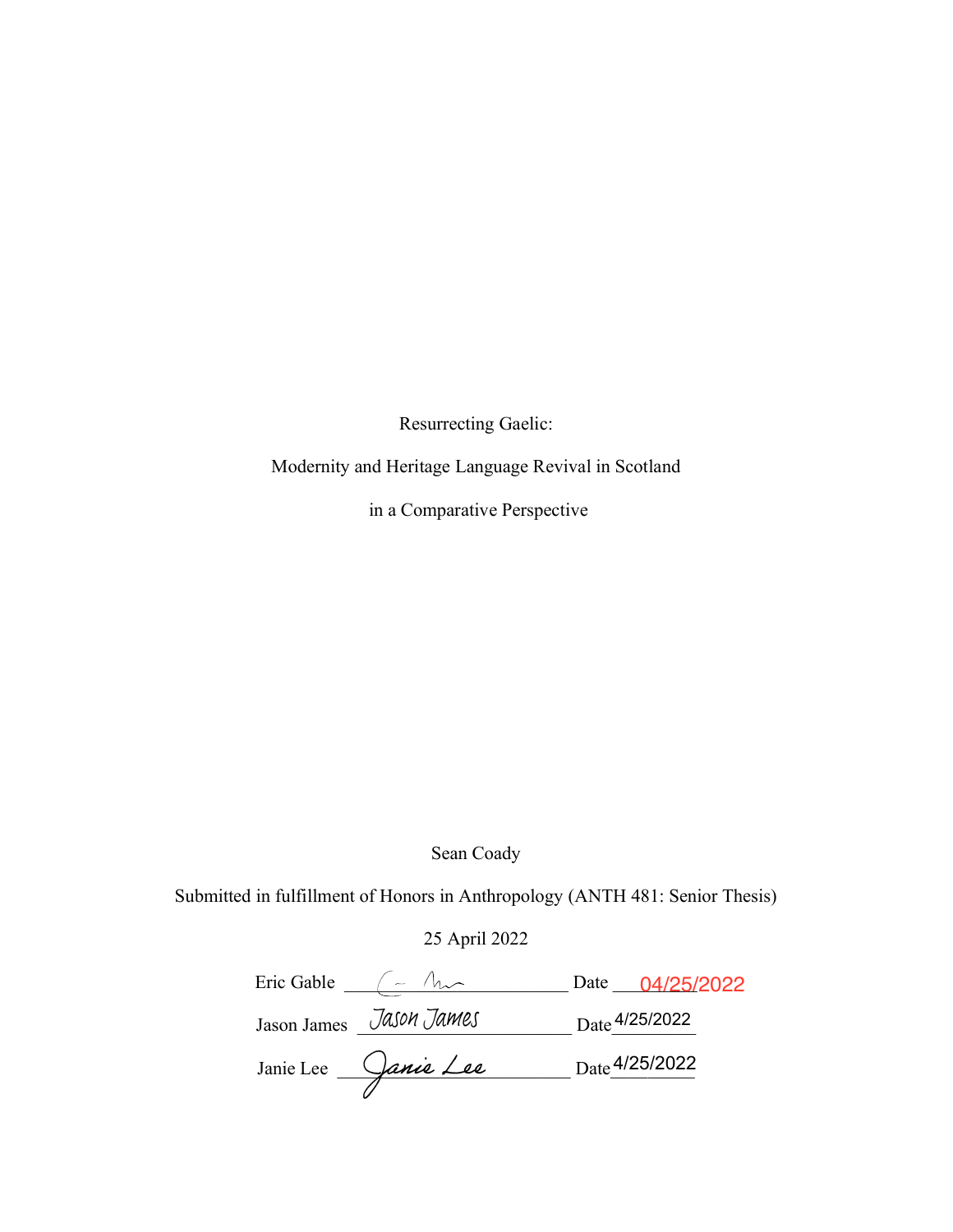## **What Are We Really Saving? (An Introduction to Language, Culture, Loss, and Revitalization)**

*"When you lose a language and a language goes extinct, it's like dropping a bomb on the Louvre." – legal scholar Michael Krauss, quoting linguist Ken Hale*

#### **The Power of Human Language**

As an undergraduate student, I have been in constant search of a way to immerse myself in the anthropology of language. It has always fascinated me to think about how closely language and culture are tied together and whether the loss of a language is a catalyst for the dissolution of the culture tied to it. Despite growing up in a bilingual household, always being surrounded by cultures drastically different than my own, and having a lust and homesickness for parts of the world that I have never been to and languages that I have never spoken, it took me longer than expected to fully fathom the importance of language, linguistic preservation, and why people should care deeply about their languages being lost. Throughout my time as a student, I have always found myself coming back to the same questions concerning language, culture, how the two are intertwined, and why people should care about the loss of a language at a culture's expense.

The importance of language to human psychology can be seen through something as simple as the way we talk about physical direction. English speakers live in a very ego-centric world. "Left" and "right" might seem like just words, but they greatly inform how we view ourselves in relation to everything else. To English speakers, the world quite literally revolves around the person speaking. Everything is left of *you*. Right of *you*. Above or below *you*. Your own right-hand side is different than the right-hand side of someone facing you. That is not something that should be taken lightly, because even something as simple as using "left" and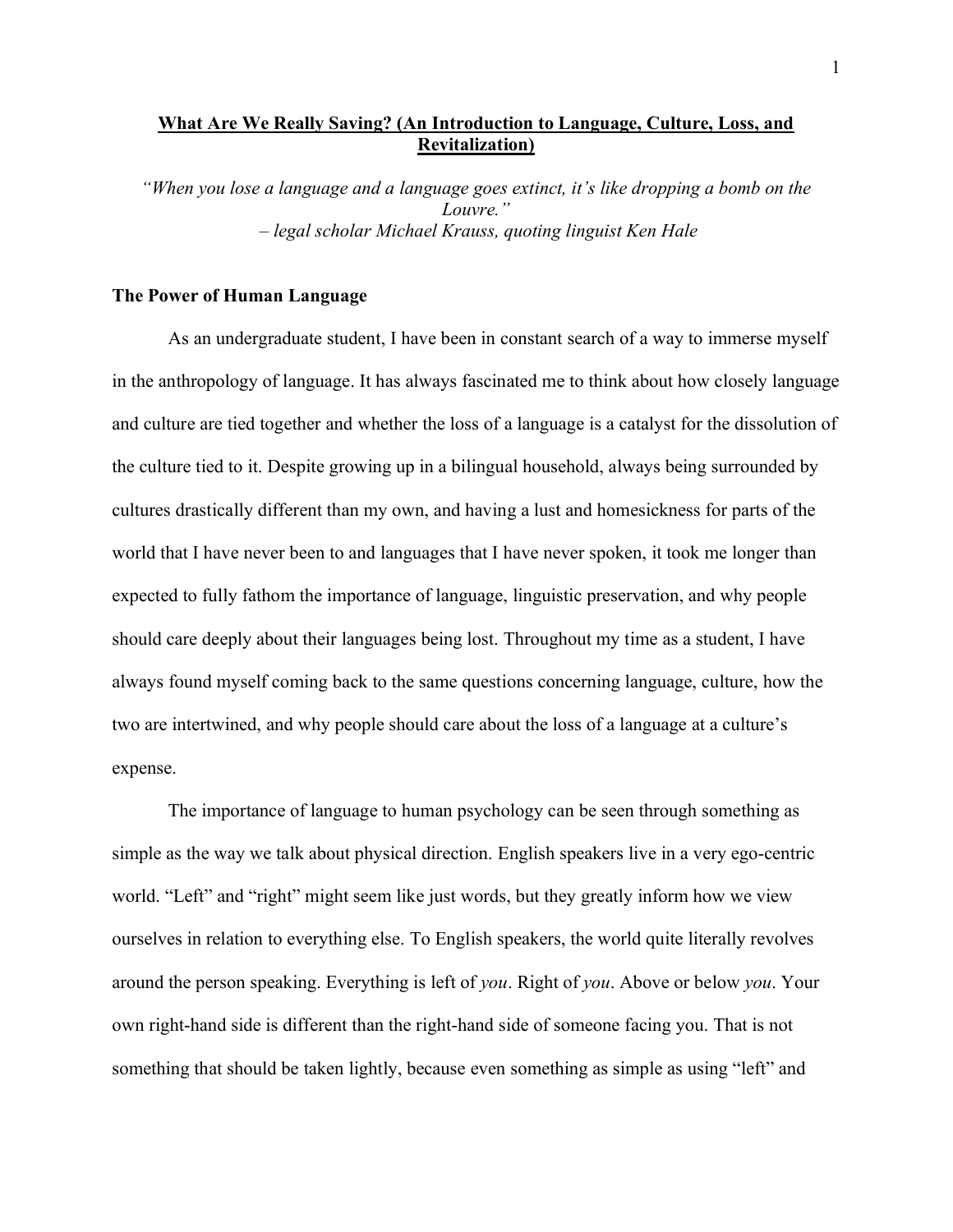"right" to reference your place in the world has a major impact on your perception of it. How we speak and think in English makes us feel like we live in a world that revolves around us.

Conversely, there is an Australian Aboriginal community known as the Guugu Yimithirr, native to Far North Queensland, who use directional language much differently than English speakers do. According to linguist John B. Haviland, the heritage language of the Guugu Yimithirr does not use "left" and "right," but rather the "four roots for geocentric direction," meaning that these people use the equivalent of the English "north," "south," "east", and "west" (Haviland 1998, 5). Unlike how left and right can change depending on which direction one is facing, the cardinal directions never change no matter where you are. The Guugu Yimithirr's interpretation of the cardinal directions is slightly different than that of English speakers; it is possible that it is based on the position of the horizon and the "seasonal arc of the sun," implying that the users of this heritage language do not live in an ego-centric world, but rather a naturecentric one (Haviland 1998, 5). These people are not so focused on themselves and how the world interacts with them, but rather how the world exists in its natural state. They live in a world centered on something outside of themselves which is demonstrated through linguistic choices.

Language is a necessary means of analyzing and communicating the worldview of a group or a society. Human beings are diverse creatures; we exist in every climate, every terrain, and every manner of living. Depending on where we come from, we use our actions, words, and skills differently. These differences are what make us human and are expressed through human language. Why, then, should people not care when their heritage language begins to fall out of use? People are pulled back to their roots when they begin to lose their language, and it then becomes difficult to handle cultural nostalgia in the presence of modernity.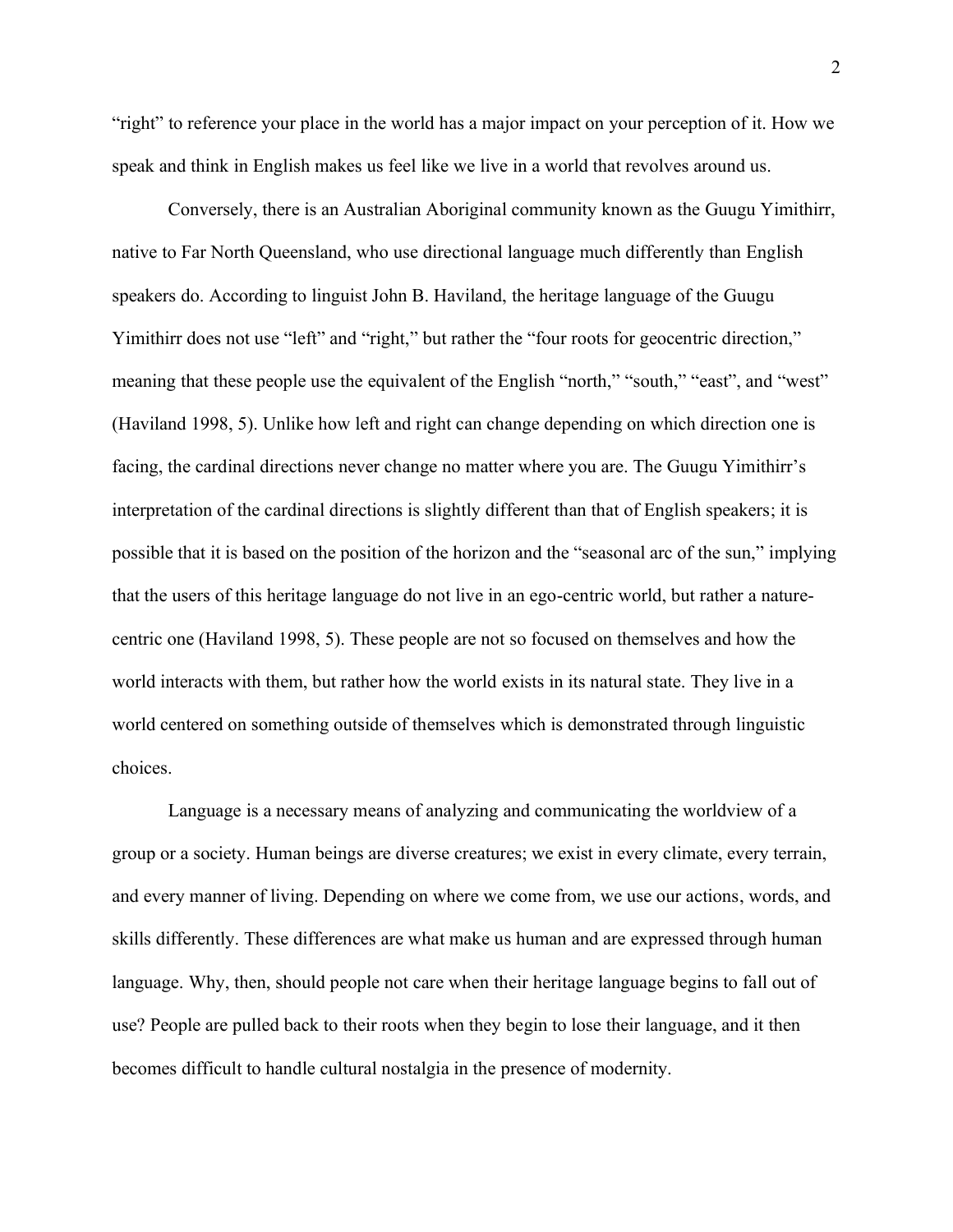In this thesis, I will offer reasons as to why people can and should care about language loss, why modernity has made maintaining linguistic tradition difficult in many places, and why cultural nostalgia is a valuable tool to revitalize languages. I intend to give examples from all over the world, from Hebrew in Israel to Māori in New Zealand, but I will focus mostly on the revitalization efforts of the Gaelic language in Scotland. It is my hope that the arguments and analyses that I provide will encourage new ideas about why language preservation is necessary to the survival of tradition and why the survival of tradition is important to the well-being of humanity.

## **Defining Language**

In order to fully fathom the extent to which language is a necessary facet of culture, one must first be able to define what language is and how it is used in the human experience. Language is, in the simplest terms, a communication tool. It is the means through which humans express their lives to others. Through dialogue, song, oral tradition, or otherwise, language is how we convey our human condition. It is how we communicate who we are and what we believe. In a more complex sense, language is a communication tool that grows and evolves based on what the people who use it find important and necessary to communicate about. Not only that, but a language also changes based on environmental factors, the health and safety of its users, and how its users interact with the changing modern world. Should a language change past a certain point or disappear altogether, there is a risk of losing the ideas, beliefs, and traditions of the people who once used it.

In one of his many lectures published in *The Journal of Philosophy*, American linguist and philosopher Noam Chomsky attempts to tackle the definition of language and how it is tied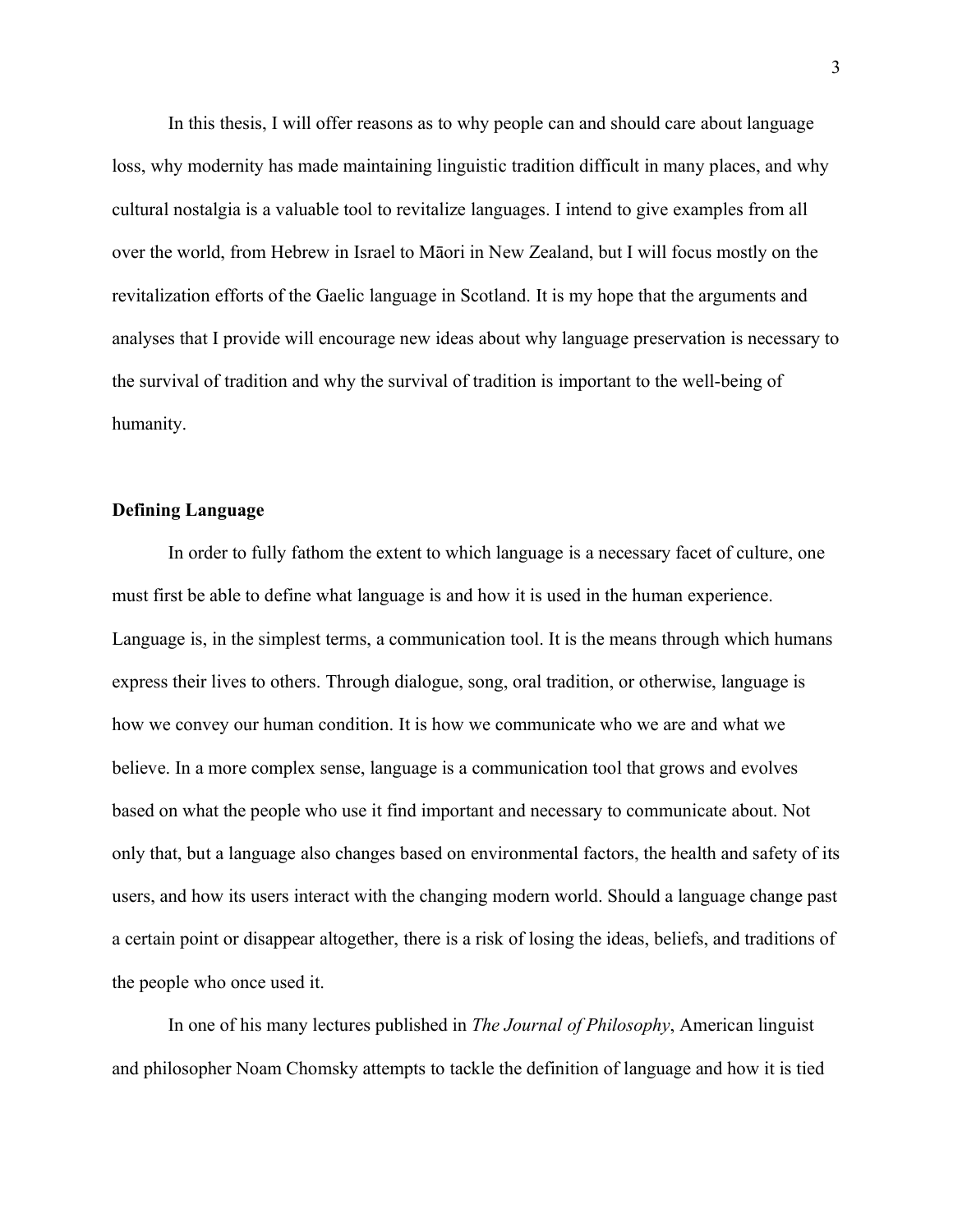to Charles Darwin's theory of human evolution. While the lecture itself does not fully define language the way one would see it defined in a dictionary, Chomsky does pose an idea that did not occur to me until I read his lecture: "It is, in the first place, odd to think that language has a purpose," he states. "Languages are not tools that humans design, but biological objects, like the visual or immune or digestive systems" (Chomsky 2013, 655). In saying this, Chomsky is implying that language is an innate and pre-functional part of the human experience. While, of course, I find a great deal of merit in Chomsky's interpretation of language, I do not fully agree with this analysis. Rather than an internal, anatomical system that the human consciousness has very little control over, I like to think of language as more akin to a muscle group. That way, the biological metaphor still stands, but it becomes synonymous with a more consciously aware biological instrument. Language is a muscle that you have to exercise for it to become fully functional and sustainable. Babies are not born with the ability to speak, write, or understand language the way that they are born with the ability to digest food or fight off illness. Children do not stop reframing the way they use and understand language until after the ages of 8 and 9, and even then, there is still language development throughout adolescence as children learn more about the way words are used as they grow and move through the world (Dimroth and Narasimhan 2012, 314). Therefore, I believe that language absolutely is a tool, just as much as the muscles that move our bodies are, to help us maneuver through, interpret, and understand the world around us.

One of the arguments that Chomsky makes in this lecture that I do agree with is that "fundamental properties of language design indicate that a rich tradition is correct in regarding language as essentially an instrument of thought" (Chomsky 2013, 656). In a world where opinions are meant to be shared and explored, language is undoubtedly a means through which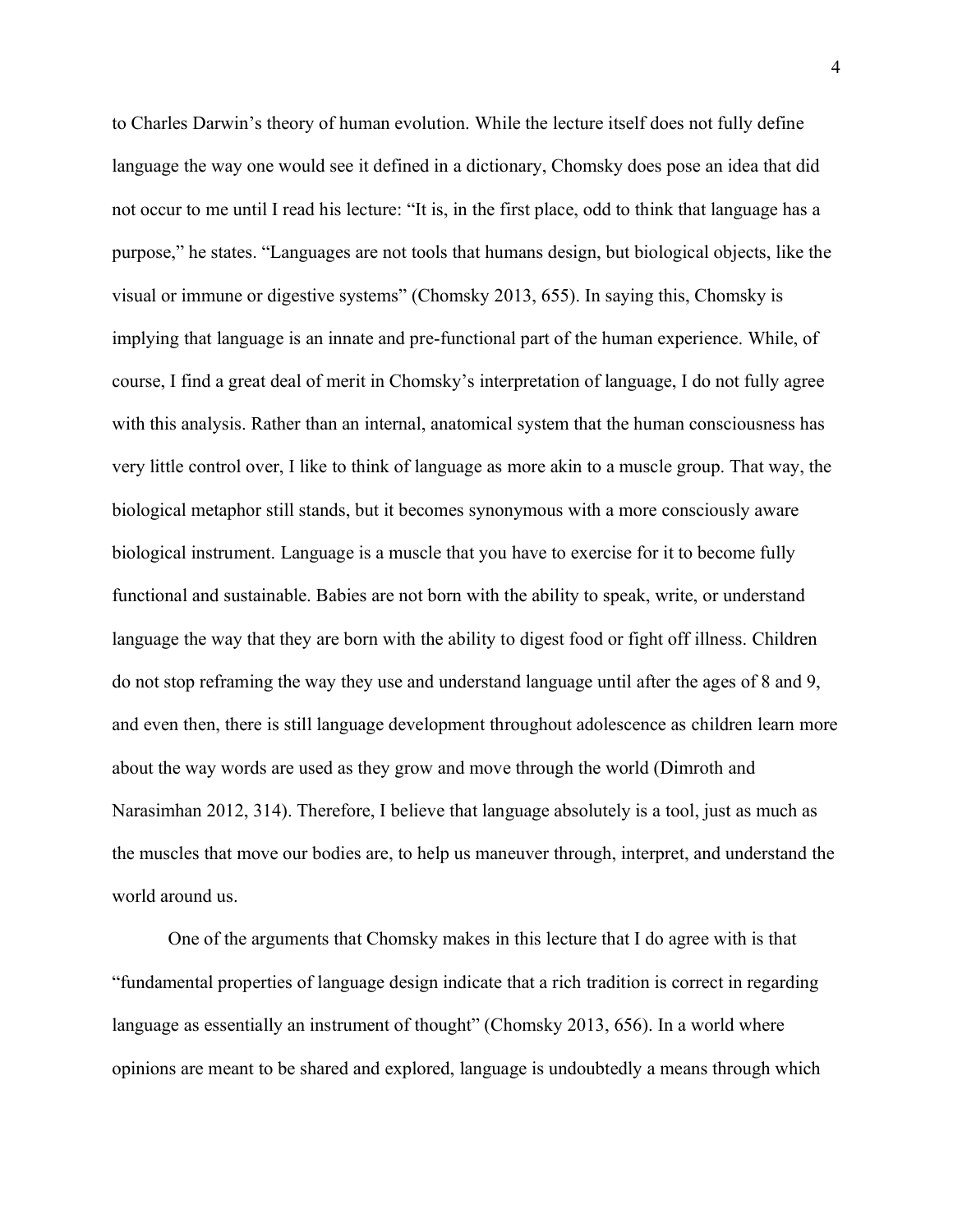thoughts and feelings can be expressed. This ties back into the idea that language is an invaluable tool used to approach the ideas of the world. With this in mind, one might argue that having a single lingua franca, or a language that is universally common across the world, would help with the comprehension of ideas and enhance the utility of language. However, this utility is not the only factor of importance; with a single lingua franca, the communication of ideas would be easier, but many ideas, varying perspectives, and the diversity of thought would be lost. Since Chomsky references languages as "instruments of thought," I would argue that each language is a different instrument, each one playing a different part in the orchestra to create the symphony of all the world languages (Chomsky 2013, 656). Each language brings different ideas to the conversation, and with one single lingua franca, there would be a very small number of ideas to go around.

With all that said, language is exceedingly important to the human experience. In all its forms, whether that be spoken, written, or signed, language is a cornerstone of how humans are able to connect, express, and understand. Furthermore, languages are vessels for ideas and opinions, and the variance in languages used across the world support diversity of thought. Everything associated with the language you use is rooted in who you are and where you come from. In all the ways that language is described, whether that be as a tool, an instrument, an art form, or a biological system, it is no doubt the essential means of communication for humankind.

#### **Defining Culture**

"Culture" is a word that encompasses language, food practices, religion, healthcare, education systems, government, and so much more. That is, when culture is being discussed, it is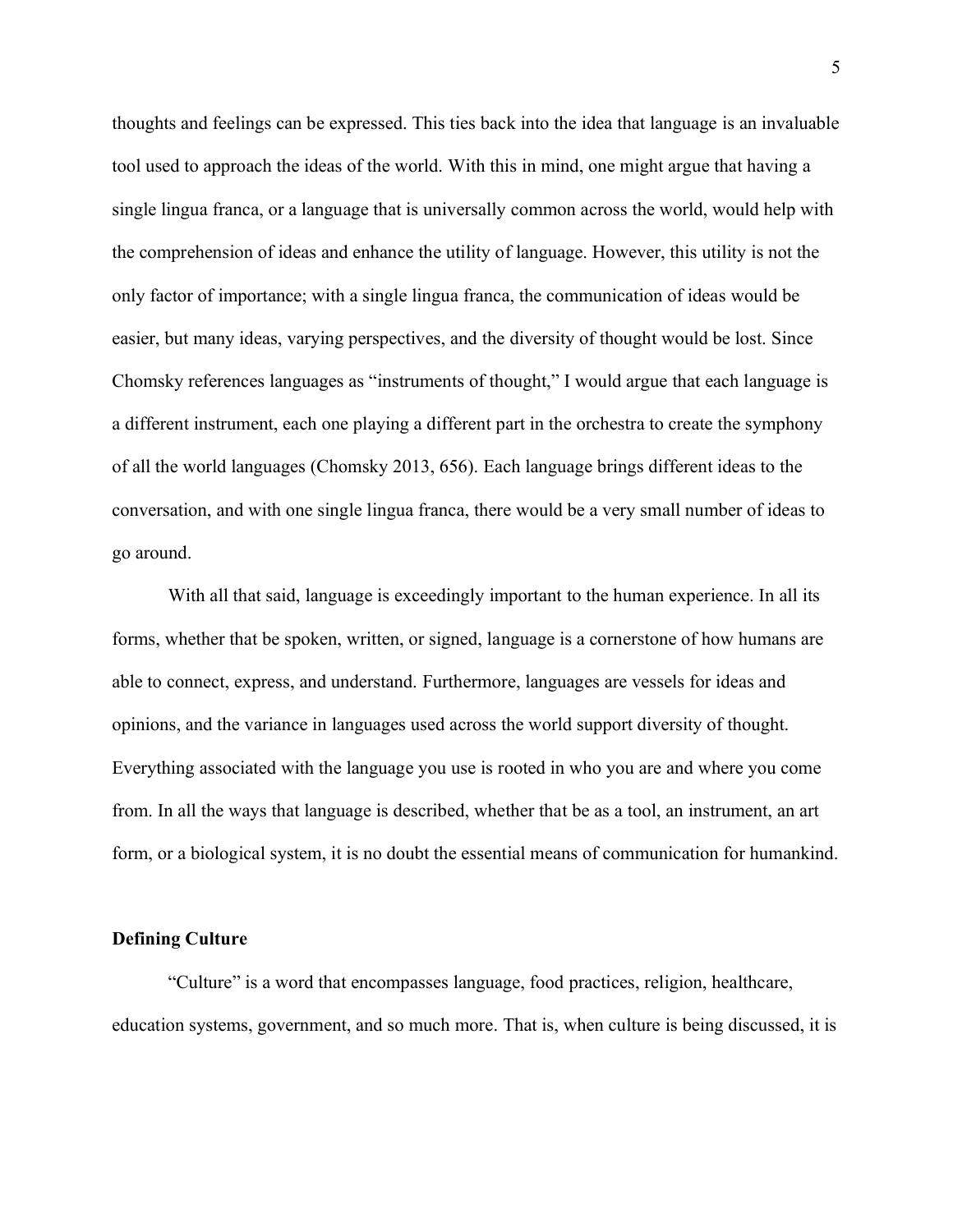necessary to determine what facet of culture *specifically* is being discussed; culture requires a definition that honors all of its intricacies

In an article entitled "What is Heritage?" published by the Australian Garden History Society Inc. in 2016, author and activist Richard Offen puts it plainly: "Everywhere which displays the interaction through time between people and the environment tells the story of humankind's endeavours: their successes and failures, their trials and tribulations, their attempts to commune with the supernatural and their forms of cultural expression through art and architecture" (Offen 2016, 13). On every corner of the globe, humans interact with their environment in meaningful ways, bringing to life what we know as "culture," which can then be passed down through generations as "heritage" and "tradition." There is no rulebook nor structured system for culture construction. It happens organically over time and gains importance and value through intangible things, such as repetition and reinforcement. Offen expresses that cultural environment is "more than just mere material remains" but rather "central to how we see ourselves and our identity as individuals, communities, and as a nation" (Offen 2016, 15). While Offen's account speaks specifically of Australia and Australian heritage, this statement can undoubtedly be attributed to cultures and traditions all over the world.

In an article written by anthropologists Eric Gable and Richard Handler entitled "Anthropology and Culture," the concept of culture is described as "a lens through which people see the world" in reference to Ruth Benedict's interpretation of it (Gable and Handler 2008, 30). Much like the biological metaphor that is commonly used for language, the visual metaphor created by calling culture a "lens" implies that it is decisively related to human control and construction. With this in mind, culture as the metaphor of sight ties it to functionality and utility. Quoting anthropologist Marshall Sahlins, "culture is not 'precipitated' from 'rational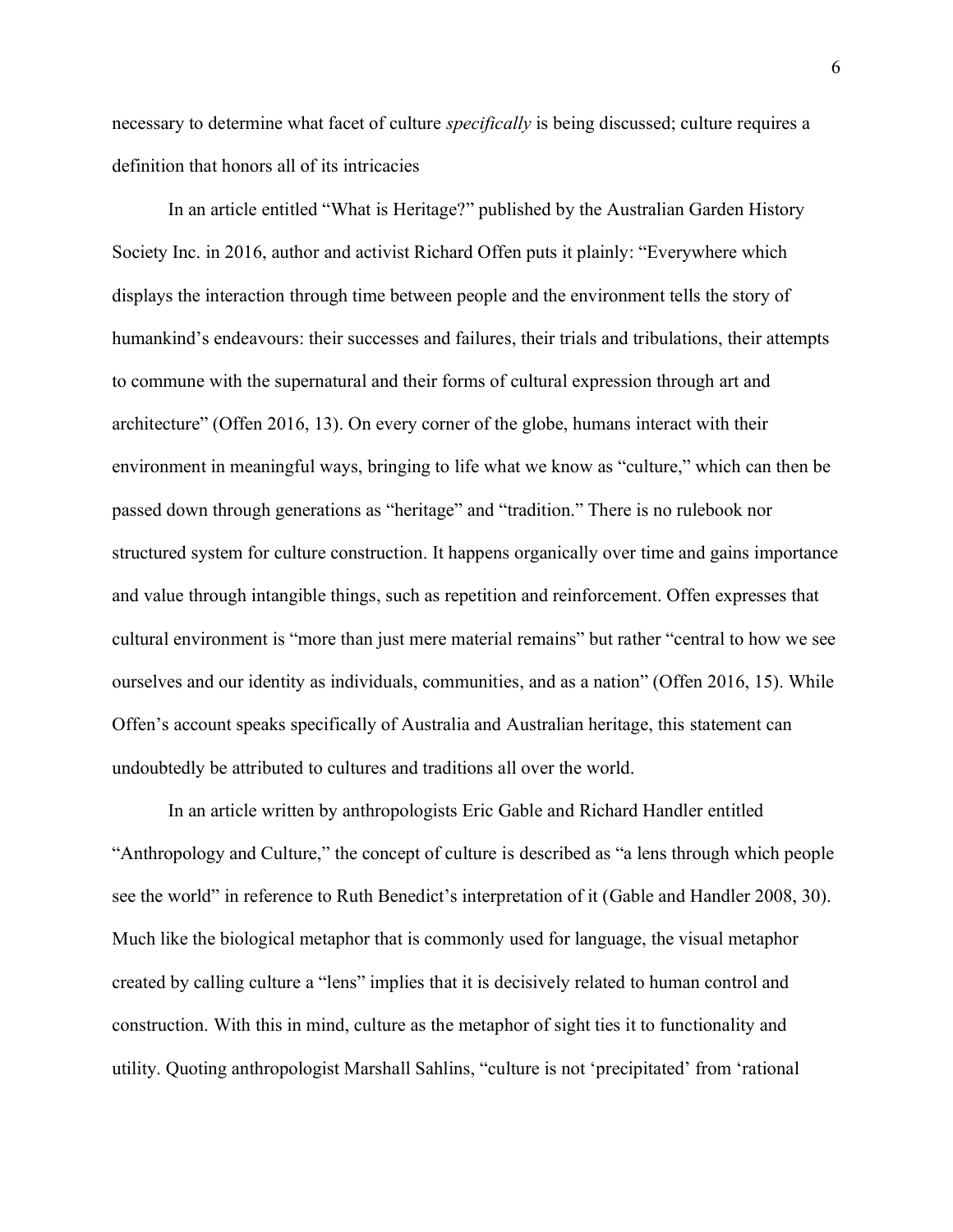activity.' Rather, it is 'culture which constitutes utility,'" meaning that the organic construction of culture is not only tied to human biological function but also that of social practicality (Gable and Handler 2008, 35). I find this metaphor to be more abstract than the one that Chomsky makes about language as a biological system, but then again, culture tends to be a much more abstract concept than language in general. For this reason, and because it gives a more tangible definition and image to an otherwise abstract idea, I am inclined to agree with the thinking behind this cultural metaphor.

Regarding the intangibility and abstraction of culture, Richard Handler wrote a book in 1988 entitled *Nationalism and the Politics of Culture in Quebec* which focuses on Québécois culture, identity, and policy between 1976 and 1984 and the idea of heritage and how it is a meaningful construct (Handler 1988). I find this idea to be exceedingly important because, in order to discuss what culture is, one much also discuss what different ideas about culture and culture loss demonstrate in the discourse of cultural identity. A heritage practitioner's view of culture is much different than an anthropologist's view and, as Handler discusses in his book, the "emptiness" of culture can be interpreted as the absence of something sacred and intangible, and efforts to retain or reclaim authenticity of culture can ultimately "never succeed" because it "succumbs to nationalist culture theory" (Handler 1988, 129-30). In short, Handler argues that considering culture and heritage to be tangible and solely attached to observable and material things perpetuates the need to "protect and demonstrate the collective individual's existence by protecting what it possesses from the claims of other collective individuals," as if to imply that the standing and vitality of a culture is made only by what one can observe of it (Handler 1988, 156). Many anthropologists tend to argue that culture and heritage exist through meaningful thought, moral codes, rituals, etc. That is, culture exists through the intangible and therefore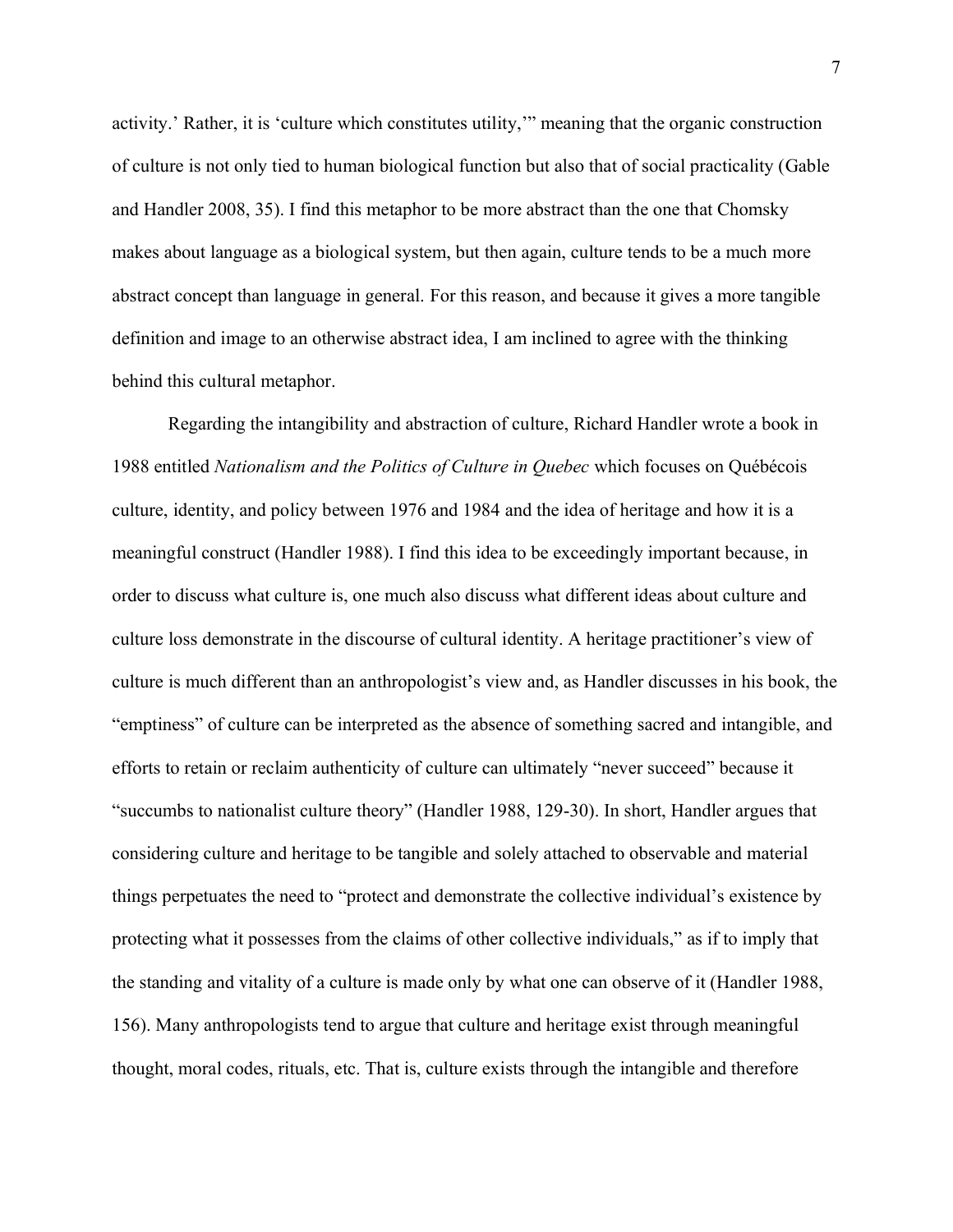cannot be taken away. However, people who live within a cultural bubble and exist within their heritage find a great deal of importance in the tangible parts of culture as well, such as architecture, geographical location, traditional dress, or language, which I will discuss further in my analysis of David Berliner's book. These things, to a cultural native, can absolutely be taken away. Culture is complicated and difficult to define, but I would argue that focusing entirely on the intangible and ignoring the tangible, or vice versa, is an erasure of different perspectives and experiences and therefore creates an imbalanced definition of what culture is.

One of the most necessary features of a culture is its practitioners' ability to share it, both generationally and in out-group settings. Without this, cultures cannot be passed down, and losing the traditions, beliefs, and values of a group will cause it to be completely lost with its last practitioner. In *Losing Culture: Nostalgia, Heritage, and Our Accelerated Times*, Belgian anthropologist David Berliner provides an analysis of why the passing down of culture is important to its existence. He introduces the term "exonostalgia", which is the "nostalgia for a past not experienced personally" to outline why the loss of culture is detrimental to future generations (Berliner 2020, 9). The children of these cultures who find it to be forgotten tend to feel like they are missing a huge part of their identity. Berliner makes the point that culture is innately tied to one's "individual identity and that of their group," and that "humans create stories and practices that serve to stabilize" these connections between culture and identity (Berliner 2020, 10). He says that it is due to "the fear of disappearance, for the children of the future, that we seek to preserve, to 'museumify' ways of life, values, traditions, traumatic memories, identities, roots, languages, rites, skills, and so on" to slow the threat of culture loss (Berliner 2020, 8).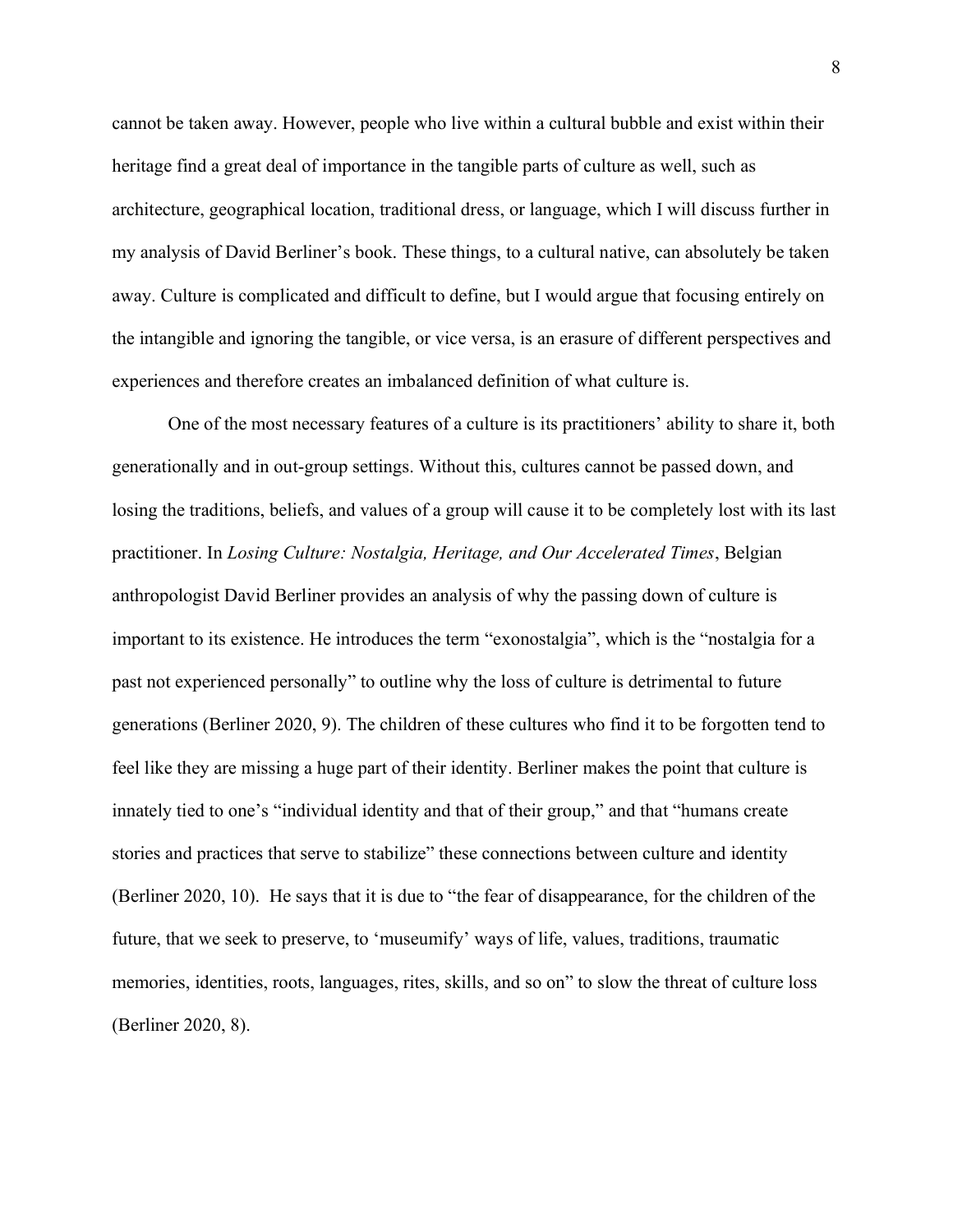This is where language comes back into the picture. Since culture and language are so tied together and culture loss creates a sense of lost identity and social nostalgia, language loss is a means through which this circumstance occurs. In a way, culture can be referenced as a social language in and of itself. Much like a language is a means of expressing one's perception of the world, culture is another form of human expression that is shaped around groupthink, ritualistic practices, and belief systems. Culture is the observable interpretation of the human experience and language is the tool through which this observable interpretation can be communicated to others. However, these two very real and very necessary means of global communication are not invulnerable in any way. Just as a culture can be lost with its last practitioner if it is not passed down, a language can easily suffer the same fate. As seen in both Chomsky's interpretation of language as he relates it to Darwin's Theory of Evolution and the quote from Marshall Sahlins used in Gable and Handler's article, language and culture are often both referenced in biological metaphors, and the loss of both is often referenced as forms of extinction, just like a species of animal or an ecosystem at large (Chomsky 2013, Gable and Handler 2008). As I will discuss further in my critique of the phrase "language death," this anthropomorphizing of language and culture is somewhat unfair. However, the fact that this metaphor exists for both language loss and culture loss implies that the two are intricately connected, and that one may substantially impact the other.

#### **Language Loss and Revival**

In his book entitled *Language Death*, linguist and author David Crystal writes that "a language is said to be dead when no one speaks it any more" (Crystal 2000, 11). I would like to amend this statement to say that, for the purposes of this thesis, a language is said to be dead not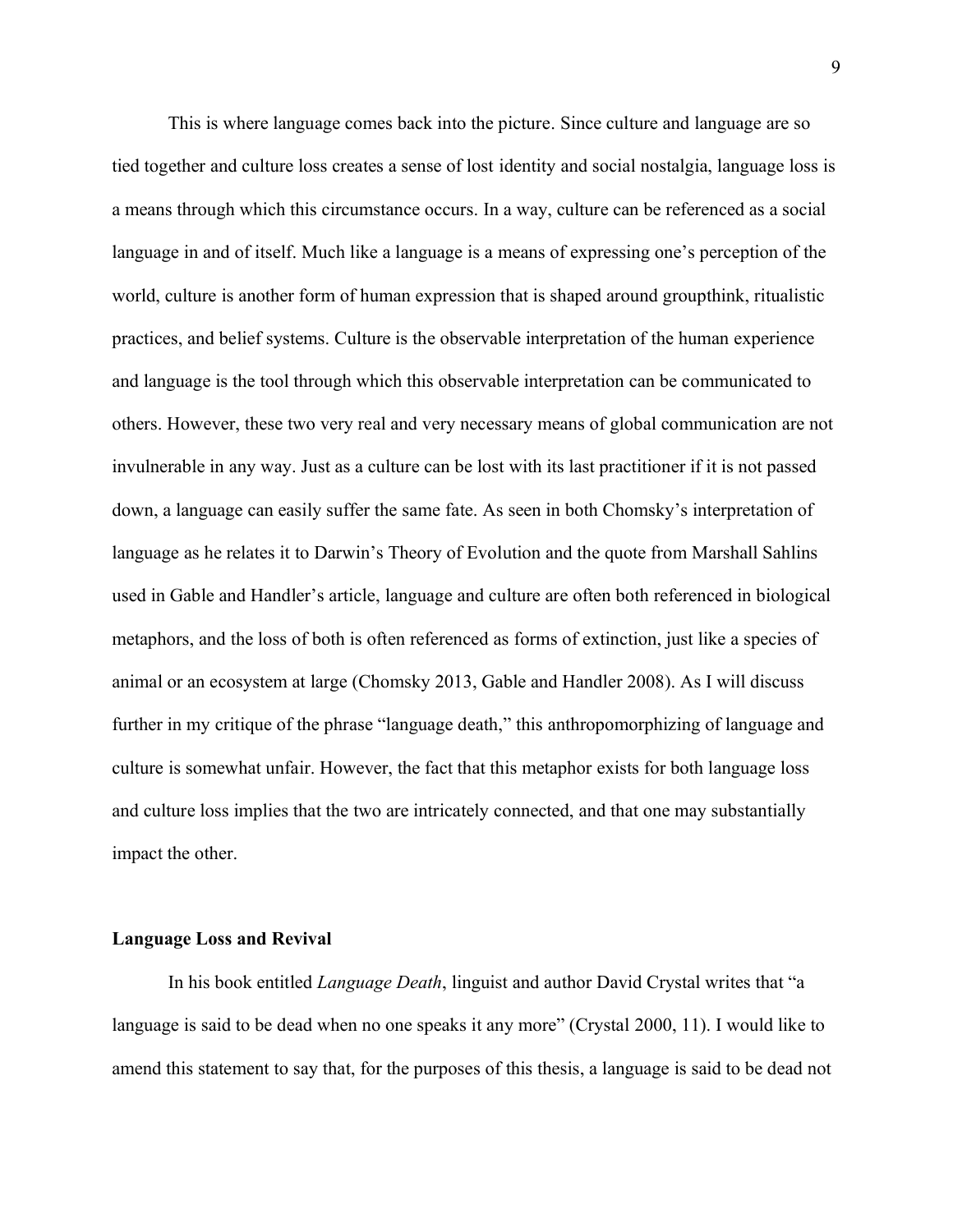only when no one speaks it, but also when no one signs, writes, reads, or understands it fluently anymore. It is important to me that languages that are not spoken orally are included. Otherwise, several languages used by millions of people, such as ASL, BSL, and other signed languages used by members of differently-abled communities, are pushed out of the conversation.

It is also important to me that the term "language death" is fairly critiqued. I want to acknowledge that "death" is becoming more harmful than helpful in the conversation about language loss. Many scholars, including David Crystal, compare languages to "ecosystems" and language users to "living entities" that exist within them (Crystal 2000, 32). While this is an interesting and thought-provoking metaphor that comes up a lot in linguistic discourse, calling it language "death" implies that someone, or something, may be doing the killing. In his book, Crystal critiques authors who refer to it as "language murder" or "linguicide" because these terms are inherently antagonistic, unfairly anthropomorphized, and should not be thrown around, especially in cases where languages are lost due to a need for survival, assimilation, or evolution (Crystal 2000, 86). He poses the alternative term "language suicide," which takes the burden of language loss off of the people who speak it and puts it fairly on external circumstances (Crystal 2000, 86). As to whether or not a language has the agency to decide its own fate, the implication of "language suicide" is not that a language is a sentient being and is the one at fault, but rather that language loss is something that happens often and that trying to find blame is more harmful when it is targeted on the people involved. It does not remove the tragic implications of language loss, nor does it make the problem any less serious, but it does allow for a mentality that is less antagonistic and blame-heavy when talking about language loss.

In *Language Death,* Crystal cites the estimation that there are somewhere between 3,000 and 10,000 languages used by humans today (Crystal 2000, 3). He discusses how this is a *huge*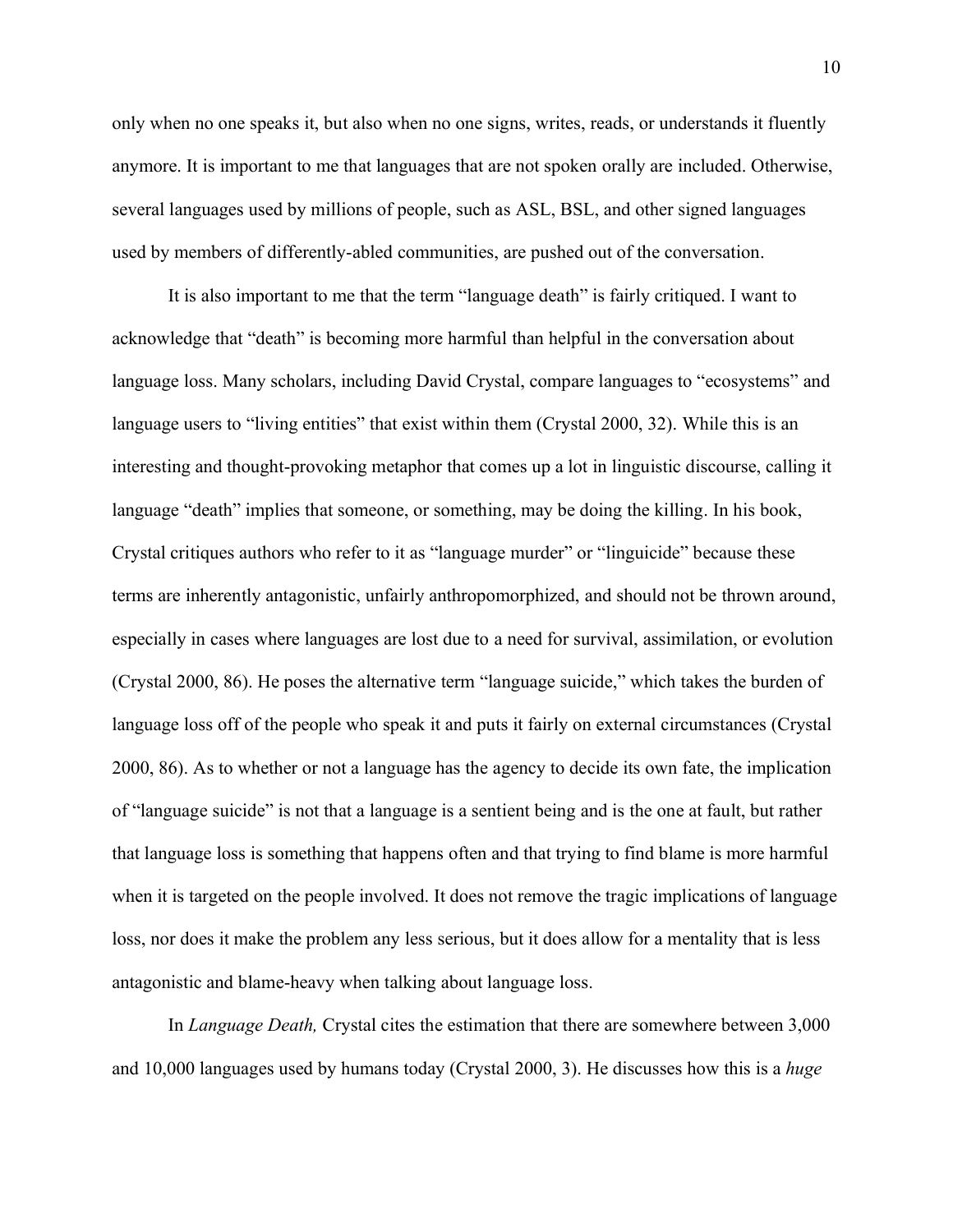variation. There is a reason for this: there are just simply too many languages on earth to put a figure on. Databases like Ethnologue, sources such as the *International Encyclopedia of Linguistics*, as well as countless surveys and studies have not been able to conclude exactly how many languages are used around the world because the true number of languages, language variations, and dialects is just too vast (Crystal 2000, 3). Crystal also speaks to the idea that all of the languages that are used today are "only a fraction of all the languages there have ever been" and claims that "there may have been as many as 600,000 languages spoken on Earth, or as few as 31,000" throughout human history (Crystal 2000, 11). It is clear that, as Crystal puts it, "far more languages have died, in the history of humankind, than now remain" (Crystal 2000, 11). It is common for linguistic scholars to compare the loss of languages to the extinction of animal species, but referring back to the issue of calling language loss "language death," this metaphor is becoming outdated. As I noted previously, it is unfair to refer to languages as species because it invokes a notion of murder and death when a language is lost and the subsequent implications of this idea are harmful to the analysis of what the true causes of losing languages are.

Truthfully, there are a plethora of different reasons why languages are lost, but Crystal and many other scholars agree that languages are most prone to loss when a new, more "modern," and more "useful" language comes to take its place and parents opt to use the new language at home with their children. In his book, Crystal focuses primarily on the English language, how it has spread across the globe through colonialization and conquest, and how it has cut down a large number of minority languages. "No language has ever exercised so much international influence as English," he says, and he breaks down the dissolution of minority languages into three stages (Crystal 2000, 70). The first stage is when "immense pressure on the people to speak the dominant language" causes cultural natives to reassess what language would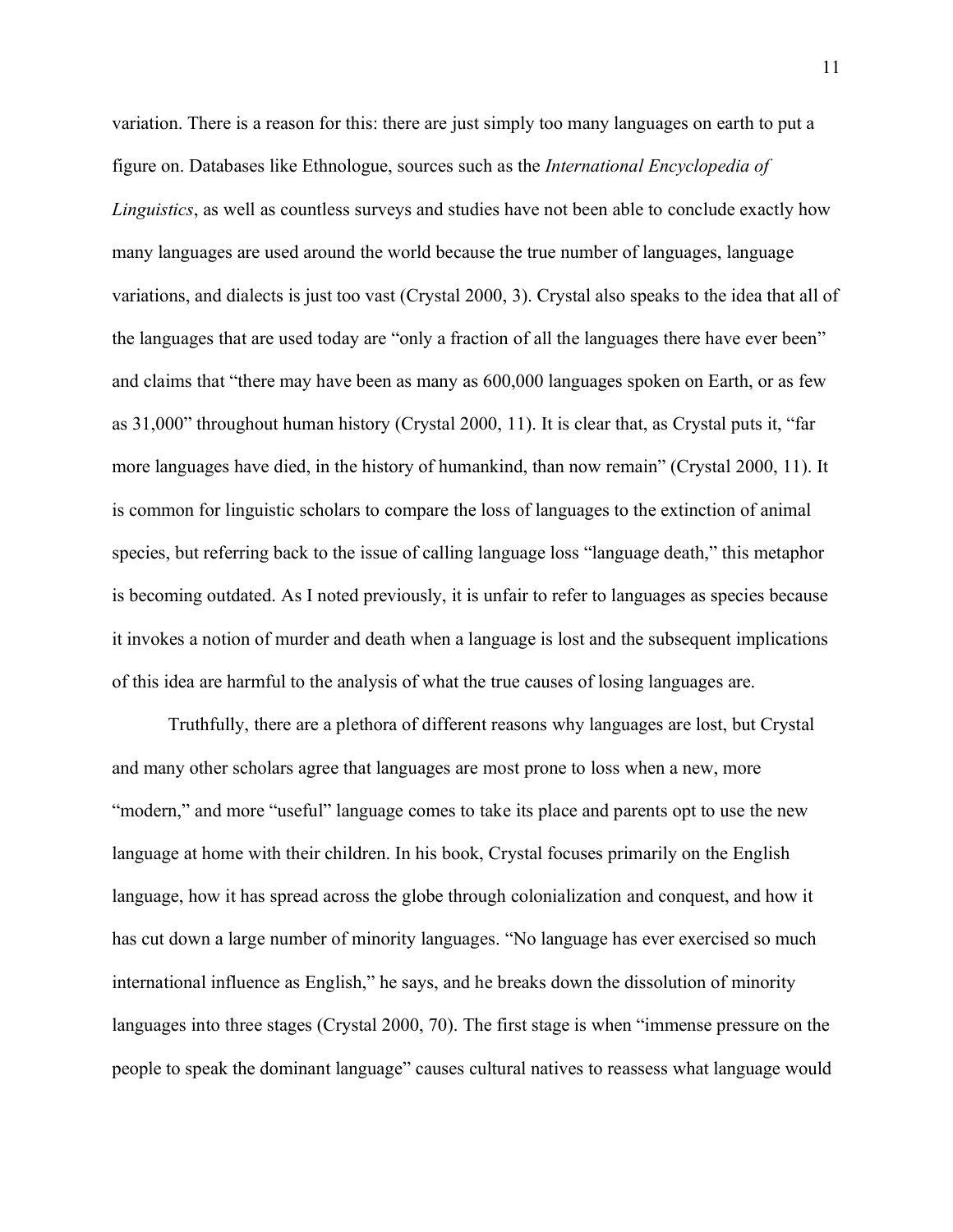be most beneficial to use (Crystal 2000, 78). Language is profoundly related to power; when a group of people with a different language asserts more dominance over a minority group and language, it creates a power struggle where the dominant language usually prevails. This is why reclaiming a lost language can be used as a way to reclaim power over oneself and one's culture, and I will speak more in-depth about this idea later.

The second stage of language loss that Crystal outlines is one of "emerging bilingualism," where people are proficient in both their heritage language and the prevailing, dominant one (Crystal 2000, 79). Over time, however, this bilingualism begins to turn disproportionately in favor of the dominant language, and this leads to the third stage where the younger generations stop using their heritage language completely. Crystal mentions the "feeling of shame about using the old language" that causes young people to let go of their linguistic heritage in favor of the language that took it over (Crystal 2000, 79). This "shame" is key to understanding why languages are lost in the first place. If you were taught that your heritage language does not belong in the modern world and that people would shun you for using it, your social survival instinct would tell you to give it up to fit in and survive. This is an idea that is widely accepted in linguistic scholarship, as countless languages have been lost this way throughout history. David Harrison, a professor of linguistics at Swarthmore College, writes that "all linguistically encoded knowledge is always only one generation away from extinction" in his book *When Languages Die*, which puts the responsibility of choice for retaining or abandoning a heritage language on the shoulders of parents, teachers, and mentors (Harrison 2007, 147). Harrison also poses the thought that languages are meant to change and evolve, and that this should not be seen as a tragic loss but rather an organic one, but when actors other than the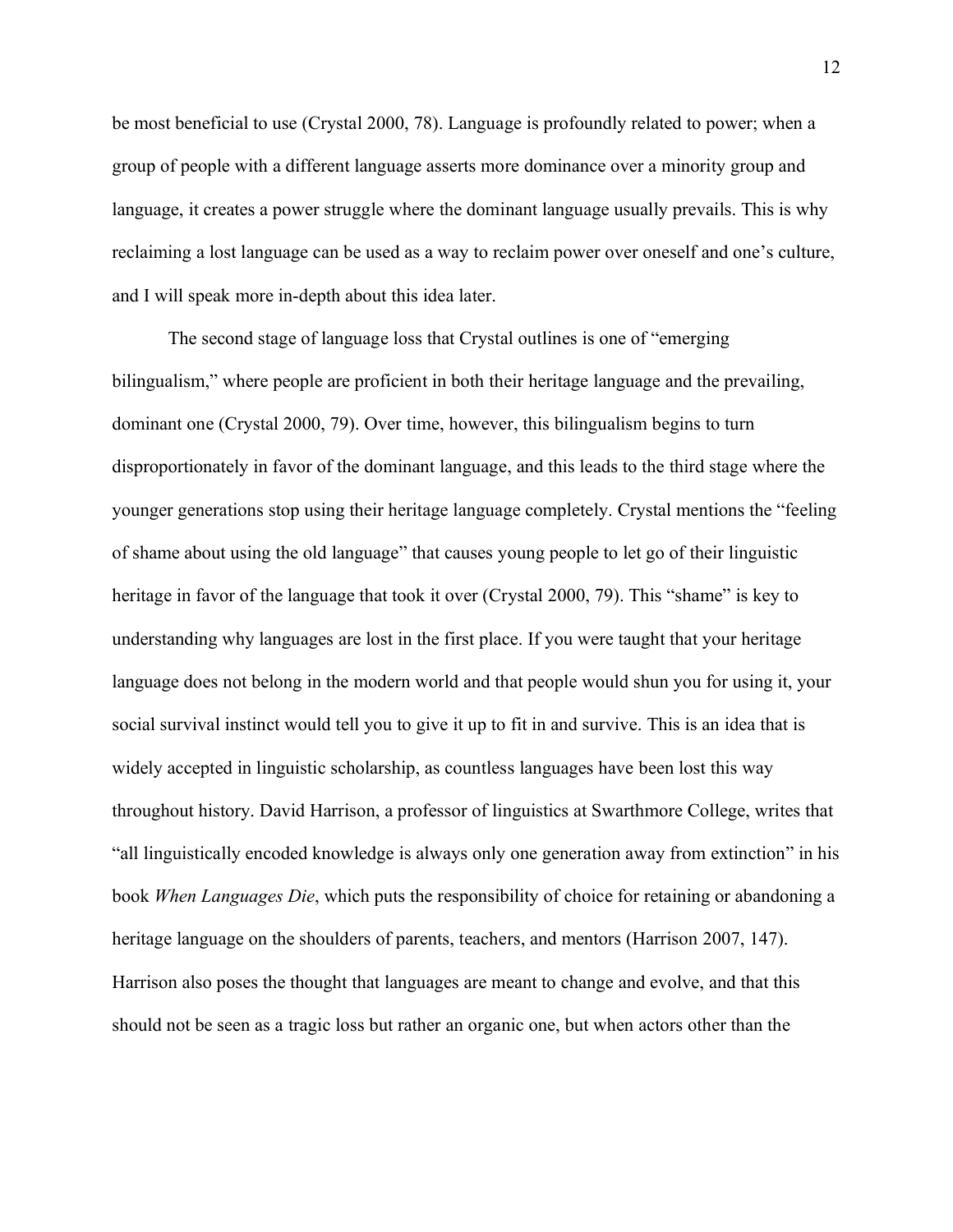heritage users of the language come into play, such as users of a majority language, the language change becomes more morally complicated (Harrison 2007, 207-8).

It is clear from Crystal's and Harrison's perspectives that language loss is caused in one part by power struggle, and in another part by the attitudes of the cultural natives. This dual causation brings into question why anyone would want to revive a language that has been lost. For many people, especially those who did not participate in generational language transmission for whatever reason and those who grew up without their heritage language, language loss is an organic part of human progress, and forcibly trying to stop it from happening is not the right or moral thing to do. However, as I will discuss more with the case studies outlined in this paper, if people decide that language is a cornerstone of cultural and social identity, then revitalizing a language provokes a conversation about the use of nostalgic tactics; is revitalization a method of reinstating cultural identity, or does it simply halt the natural progression of human evolution? As Crystal puts it, "language is the primary index, or symbol, or register of identity" (Crystal 2000, 40). The feeling of cultural nostalgia that Berliner also talks about in his book is a longing that can be seemingly remedied by connecting people back to their heritage languages. However, there is a difference between living culture and nostalgic culture, with the former being an actual, truthful reinterpretation of a language or culture that once existed, and the latter being a conceptualized reinterpretation that may not be as authentic but rather has the purpose of making the people feel *emotionally* connected to their pasts. While neither living culture nor nostalgic culture is deficient in linguistic revitalization efforts in general, it is important to distinguish between the two by establishing what authenticity is, what makes something authentic, and by looking at how cultural natives react to both living and nostalgic culture. Depending on the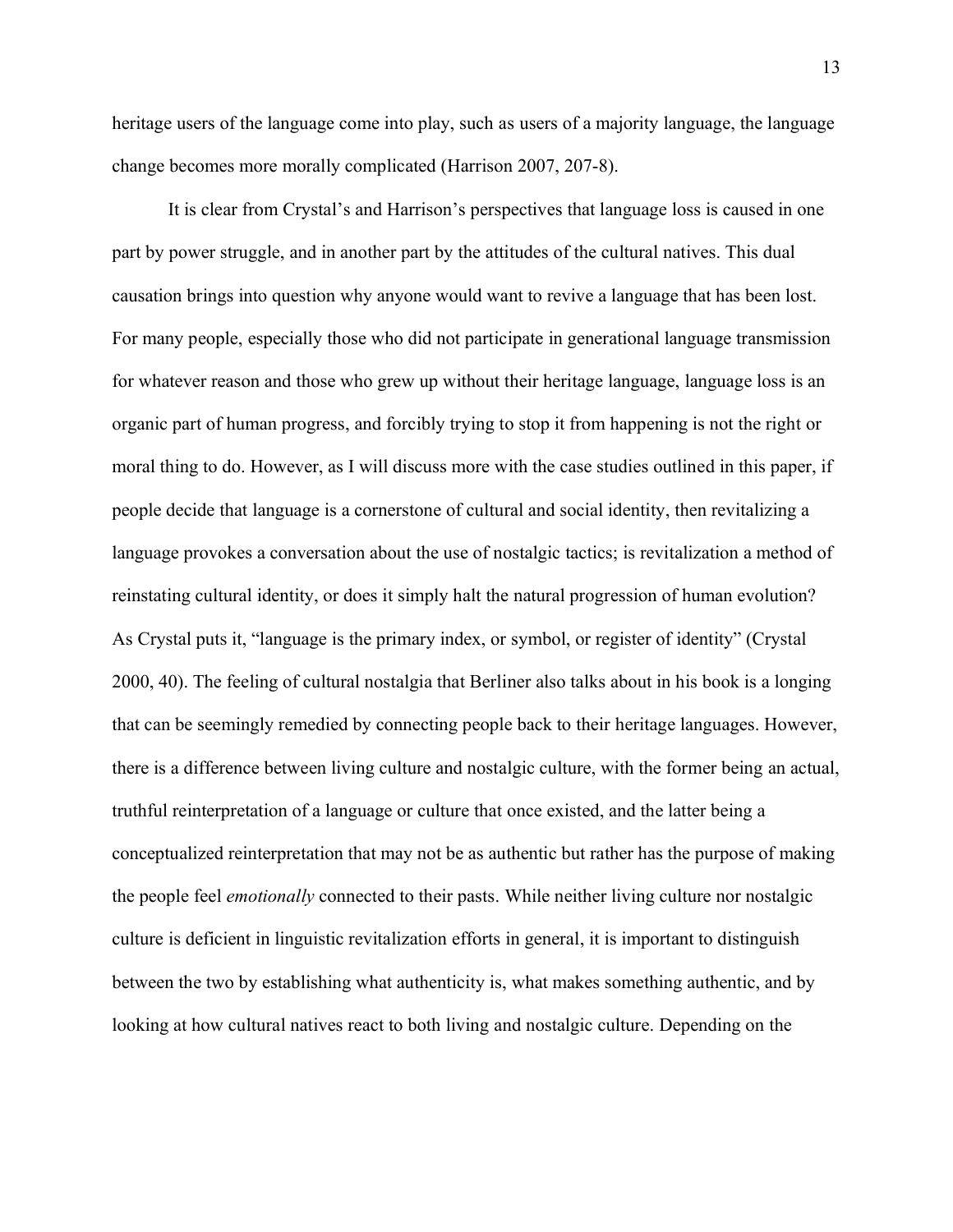circumstance, the culture, and the language in question, one might be more effective than the other. With this in mind, what are we really saving when we save a language, and why?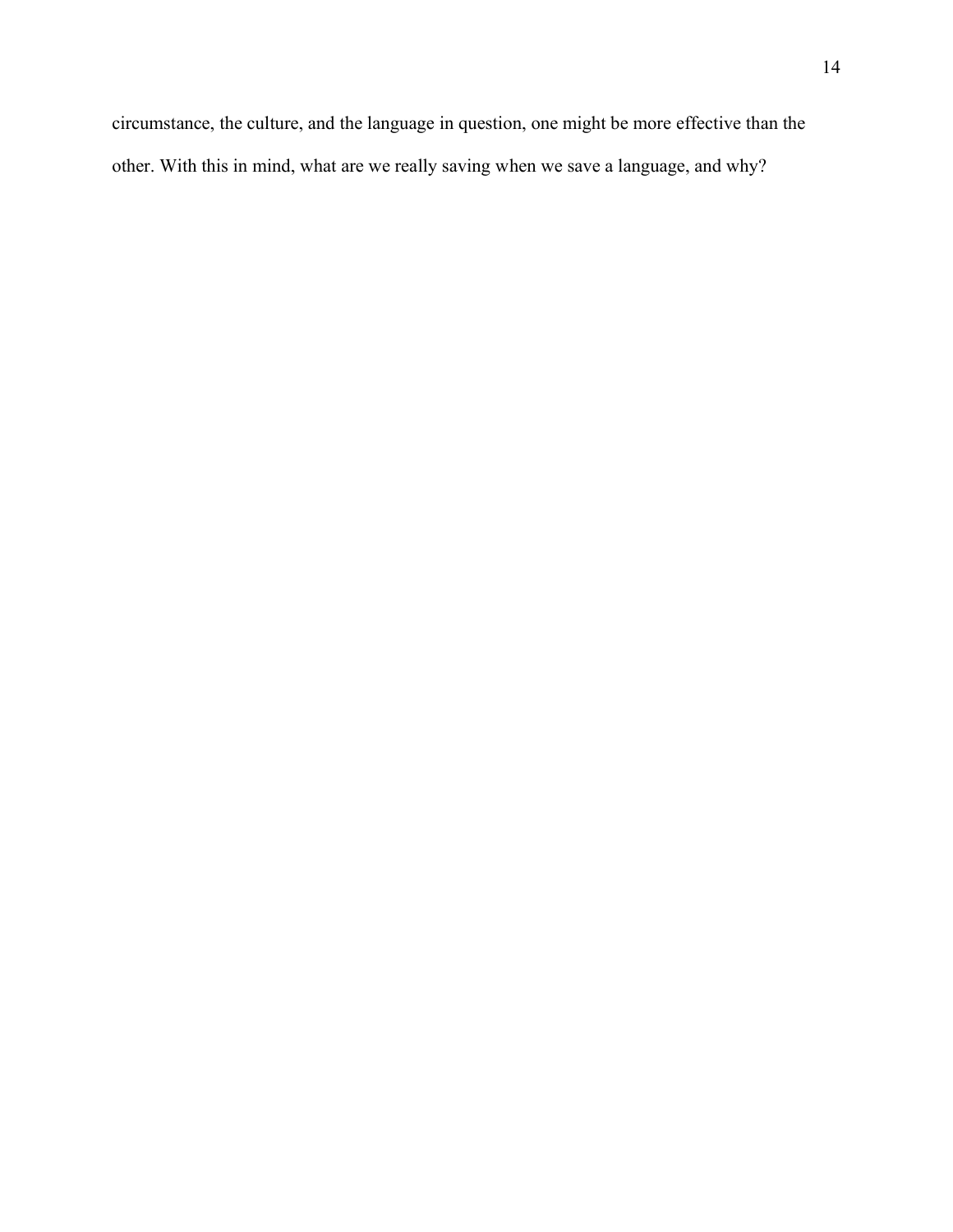#### **Dissecting Linguistic Modernity (Scottish Gaelic in a Historical Context)**

*"God help England if she had no Scots to think for her." – George Bernard Shaw, 'The Apple Cart'*

## **A Brief Background of Gaelic**

One of the more widely discussed and analyzed cases of language loss and revitalization in the modern era is that of Scottish Gaelic, pronounced [ɡalɪk]. While now spoken only primarily in the Scottish Highlands and Nova Scotia, Scottish Gaelic was once the primary language spoken in Scotland before the  $13<sup>th</sup>$  century (Nance 2021, 617). The language developed from Old Irish and has Indo-European roots. It is related to the other Celtic languages that have been spoken in and around the British Isles, such as Irish Gaelic (pronounced [gælɪk]), Welsh, Breton, and Cornish (O Baoill 2010, 1). According to research done by Claire Nance, a professor at Lancaster University, an early version of the Gaelic language spread to Scotland in the 4th and 5th centuries due to the immigration of Old Irish speakers (Nance 2021, 617). Slowly, as the language began to spread, it evolved into several dialectical variations, and by the  $6<sup>th</sup>$  century, there were likely countless different variations of the language (Ó Baoill 2010, 4-7). Like many languages, Gaelic went from an "old" period into a "middle" period, where it had linguistic influence from Viking raiders, Saxon alliances, and the occasional interaction with the French (Ó Baoill 2010, 7-13). By the 11<sup>th</sup> and 12<sup>th</sup> centuries, in the high medieval era, it was the heritage language for the people of Scotland, and it became a cornerstone of Scottish cultural identity that would greatly influence the sentiment surrounding its dissolution and eventual attempts at revitalization in the coming centuries (Nance 2021, 617).

Over time, Scottish Gaelic began to fall victim to the emergence of English through cultural conflict and northward English expansion. Most of Anglo-Scottish international history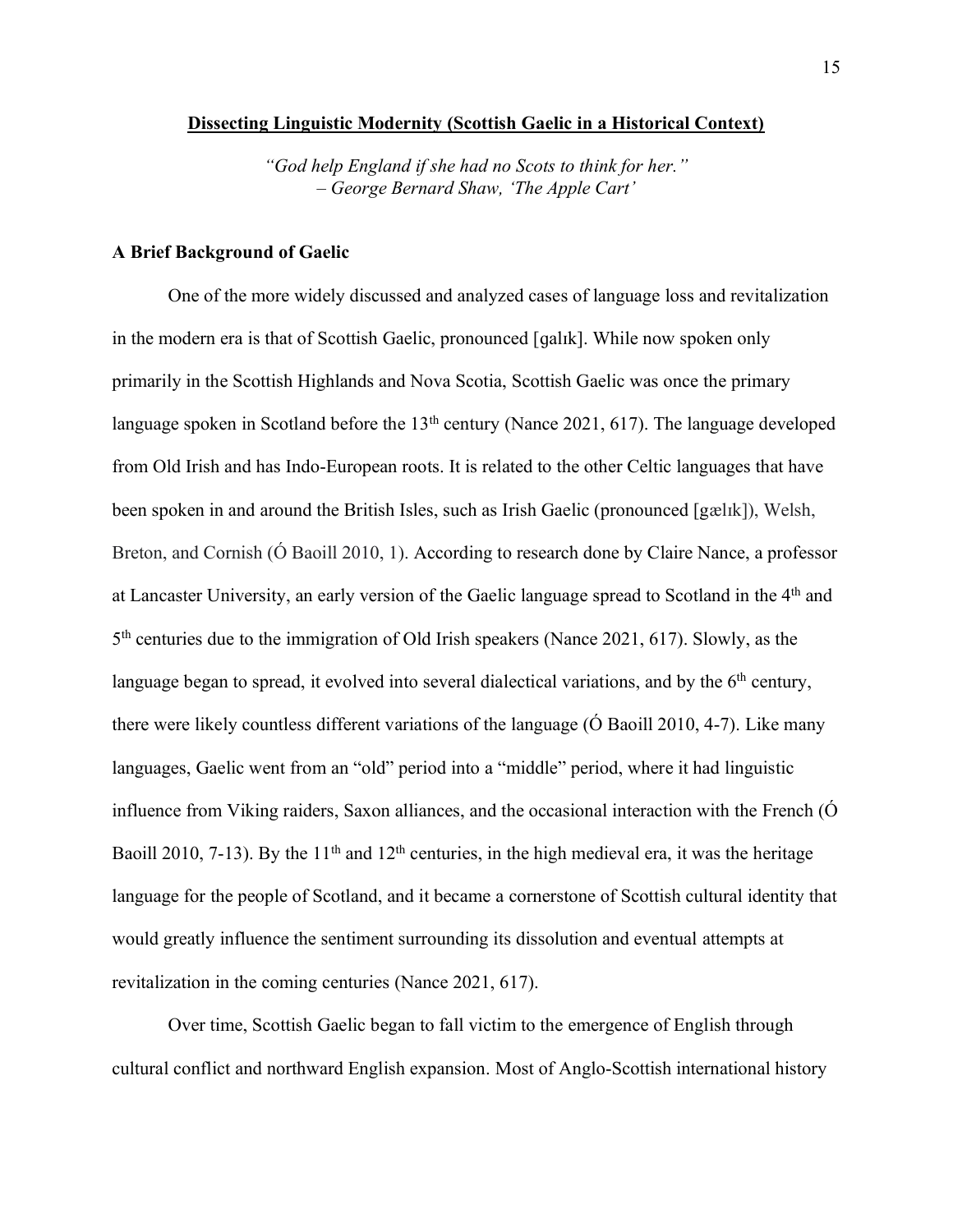before the 18<sup>th</sup> century is full of political and national tribulation. King James IV received the Scottish crown after his mother's forced abdication in 1567, and he held a claim to the English throne through family ties. When Queen Elizabeth I of England died without children in 1603, King James secured the English throne and used the flowing year to craft a union between the two nations under one crown (Croft 2003, 84). This unification made many Scots feel like they were losing their independence, and the next century saw many Scottish rebellions that concluded with the Jacobite Revolution, which ended in defeat in 1746 with the Battle of Culloden (Dumville 2016, 104). This was a time when what made a person Scottish became increasingly important, and holding on to one's cultural identity despite the turmoil that Scotland was engrossed in was necessary for maintaining a sense of nationalism and longing for an independent nation. After the failed revolutions of the 18<sup>th</sup> century, English speakers continued migrating northward into Scottish lands, bringing their language with them. Gaelic began to fall out of use in the Scottish Lowlands in favor of English as generations of Scottish natives stopped reaching fluency in Gaelic because parents chose English instead, and when English landowners in Scotland waged the Highland Clearances in the 18<sup>th</sup> and 19<sup>th</sup> centuries, Gaelic-speaking Scots were forcibly removed from their homes and stripped of their culture, including their heritage language (Ostdiek 2018). Using "brutal methods of eviction," such as English landlords burning their tenants' homes and forcing them out, Scottish crofters and farmers living in the Scottish Highlands came into cultural contact with (and, therefore, linguistically integrated with) more English speakers in Scotland as they moved closer to the Anglo-Scottish border (Ostdiek 2018, 138). Furthermore, with the rise of media consumption and intentional narrative manipulation in the country's formative and post-formative years, anti-Gaelic sentiment was prone to be more widespread because it became clear that anyone could "join a conversation and affect mass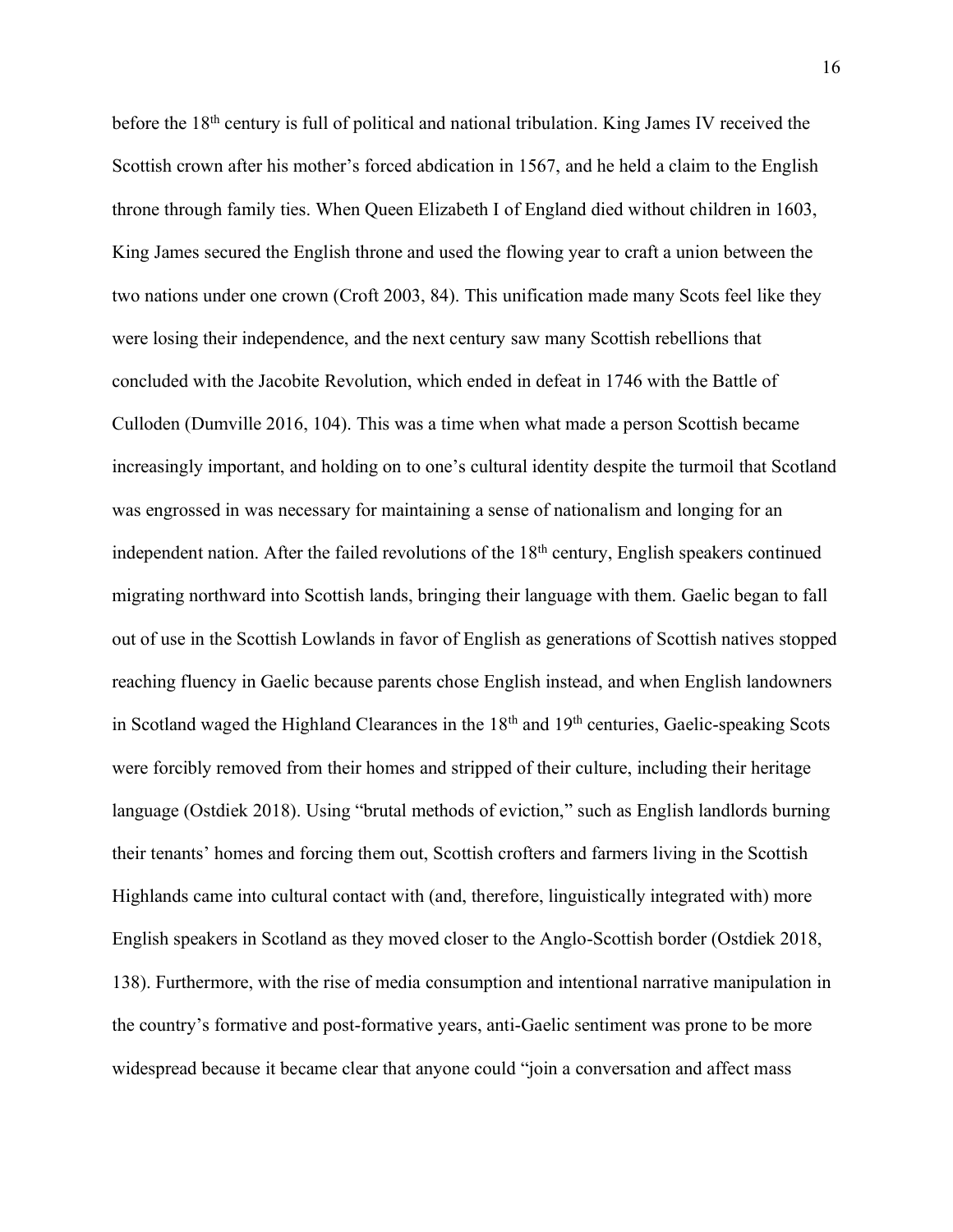opinion" (Koh 2016, 20). Gaelic had become a socially barbaric language in the eyes of the English, and the Scottish people living near the border started to believe that it was unfit for civilized life. Just like countless other languages through history, Scottish Gaelic became at risk of loss due to the onslaught of pro-English mentality.

## **The Idea of Modernity**

As I expressed previously, language loss cannot be solely attributed to conquest, and users of the dominant language are not always to blame for it. Despite how it may seem at first glance, language loss is not always about oppression. In the case of Scottish Gaelic, oppression did play a large role in the trajectory of its decline, but the factor that truly did the most damage was the changing attitudes of the Scottish natives themselves.

As David Berliner expresses in his book, "the experience of loss, whether real or vicarious, is complemented by an imperative to transmit a culture made valuable by the fact of having been the object of destruction" (Berliner 2020, 7). Just like cultural tradition, languages are passed down to younger generations through language transmission from parent to child. When parents choose not to pass a language down, it is usually due to circumstances outside of their control. Translator and historian Andrew Dalby writes that "languages of government and culture are often introduced by conquest, and they do sometimes continue to be used even if the conquerors go away," meaning that when enough language is transmitted from the majority group to the minority group and when the majority group is no longer pushing for conquest, it is still not socially or culturally practical for anyone to use the minority language anymore (Dalby 2003, 176). This occurs not just in the context of conquest, but in the context of migration as well. For example, immigrants to America during the early-to-mid 1900s (specifically Italians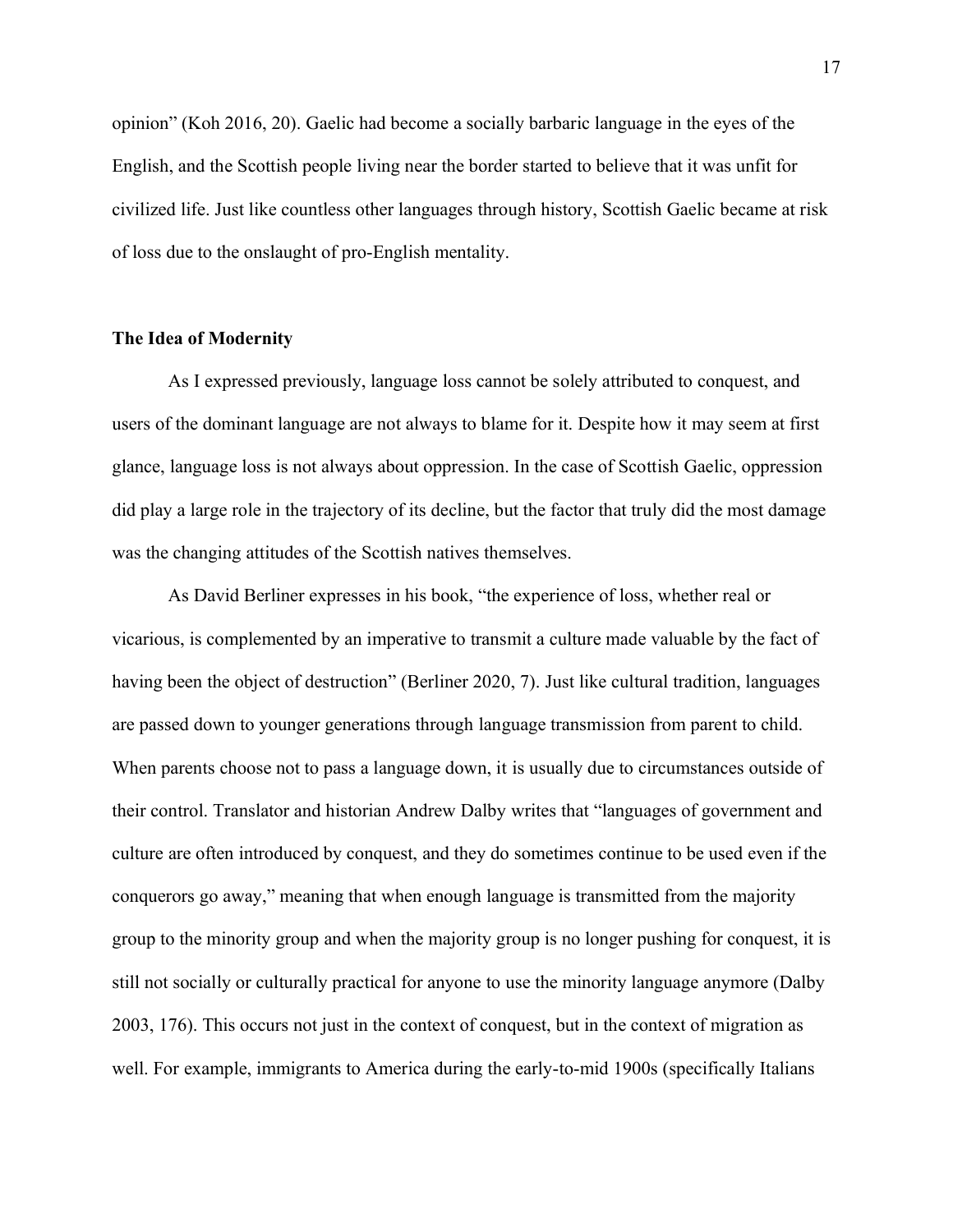who immigrated to New York City) "recontextualized traditions to fit their unique status and social situation" in that specific circumstance (Jacobson 2008, 75). This idea can be extended to the case of Scottish Gaelic. Once the English came in and formed a new established government, society, and way of life, Gaelic speakers were better off speaking English to be a part of their new Anglicized world. This happened primarily in the Scottish Lowlands, where the English and the Scottish had always been geographically close, and switching to English was seemingly the right choice at the time for many Scottish families. Contrarily, some families in the Highlands continued to try and retain their heritage culture and language despite the rule of the English. It was common to think that users of minority languages "were simply unlucky, or backward, or (as we would say now) under-developed," which caused people to "abandon their language and their old-fashioned ways as soon as possible" (Dalby 2003, 84). The mentality that is shaped by this kind of discourse drastically alters one's perception of their own language and dehumanizes people on the basis of their pre-colonized or pre-migratory identity, therefore initiating the postcolonized or post-migratory abandonment of the seemingly "under-developed" factors.

This argument as to whether or not Gaelic was modern, civilized, or even useful at all forced Scots to consider their place in their own culture and the modern linguistic word at large. The idea of modernity, and more specifically the idea that modernity is something to strive for, is a massive question for advocates against language loss. Especially when cultural nostalgia and emotional ties to traditions of the past emerge, it gets harder and harder to determine whether or not modernity should be the end goal. Does returning to the language and tradition of your ancestors mean that you are regressing into primitive times? For many Scots living in the post-English assimilation era, the answer was yes. Today, however, that idea has begun to shift as many Scots seek to reclaim a cultural spirit that they feel was taken from them.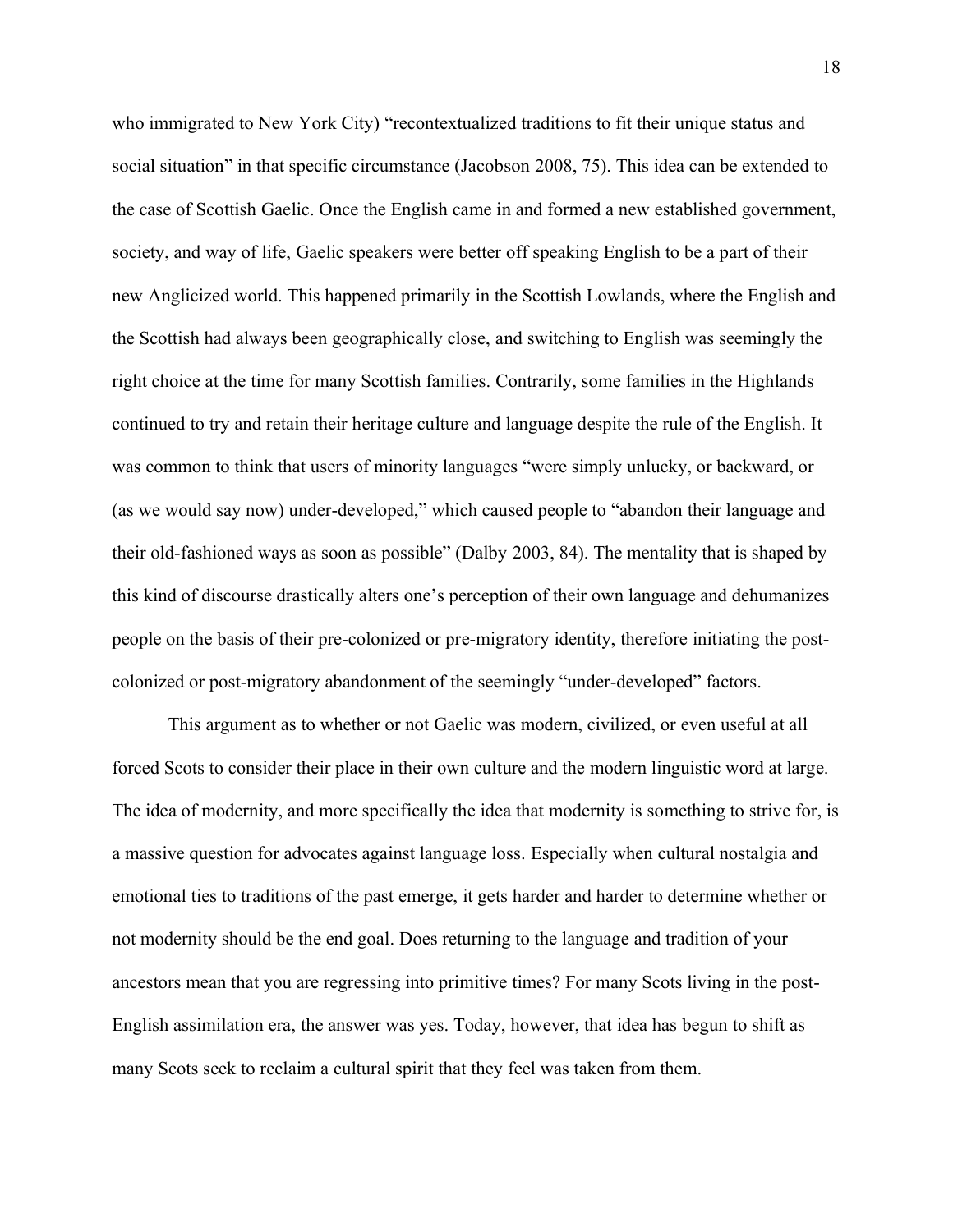## **Gaelic Today**

Today, there are fewer than 60,000 speakers of Scottish Gaelic across the globe, with around 58,000 speakers in Scotland and 1,500 in Nova Scotia (Nance 2021, 617). In Scotland, fluent Gaelic speakers mostly live in the Highlands and the Outer Hebrides, and the speakers in Nova Scotia can be traced back to Scottish immigrants to Canada in the 18<sup>th</sup> and 19<sup>th</sup> centuries (Nance 2021, 617). The notion of a Scotland with Gaelic as its primary language is a memory now, though many Scots still feel cultural ties to their Gaelic roots. In an article written on modern Gaelic usage in Scotland entitled "Gaelic Scotland and Ireland: Issues of class and diglossia in an evolving social landscape," researchers Cassie Smith-Christmas and Tadhg Ó hIfearnáin cite that "today, all Gaelic speakers are bilingual," and that "it is not uncommon for younger speakers… to have decreased proficiency in the language due to the adoption of English as their peer group language" (Smith-Christmas and Ó hIfearnáin 2015, 257).

I had the amazing opportunity to interview Dr. Smith-Christmas on March 18th, 2022, about her work with Gaelic-speaking communities in Scotland. She has a Ph.D. in Scottish Gaelic and focused her Ph.D. research on the complexity of the code-switching patterns of a Scottish family in the West Highlands with three generations of Gaelic speakers. In her research on generational language socialization, Dr. Smith-Christmas has also worked with families on the Isle of Lewis and in the Outer Hebrides. Her current focus is on language revitalization in Ireland, and she has been writing a book that analyzes all six families that she has worked with for her research. After hearing about her work with the first family in the West Highlands, I asked Dr. Smith-Christmas if she found families using Gaelic with their children to be commonplace. In her response, she referenced a researcher of language education named Elana Shohamy who coined the term "post-vernacular," which is "when the language is no longer used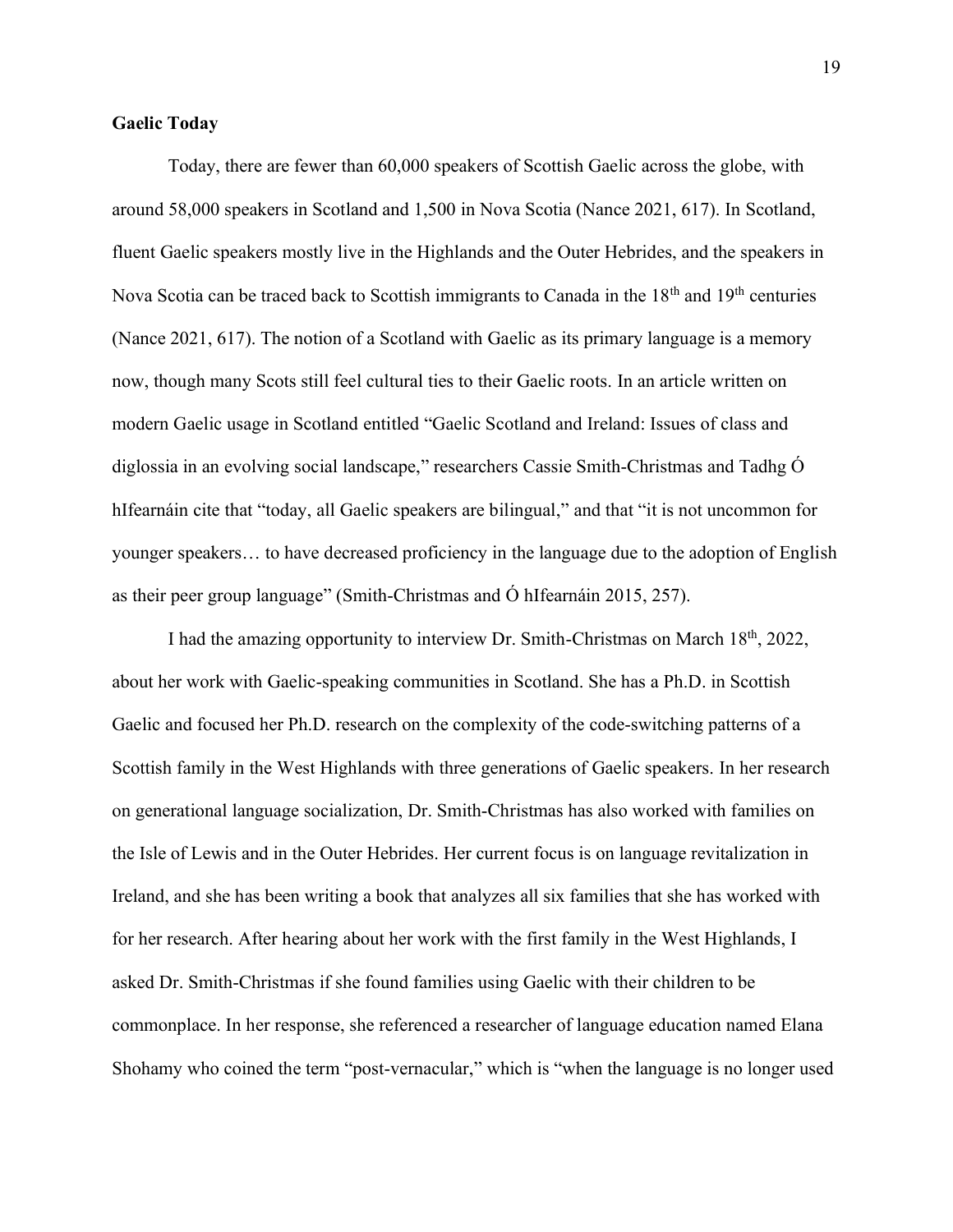as a language of… normal communication" but having this be a deliberate choice (interview with Smith-Christmas, 2022). Dr. Smith-Christmas connected this idea to the generational transmission of Gaelic, where parents are often choosing to use Gaelic with their children in "very specific ways that are [tied] in with emotion," such as in situations of reprimand or affection (2022). This way, Gaelic is still used by many Scottish families without it being a conversational language in the home. That being said, families that make a conscious effort to teach Gaelic in the home, such as the family that Dr. Smith-Christmas worked with, are unfortunately not very common anymore. She commented on how it took a great deal of effort to track down Scottish Gaelic-speaking families for her research, whereas it was much easier to find families who spoke Irish Gaelic when she began her work in Ireland. Most families in Scotland, even the ones who use Gaelic sparingly, tend to default to English, thus halting the generational transmission of Gaelic.

Because all current Gaelic speakers also speak English and because many Scots do not speak Gaelic at all, there has been an increase in pro-Gaelic movements in recent decades, both by the Scottish government and the Scottish people, in order to provide a semblance of national identity that many have not had since Scotland assimilated with England. Partially due to the current events involving England and Scotland on the global stage, as well as the increase in cultural nostalgia felt by Scots all over the world, the Scottish government has put a plethora of Gaelic revitalization efforts into place, wherein the hope is that revitalizing Gaelic will give the Scottish people a way to reclaim their cultural identity. These efforts, however, have been faced with complicated challenges and have not always been met with welcome.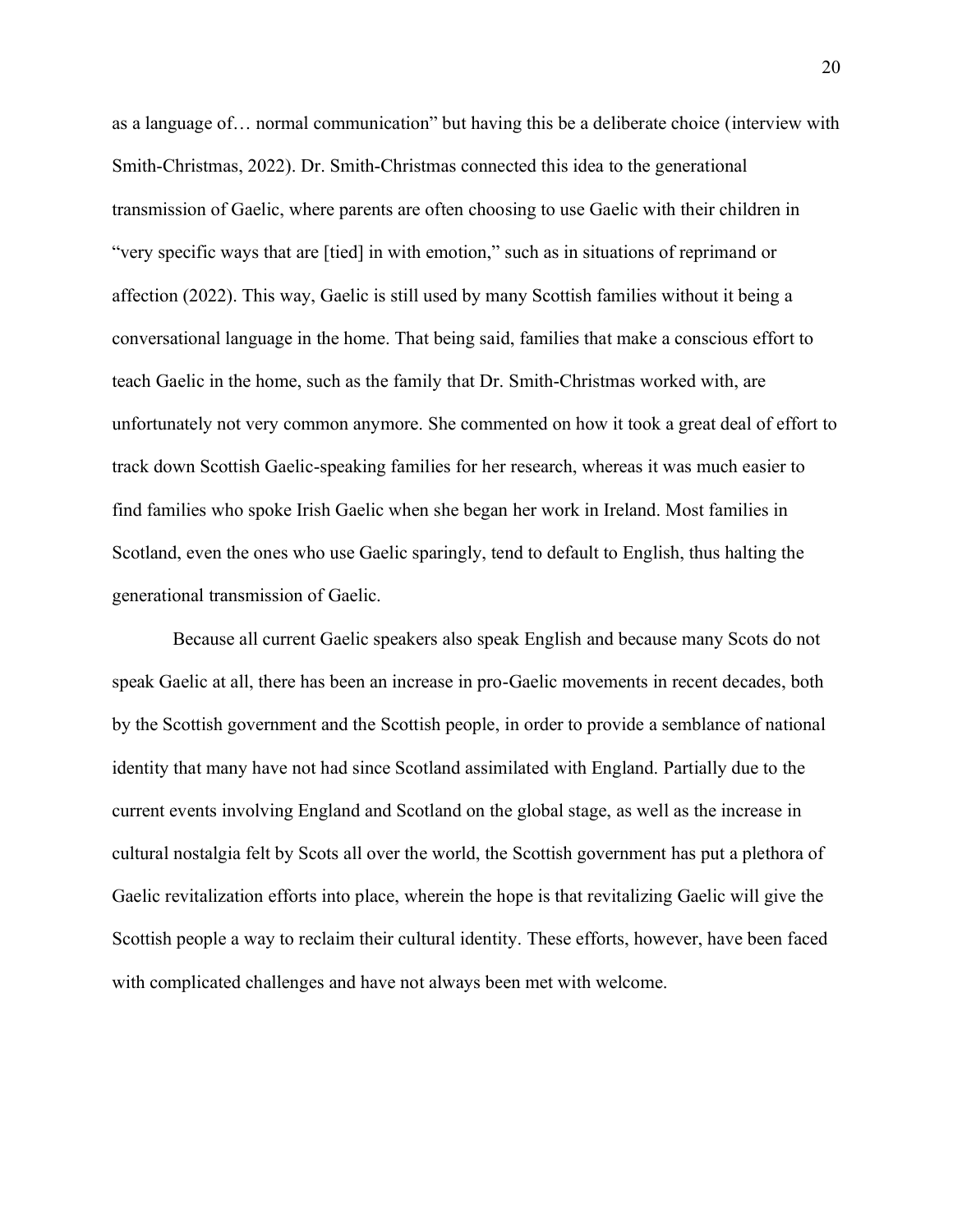#### **Patriotic Because It's Necessary (Scottish Gaelic in a Nationalistic and Nostalgic Context)**

*"You don't stumble upon your heritage. It's there, just waiting to be explored and shared." – Canadian musician Robbie Robertson*

## *Hiraeth*

Before delving into the specifics of Gaelic revitalization efforts in Scotland, I would like to take a brief detour to Wales. Just as Scotland suffered great cultural loss in the time of English assimilation, the Welsh endured a very similar circumstance that led to both linguistic and cultural revitalization efforts that ultimately became a blueprint for revitalizing traditional cultures and languages across the world. When remembering the English colonization that attempted to strip them of their language and cultural heritage, the Welsh have a word that encapsulates their feeling of longing for the Wales that their ancestors grew up in: *hiraeth*.

The word *hiraeth* has no direct translation into English, though many English speakers have sought to appropriate the word to fit their own feelings of homesickness or longing for places that they have never been. It is a word that is specific to Wales and the feeling of homesickness, grief, and nostalgia for Welsh culture before English colonization. It is derived from the Welsh word *hir*, meaning "long," and the Welsh suffix *-aeth*, which makes the root adjective a noun. According to the University of Wales Dictionary, the word is akin to the English word "longing," though it carries a connotation that connects it more to grief, sadness, and sorrow. It is an "all encompassing homesickness for the old country" of Wales (Roberts 1995, 57). A large part of reclaiming Welsh cultural identity has been harnessing this feeling of *hiraeth* and using it to rekindle the Welsh language and traditions that were lost many centuries ago.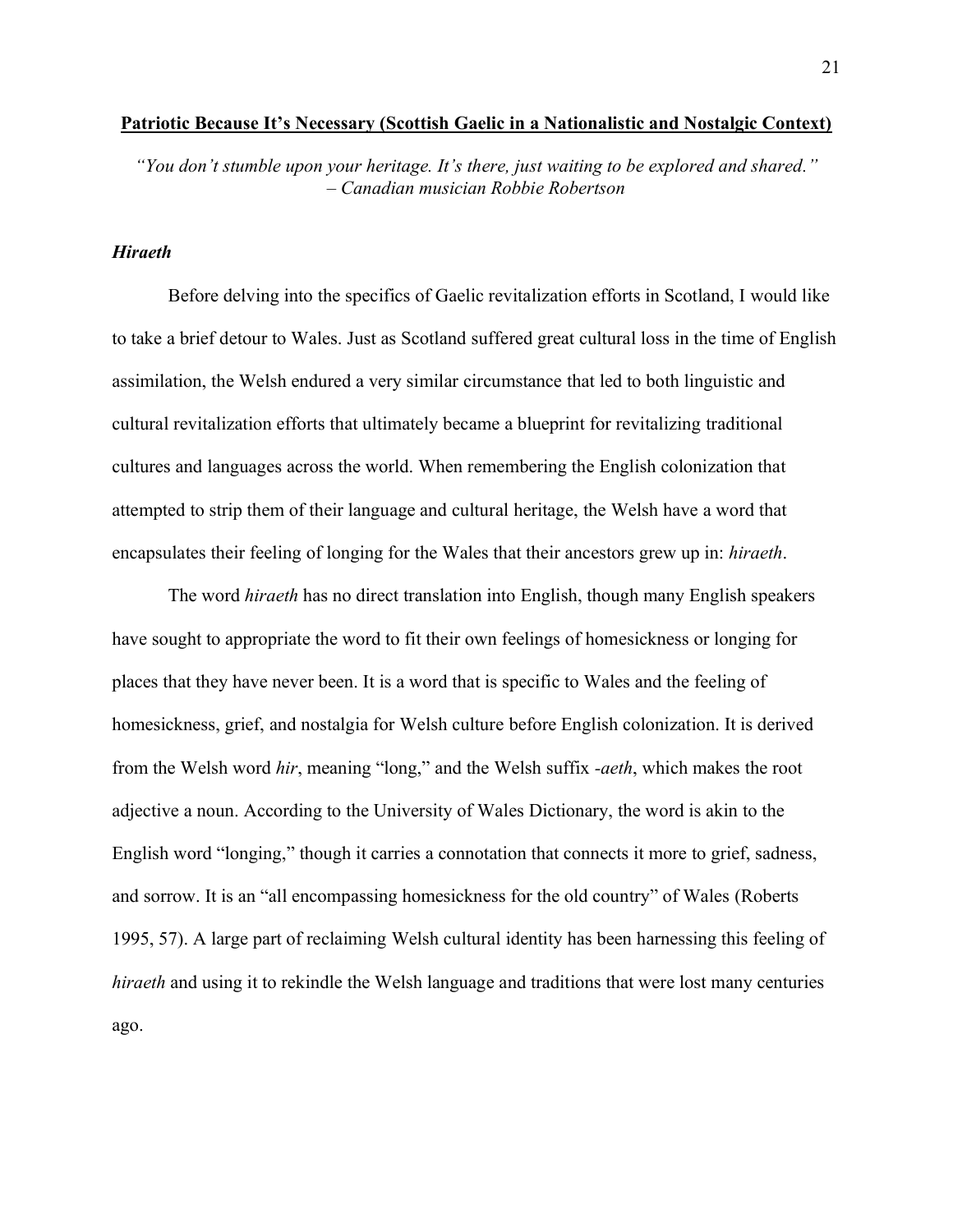I reached out to a friend of mine who is a native Welsh speaker and asked her if she had any thoughts on what *hiraeth*, being from Wales, and speaking Welsh means to her. In her response to me, she referenced the FIFA World Cup qualifier game between Wales and Austria that took place on Thursday, March 24<sup>th</sup>, 2022. Before the game, Welsh singer Dafydd Iwan sang a Welsh nationalist song that he wrote called "Yma o hyd" ("Still Here" in English) which tells of the oppression suffered by the Welsh throughout history and how they overcame it. My friend told me that the entire stadium sang along with him and even though many of them were probably not fluent Welsh speakers, they all knew the words and the sentiment that the song carried. Something as small as an opening soccer game performance was enough to bring thousands of Welsh people together to stand in solidarity about how hard they have had to fight to keep their culture and language standing. My friend expressed to me, "Welsh speakers tend to be passionate and patriotic because we have had to. Without people constantly fighting, and [continuing] to do so, we would have lost/will lose our language."

Research professor and Welsh sociolinguist Colin H. Williams writes that "initiatives in support of the promotion and recognition of the Welsh language have been achieved as a result of direct action and stealth politics, often in the face of considerable opposition and hostility," meaning that the Welsh have had to work hard to get their language back (Williams 2014, 243). Williams references the time before *hiraeth* really took hold when speaking Welsh was made illegal and persecuted by the English, who had it "eradicated from public life" (Williams 2014, 242). He then goes on to describe the period between 1912 and 1962 when a "designated Welsh education system" was put into place to combat the linguistic and cultural oppression, and also the period of pro-Welsh protests and mobilization between 1962 and the 1980s, all of which were attempts to "[embed] the current opportunities to use Welsh more deeply within the fabric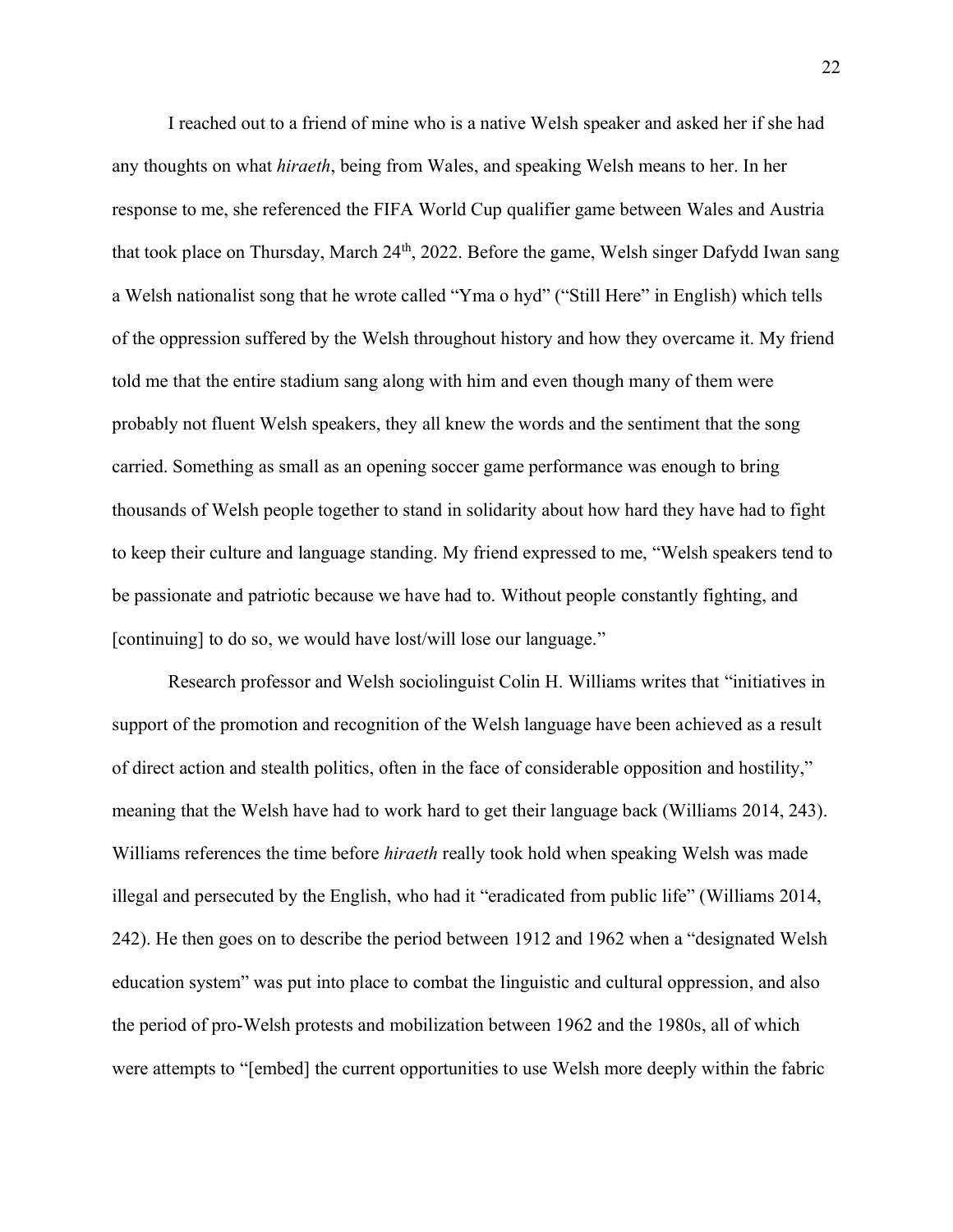of society" (Williams 2014, 243). Today, though it has been a difficult road, Wales is a model for bilingual education in Europe, with 19% of its population speaking fluent Welsh because of revitalization efforts that include "language policy and sociolegal developments, formal education, the family, and community life" (Williams 2014, 244). Despite the odds, the people of Wales have spent the last hundred years working together to harness their feeling of *hiraeth* and reclaim the language of their ancestors and subsequently reclaim autonomy and power from their oppressors.

## **The Components of Gaelic Revitalization**

While the word *hiraeth* cannot be used to describe a longing for anything other than Welsh culture, the will to regain a heritage that was lost can absolutely extend from Wales to Scotland. Much like Welsh, the revitalization of Scottish Gaelic "requires urgent action" to be successful according to human rights legal academic Rhona K.M. Smith, but to the rest of the world, "linguistic rights are not afforded a high priority" (Smith 2000, 173). When international issues are presented on the global stage, linguistic and heritage revival do not find themselves on the docket very often. However, revitalizing Scottish Gaelic has become a valiant endeavor. The risk of losing Gaelic more has grown considerably over the past few decades, and the subsequent cultural ramifications would be detrimental to the future of Scottish heritage transmission.

Smith writes that, despite Gaelic being fairly acknowledged by the global community as a heavily at-risk minority language, there is a considerable amount of work that still needs to be done to rekindle its usage in Scotland. She references that Gaelic itself is in somewhat of a "renaissance," where the drive to revitalize it has grown over recent years, and efforts to do so have come in slow waves that are caused by shifts in pollical ideology, international affairs, and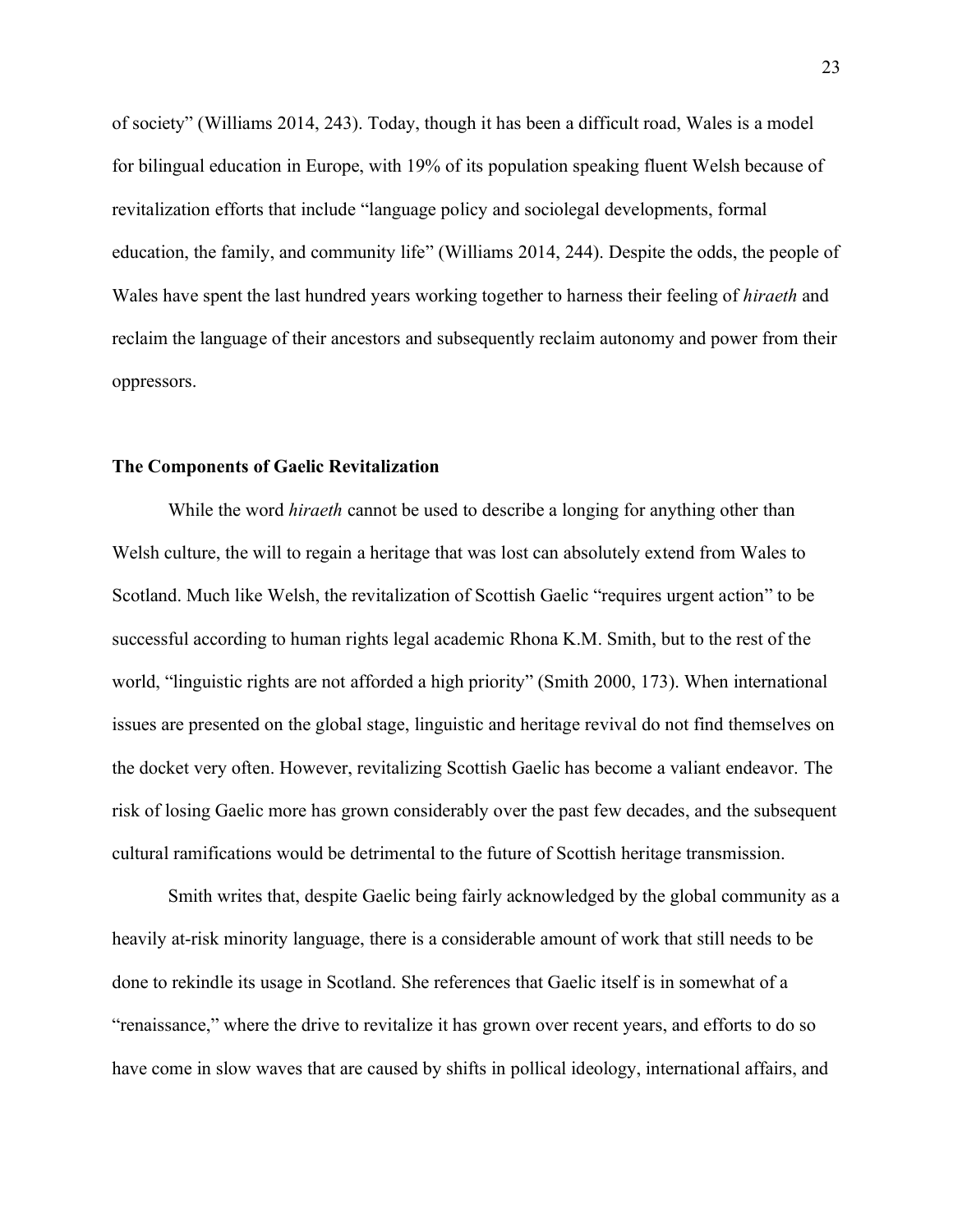increases in national and cultural advocacy (Smith 2000, 175). This case of increased advocacy and shifting political ideology can be attributed to the rise of the Scottish National Party (SNP), which won control of the Scottish Parliament in 2007 and subsequently claimed an "overall" majority" in 2011 (Mullen 2014, 631). The goal of the SNP was, and continues to be, advocation and implementation of tactics that encourage Scottish national independence, identity, and autonomy (Mullen 2014, 630). As such, during the rise of the SNP, many organizations that promote the revitalization of Gaelic took the stage such as the Gaelic Society in 1871 and An Comunn Gaidhealach in 1891 (Smith 2000, 175). In more recent years, the Scottish government has worked together with an organization called Comunn na Gaidhlig to support efforts to revitalize the language (Smith 2000, 175). The Scottish government has also taken several administrative measures to make Gaelic more accessible to the Scottish population, including displaying road signs written in Gaelic and giving the language a place within the Scottish education system, both of which have their own issues and variables that I intend to analyze in a later section (Smith 2000, 177). However, the groups and governmental actors who are trying to revitalize Gaelic are fighting an uphill battle. The reason why Gaelic began to disappear in the first place was because it stopped being socially useful to its speakers after the idea emerged that it might be unfit for the civilized world. In another article written by Cassie Smith-Christmas and lecturer Sìleas L. NicLeòid, the authors discuss how "language ideologies are meditated by broad social and historical forces" and how these ideologies, that either support minority language use or dissuade it, "often are in competition with each other" (Smith-Christmas and NicLeòid 2020, 576). They write that "the decline of Gaelic can be attributed to sociohistorical and political realities that led to the disenfranchisement of its speakers and to their language becoming associated with backwardness and poverty" that now has left only 1.1% of the Scottish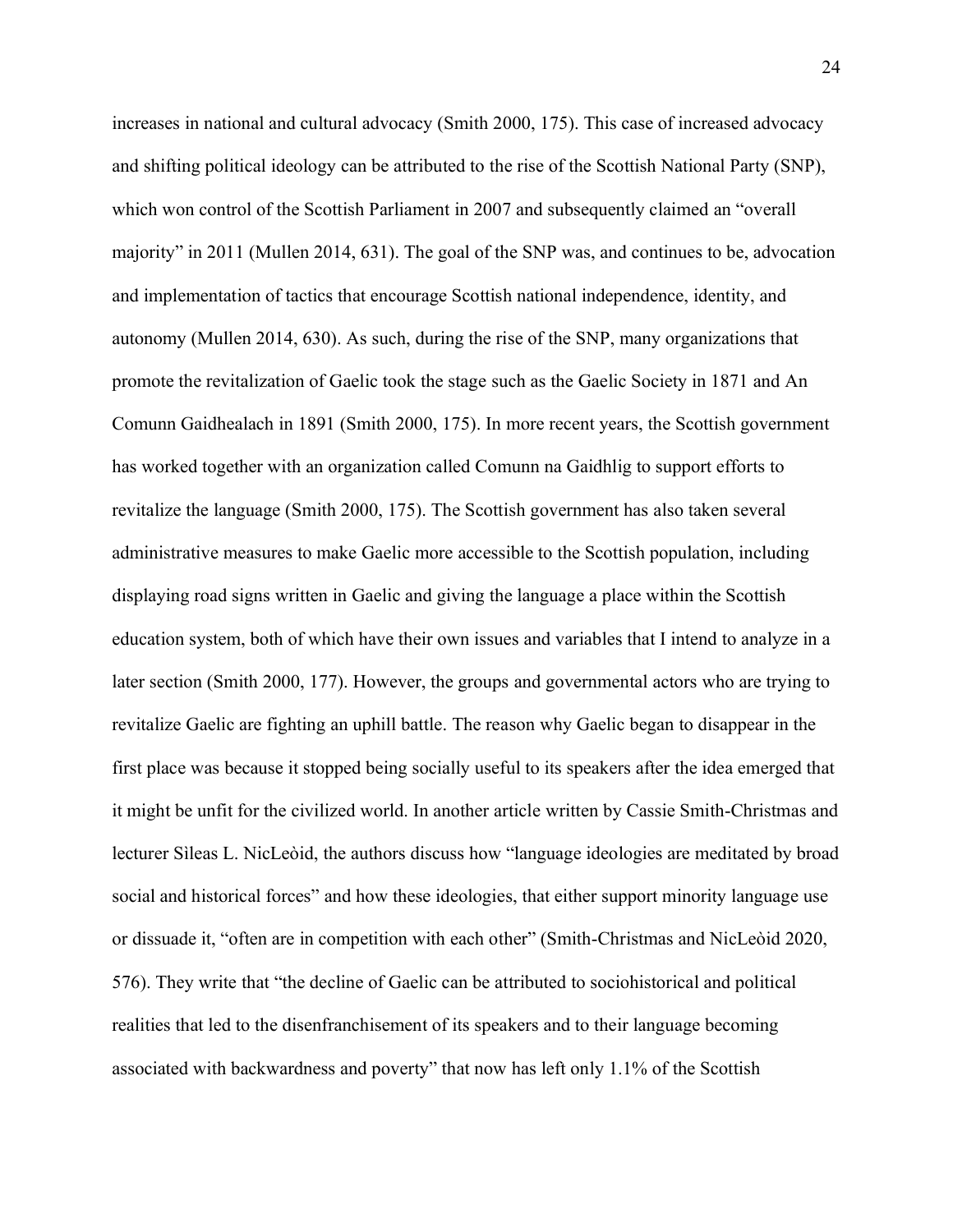population with the ability to speak Gaelic (Smith-Christmas and NicLeòid 2020, 578). In order to revitalize it, Gaelic has to reclaim a useful, pertinent, and respectable place in society. Otherwise, the attitude of the Scottish people who believe that Gaelic is unfit for the world will not change, and as much as they might feel that they have lost an integral part of their identity with the loss of their heritage language, the revitalization efforts will not succeed if heritage speakers continue to feel that their language is not useful.

Revitalizing the Gaelic language has come down to three dominant factors: educational endeavors, cultural nostalgia, and national identity. Learning and becoming fluent in a language with so few speakers and no obvious real-world usefulness that cannot also be claimed by English is very difficult, but when it is a heritage language, there is an understanding that it has a tie to a culture that cannot be replaced. In the case of education, Gaelic is slowly being taught in Scottish schools again, and anyone can learn Gaelic through language-learning tools, such as Duolingo, whether they are culturally native or not. In another one of her research articles, Cassie Smith-Christmas analyzes how learning Gaelic in a school setting gives children a space to speak Gaelic and an understanding of what is being asked of them from an educational standpoint, but that it also "[frames] Gaelic as an *object* to be *performed*" rather than "an everyday normative mode of communication" (Smith-Christmas 2016, 5). She writes that the classroom has become one of the few places where Scottish children will actually speak Gaelic (Smith-Christmas 2016, 10). In this regard, providing Gaelic education is a good first step in the revitalization process, but it is not enough to bring the language back into everyday use.

This is where "exonostalgia" comes in. Cultural nostalgia has been a huge component of Gaelic revitalization efforts and a strong augmentation of educational endeavors. Even though the people living in Scotland now were not alive to experience the traditional Scottish culture in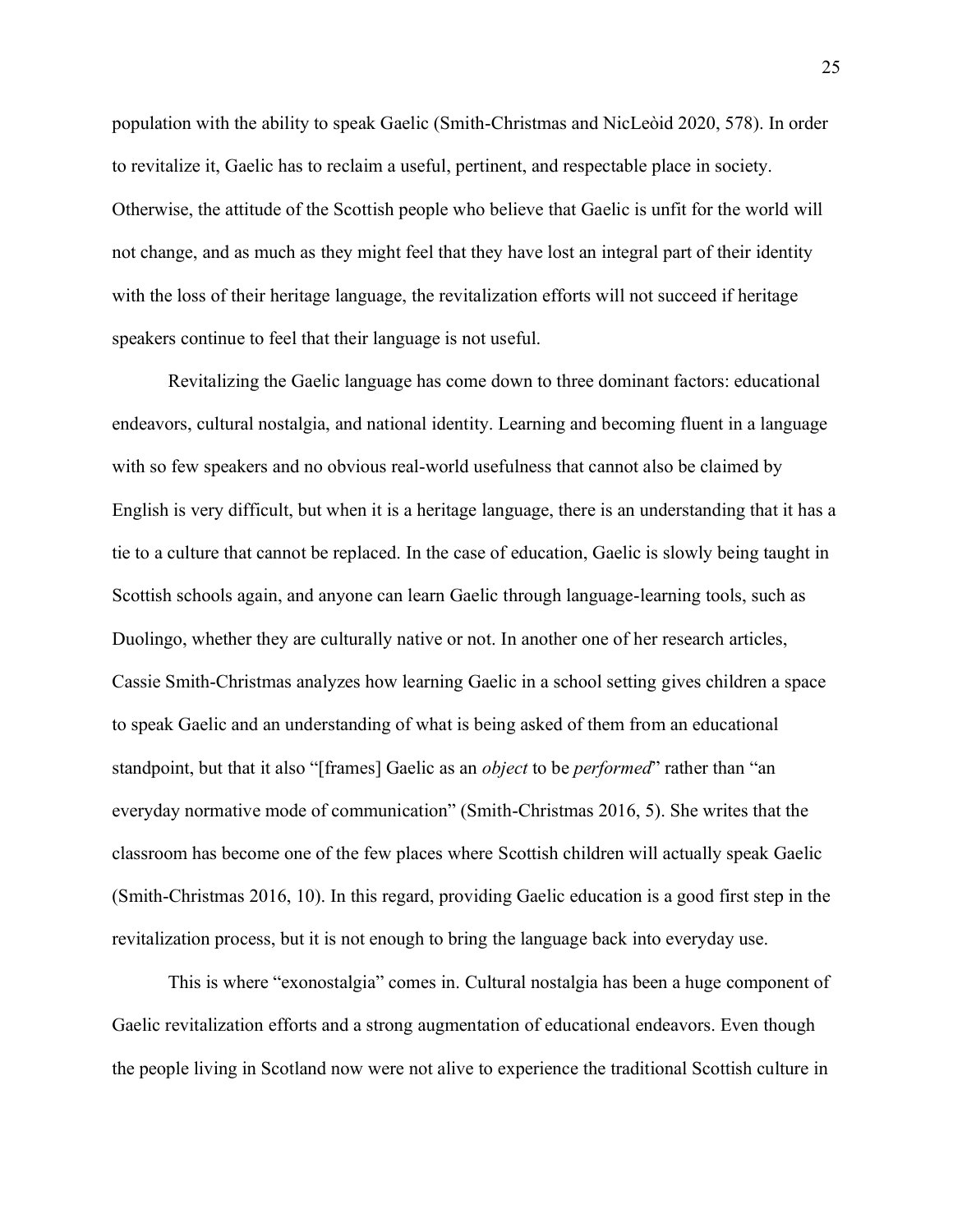the high medieval era, the desire to honor and participate in these traditions and cultural practices in the modern world is still somewhat widespread, and one of the ways that this desire can come to fruition is through learning and speaking Gaelic. In a study done by New Zealand-based lecturer Arianna Berardi-Wiltshire, it is shown that the drive to learn one's heritage language can come from trying to reclaim one's cultural roots, connecting with one's ancestors, or even maintaining contact with the living older or younger generations who use the language (Berardi-Wiltshire 2012). In the Gaelic-speaking communities of Scottish immigrant families in Nova Scotia, Gaelic has been kept in use through song and dance. These Celtic musical traditions "have remained remarkably healthy" despite Gaelic's decline in use (MacIntyre and Baker 2017, 504). Furthermore, generations of families from all over the world have been experiencing "a global phenomenon" known as the "Celtic boom," where many people with Celtic heritage are inspired by Riverdance performances, Celtic Woman concerts, and other groups that have made Celtic performance art accessible to the world (MacIntyre and Baker 2017, 504). This phenomenon helps create a motivation to protect and savor cultural connection because belonging to something bigger than oneself is crucial to the human experience. It is a motivation that has helped Gaelic revitalization efforts stay relevant and optimistic through the decades. That being said, it is true that "the desire to use [Gaelic] outside of the confines of the educational context" is somewhat "absent" in the younger Scottish population and, as I will discuss further, this lack of desire is a big part of what separates Gaelic from other more successful linguistic revitalization efforts worldwide (Smith-Christmas 2016, 12).

In the same vein as cultural identity, it is impossible to talk about linguistic revitalization in Scotland without acknowledging how large of a role nationalism and national identity have had on its varying degrees of success. Because the Anglo-Scottish relationship has been filled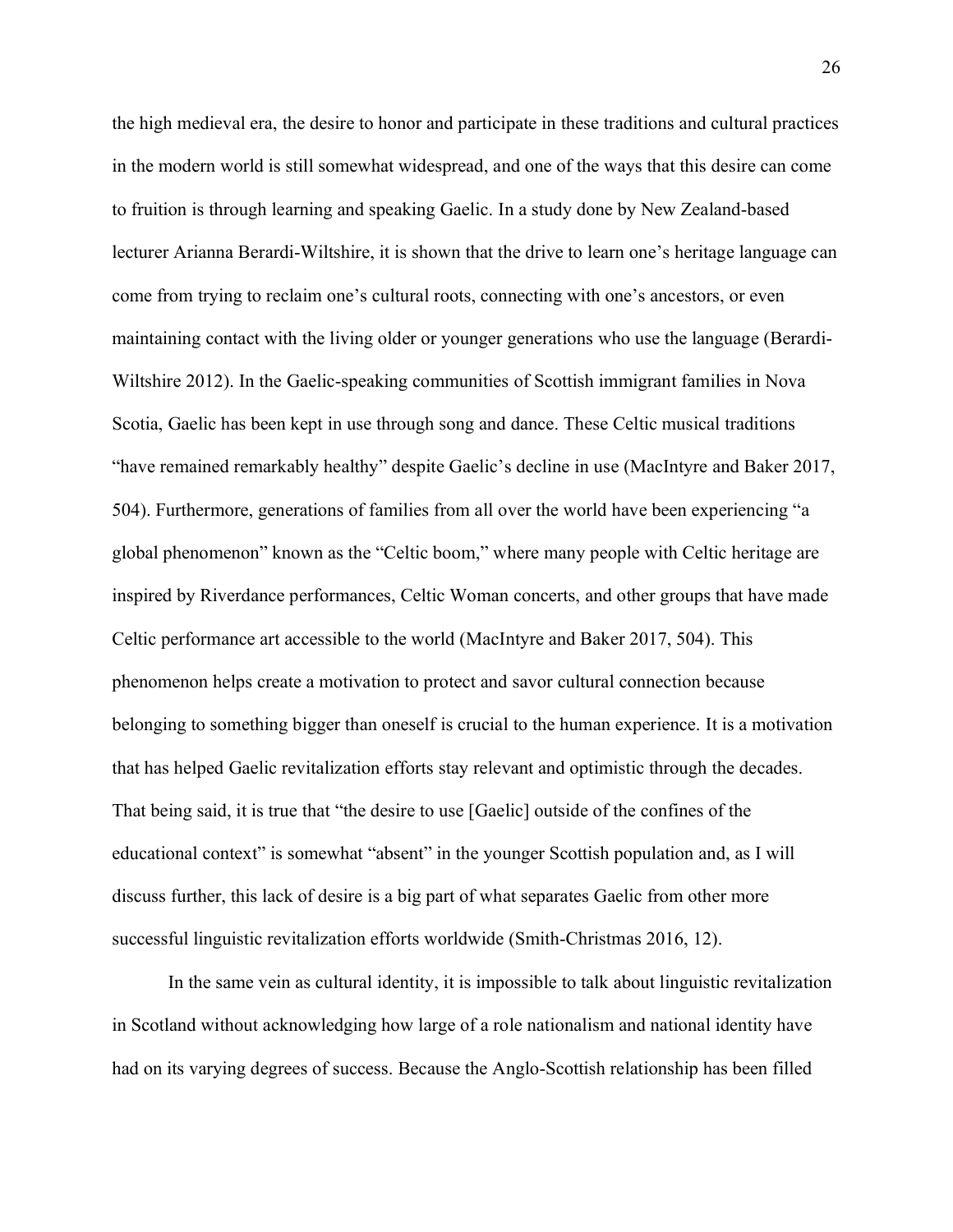with "historical tensions," and because Scotland is a member of the United Kingdom and is still beholden to an English-dominant world, there have been several modern attempts to break from this tie and make Scotland a truly autonomous state (Mason 2013, 139). The Scottish National Party was formed in 1934 as a progressive political party and appeals to a majority of the constituents in



*Figure 1: Scottish constituency vote distribution in 2016 vs. 2021 (BBC News)*

the Highlands and the Midlands of Scotland, whereas the Lowlands tend to be more Conservative (Sim 2021, see Figure 1). They operate with the agenda to reclaim and maintain Scottish national integrity, and the party put forth a referendum plan in 2014 that was ultimately unsuccessful (Mullen 2014). However, the vote was excruciatingly close, and the minority group

of the Scottish population that voted in favor of independence were very vocal in their beliefs that Scotland should be fighting to take back its cultural and national identity from England (Mullen 2014, 632). This argument has resurfaced with the situation surrounding Brexit and the UK's decision to leave the European Union in 2020. The polls show that the Scottish people voted strongly against Brexit. In fact, every council in Scotland voted to remain in the Union (BBC News, "EU



*Figure 2: 2020 UK Brexit vote distribution (BBC News)*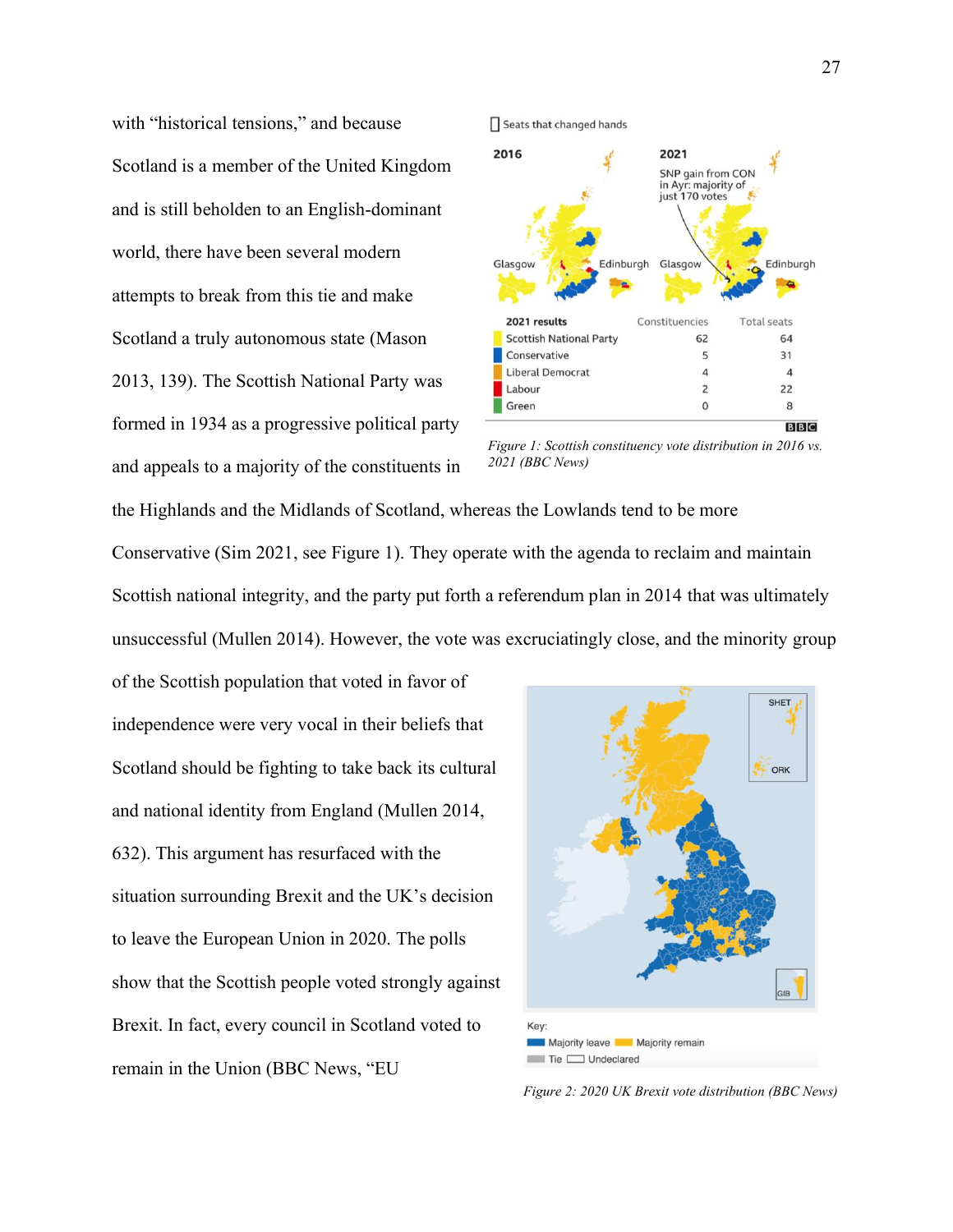Referendum," see Figure 2). However, the population of Scotland is so small compared to the rest of the UK that the votes had very little impact on the outcome. Many Scottish people once again felt as though they have been forced into a national identity that they did not consent to, and reclaiming their heritage, language, and culture is a way to take back the power that has been exercised over them for centuries.

It is under these three components that Gaelic revitalization efforts have been able to resurface, albeit slowly, after centuries of the language being in crisis. However, whether or not Gaelic will prove to be useful and desirable in the modern world will ultimately dictate how successful the revitalization is. Having the people of Scotland reclaim Gaelic is not just a political and cultural endeavor, but also one that challenges and reshapes the ideas of linguistic modernity.

### **The Modernization of Gaelic**

While the efforts to revitalize Scottish Gaelic are becoming more widespread across the world, there are some unforeseen consequences to this endeavor that many scholars believe halt its cultural effectiveness. Most notably, traditional languages that are being revitalized are subject to linguistic modernization as new learners begin to make them their own. Because Scotland exists in different social, political, and cultural circumstances than it did when Gaelic was widely spoken, and in the endeavor to revitalize Gaelic as a useful language that is fit to exist in the modern world, new Gaelic speakers have begun to subconsciously use Gaelic with different and non-traditional linguistic features.

In her article "'New' Scottish Gaelic Speakers in Glasgow: A Phonetic Study of Language Revitalisation," Claire Nance analyzes the phonetic differences between the Gaelic of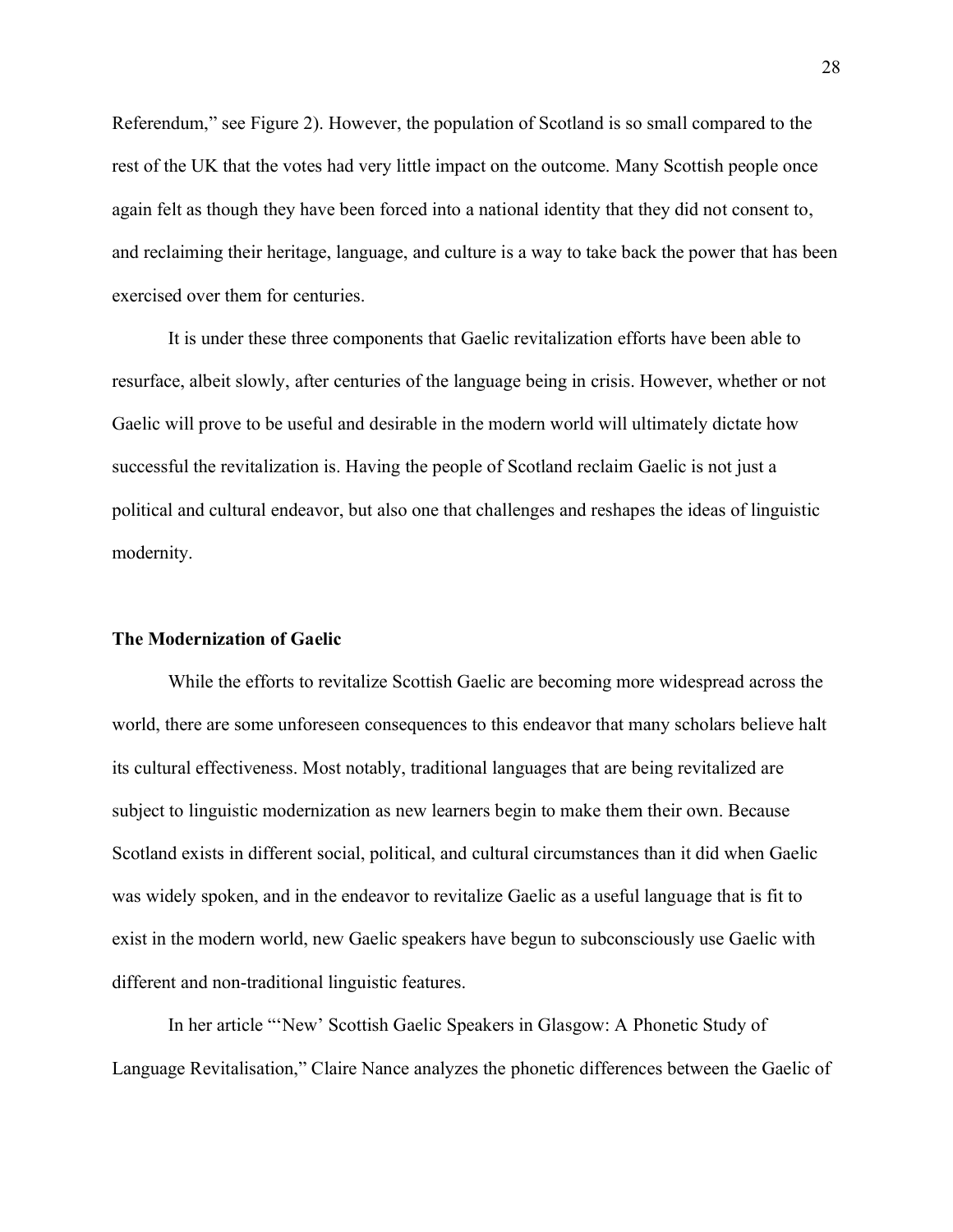native speakers who grew up with it and the Gaelic that young people are speaking in the Glasgow school system. For clarification purposes, I will be referencing those who use Gaelic fluently as their first language as "L1 speakers" and those who are learning Gaelic as a second language alongside their pre-acquired fluency of another language as "L2 speakers." Nance notes that "even in heartland communities, immersion schooling has become the normal method of Gaelic acquisition" in place of growing up with it in the home (Nance 2015, 556). This implies that the ratio of L1 speakers to L2 speakers of Gaelic is becoming more disproportionate as the number of L2 speakers grows within these immersion programs. With more people learning Gaelic as an L2, especially in urban education hubs like Glasgow, the way that young people speak Gaelic has changed a great deal from how it is spoken in the "heartlands" by L1 speakers (Nance 2015, 557). The differences are mostly phonetic, ranging from new uses of vowel sounds (especially that of  $[u]$  and  $[i]$ ) to variations in laterals (specifically alveolar and palatalized laterals versus velarized laterals), but there are also differences in intonation, meaning that there is variation in cadence and prosody between L1 and L2 speakers (Nance 2015, 562-7). Nance theorizes that this is in part due to this new form of Gaelic being spoken mostly in urbanized areas like Glasgow, where the social environment is drastically different from that of the rural Highlands where many L1 speakers live (Nance 2015, 560). However, the idea that revitalization efforts are most effective when they are "reconstructing the social conditions of when the language in question is widely spoken and transmitted" is not realistic (Nance 2015, 555). Because many people associate their heritage language with their traditional cultural heritage, they usually do not want their heritage language to change or modernize, and many L1 speakers fight against modernity to keep their language as traditional and as "pure" as possible.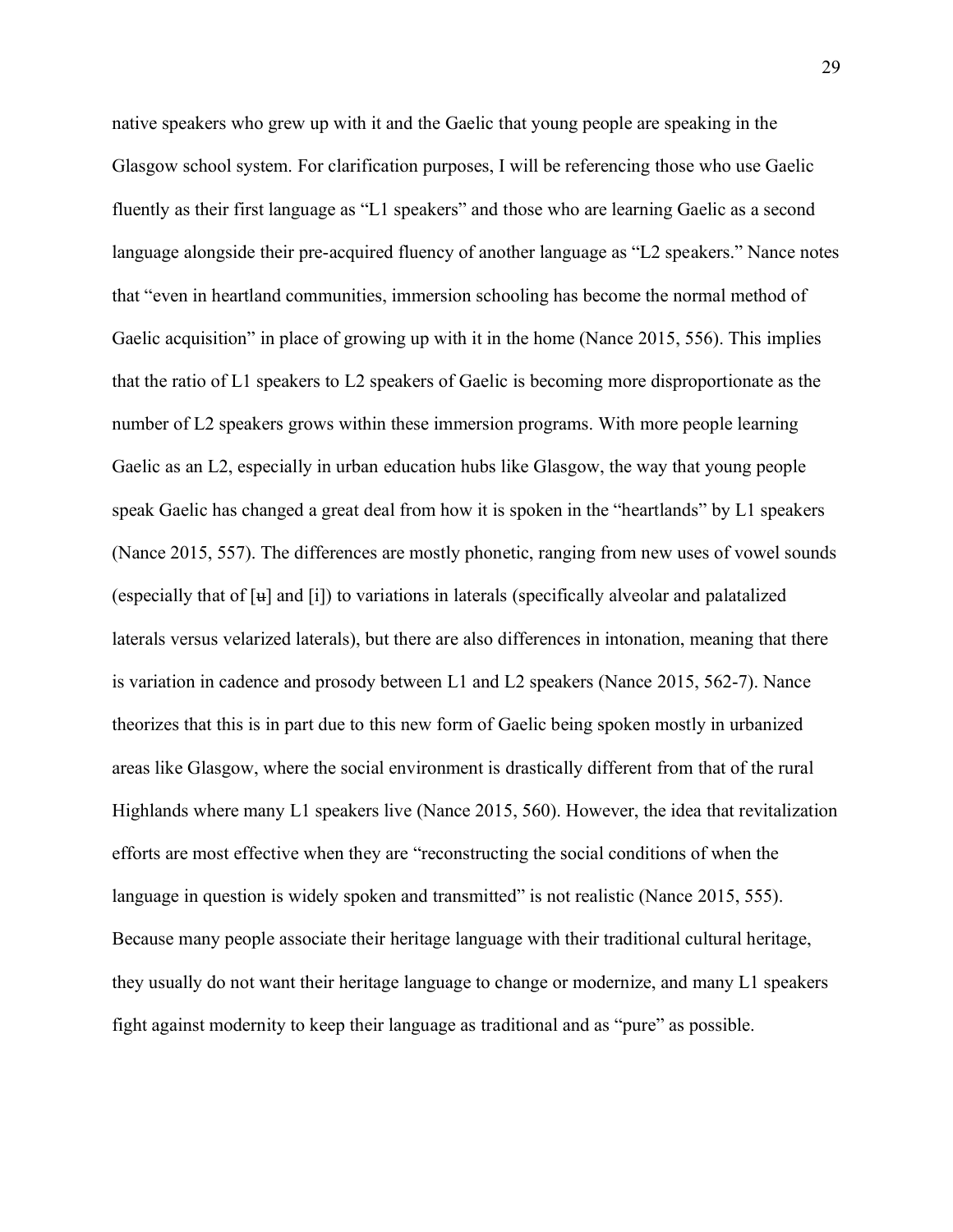This linguistic change is seen as a consequence in language revitalization discourse because it is thought that modernizing a traditional language almost defeats the purpose of revitalizing the language at all. However, linguistic purism is ultimately a huge reason why languages are unnecessarily lost. Nancy Dorian, an American linguist who specializes in the East Sutherland dialect of Gaelic, wrote an article entitled "Purism vs. Compromise in Language Revitalization and Language Revival" that focuses on this idea. In Dorian's analysis, she equates purism to conservativism in cases of linguistic anti-modernity all over the world (Dorian 1994, 480). This fight against linguistic change has impacted minority languages not just in Europe, but also in the Middle East and Southeast Asia. It has become a widespread ideology, full of seemingly good intentions but met with detrimental consequences. "Whether or not puristic attitudes are universal," Dorian says, "they are widespread enough to create problems for efforts to support minority languages with a small native-speaker base" (Dorian 1994, 480). Revitalization efforts met with the idea of purism are often faced with the added challenge of a civil war between L1 speakers who want to keep the language "pure" and L2 speakers who are working towards reframing the language to fit in with the modern world. With this dichotomy, as one that creates "teams" and sides to "support," the focus is taken away from the actual detrimental issue of language loss and puts it on the distractive argument of whether or not saving some of the language is better than saving none of it at all (Dorian 1994, 487).

Despite this argument, it is actually quite common for languages on the brink of disappearance to change during and due to their revitalization efforts. In another older article written by Nancy Dorian, she states that "language simplification" is common, though different, in both "language death" and "language pidginization" (Dorian 1978, 607). Though this article is several decades old, I believe that many of the ideas that Dorian poses in it still hold; in order to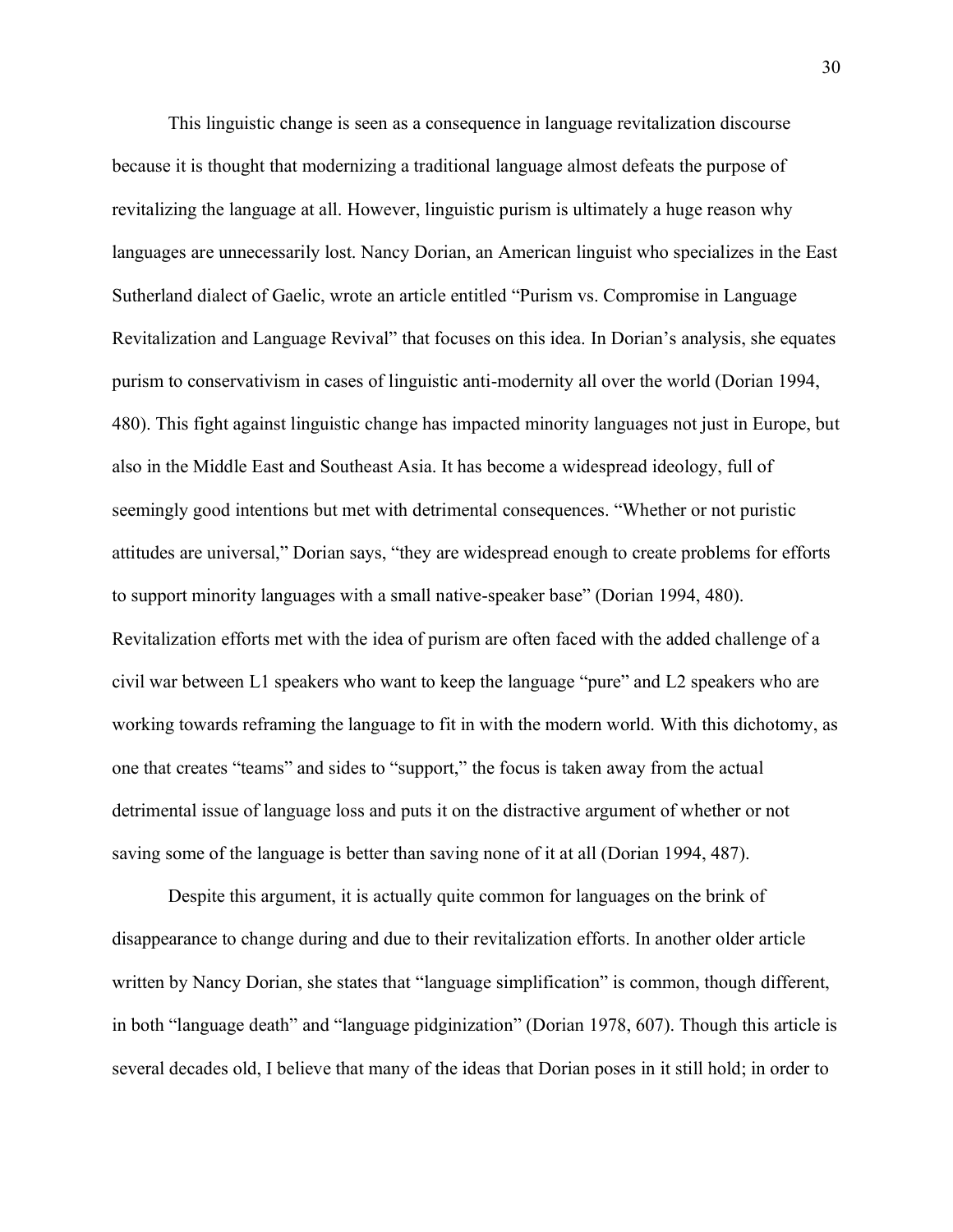bring a language back to the world, it needs to evolve with the changing times. Through linguistic simplification, phonetic reframing, or even new vocabulary and prosodic features, languages grow and change to fit into the societies that we live in today. Striving to maintain linguistic tradition, purism, and "complexity" brings the morality of modernism to the table and challenges the way people think about traditional language revitalization.

It is not a rare thought that languages should remain pure despite the efforts to recover them. This is more often than not the reason why people argue against language revitalization at large; the goal to keep a language "pure" ultimately overtakes the goal of keeping it in use. This mentality creates an interesting imbalance in a culture's view of modernity. When a language is lost, it is usually because people moved towards a more useful and modern language, but then when a language revitalization process begins, people actively fight against modernity to keep the language traditional and "pure." This is why there is no easy answer to the question of whether or not modernity should be sought after. Modernity both causes and reverses language loss, and this is a difficult truth to be met with as a heritage speaker or as a revitalization advocate. However, languages are not saved by close-minded thinking, and with whole cultures and identities at stake, it is exceedingly important to question whether or not the goal is to save the language in some form, even in a more modern form, or to see it lost for the sake of purity. This choice is not an easy one, but it is a necessary one. In order to save a language, cultural nostalgia and modernity cannot be at war; they have to work together to create a version of a traditional language that can fit and be useful in the modern world.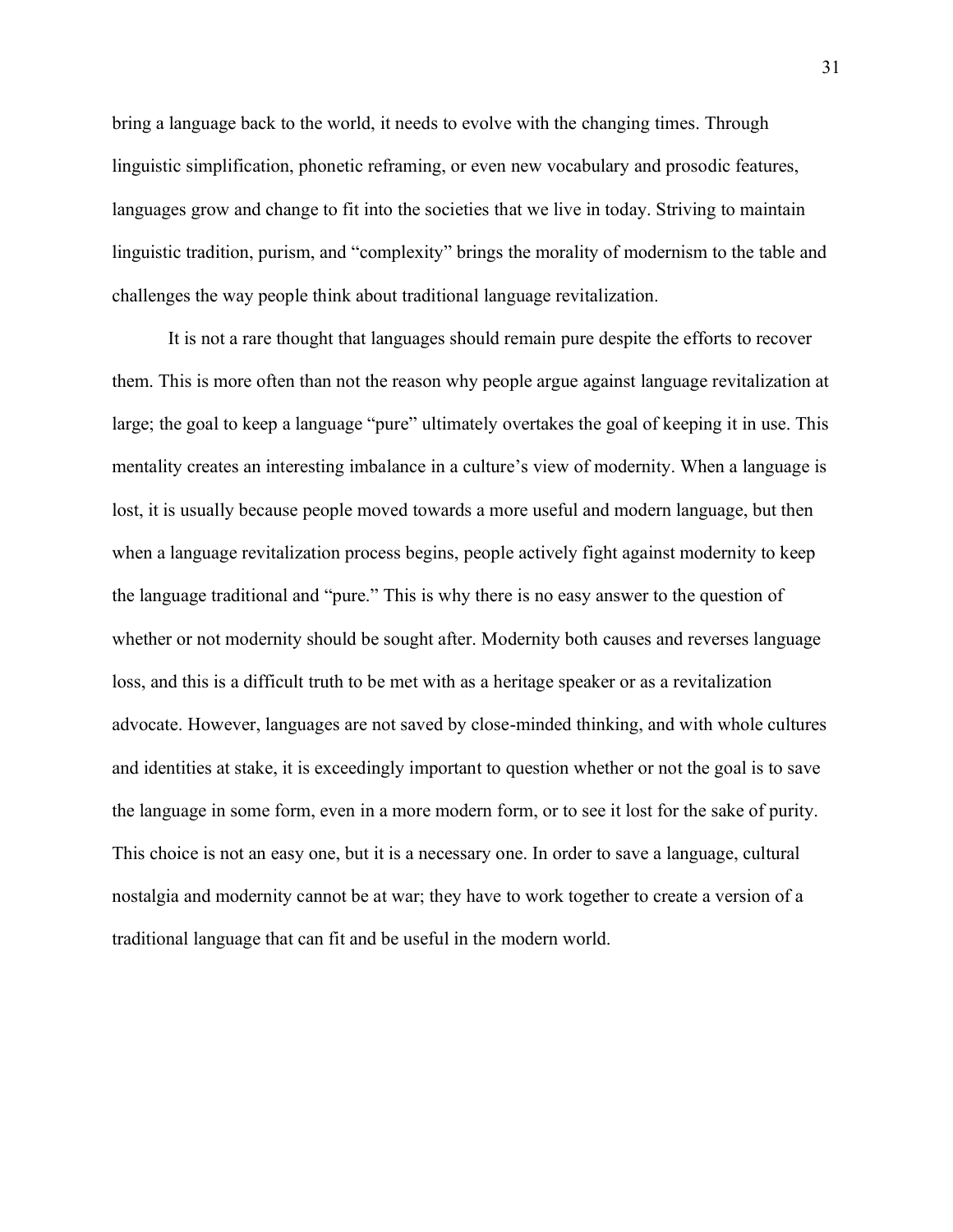## **External Effectiveness and Internal Hatred (The Successes and Failures of Language Revitalization)**

*"The crisis consists precisely in the fact that the old is dying and the new connot be reborn." – Italian philosopher Antonio Gramsci, 'Prison Notebooks'*

## **Push-Back on Gaelic Revitalization**

In my interview with Dr. Smith-Christmas, I asked her about how she has observed language loss impacting cultural identity in Scotland while living in the UK and working with Gaelic language transmission. In her response, she talked about how the "lack of acknowledgment of Gaelic into Scottish national identity" has led some people to develop a "visceral hatred" of the language (interview with Smith-Christmas, 2022). She mentions how even seeing an English-Gaelic road sign, which are common in Scotland and a big part of how the Scottish government has supported the revitalization of the language, causes some people to experience extreme anger. "Every few months usually… at least twice a year," she says, "you normally see something pop up that is somebody railing against [them]… 'Oh my God, they put the sign in Gaelic!'…People get really, really angry about these things" (2022). She theorizes that this is due to a lack of confidence of the Scottish people in the efforts to revitalize their language. "When people lose their language," she says, "I think somehow [this] hatred is internalized and it *does* something, and there's something very sad about that" (2022). The harder it is to see the hope in restoring national and cultural identity through language revitalization and the less that people are actively exposed to their heritage language, the more people project hatred onto the notion of reclaiming their language, which causes intense pushback. In Ireland, following independence, the Irish language became much more widely used and many places are becoming more monolingual in it. In Scotland, this is not the case, as language revitalization is still an ongoing endeavor that still has yet to see significant widespread success.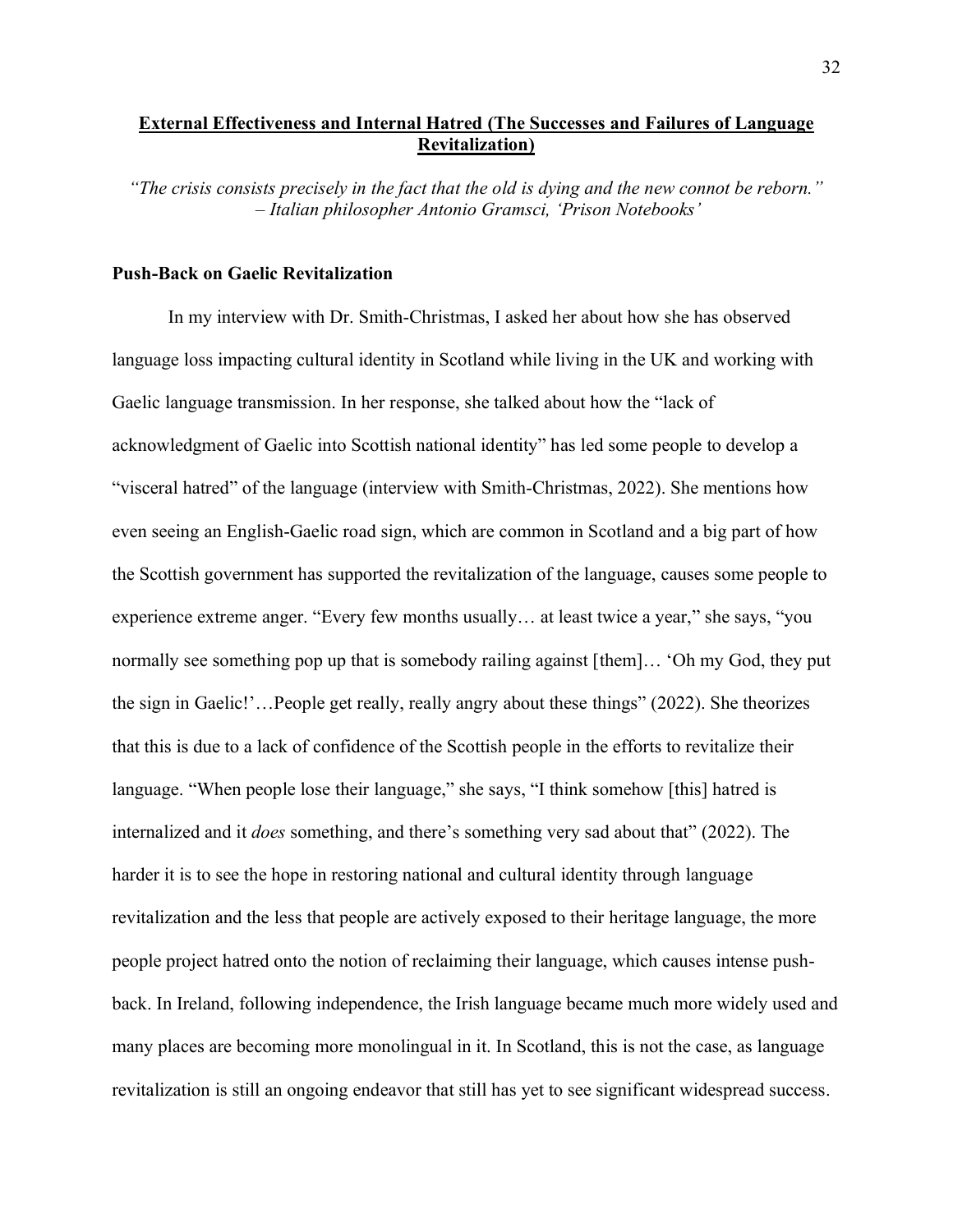There is no universal opinion on what the correct way to revitalize Gaelic is or whether or not it should happen at all. Scotland is quite diverse in the ideas and ideologies of its people, and in our interview, Dr. Smith-Christmas mentioned the "traditional divide between the [Scottish] Lowlands and Highlands" (interview with Smith-Christmas, 2022). People in the Lowlands have been told for centuries that Gaelic is inferior, and this idea has only been perpetrated by the rise of English across the country. As Claire Nance theorizes, "Scottish Gaelic revitalisation is taking place both in the language's traditional heartlands and in Scotland's urban centres," but there is a complicated difference in local culture that causes an ideology dichotomy between the two (Nance 2015, 554). While both Highlanders and Lowlanders are participating in Gaelic revitalization efforts, Lowlanders who live in more urbanized environments are more likely to not advocate for Gaelic usage because there is a "long history of migration to urban areas [to look] for work," meaning that the switch from Gaelic to English in the urban Lowlands was predominantly utilitarian (Nance 2015, 555). Another layer of the push-back against Gaelic that Dr. Smith-Christmas brought up in our interview is when people feel a sense of ownership of the language, and then realize that it does not belong just to them but also to non-heritage speakers, so they "react against [revitalization] in terms of hatred" (2022). This gate-keeping of the Gaelic language from non-heritage speakers who are trying to do their part in revitalization efforts connects back to the idea of linguistic purity that I discussed earlier. If it is not the language that their ancestors spoke and if it is not being spoken by Scottish people alone, many people believe that it is not worth revitalizing. It is because of this lack of community cooperation, emphasis on linguistic purity, and the ineffective efforts made by the Scottish government to give the Scottish people hope for the future of their heritage language that efforts to revitalize Gaelic have remained slow and difficult.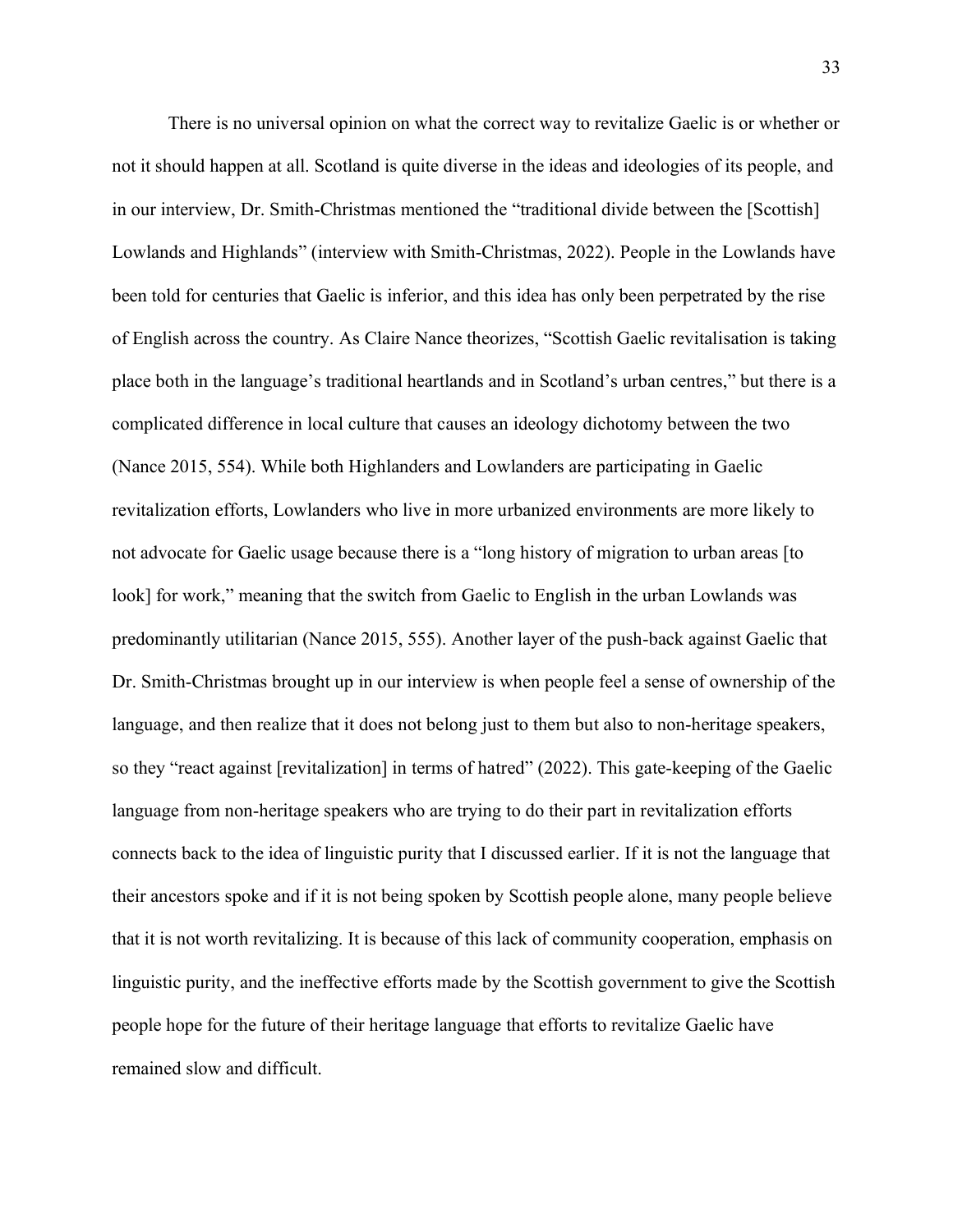#### **Global Models for Language Revitalization**

Scottish Gaelic is not the first language to be met with the challenge of revitalization, and as time goes on it becomes increasingly evident that other cultures and languages can be used as good examples for Gaelic. Language revitalization is not a straightforward task, and analyzing circumstances where language revitalization efforts have been successful helps the languages that are still in the early stages stay on the right path. It is important to ask *why* certain revitalization efforts have been successful, and why others may not have been.

As I have previously mentioned, the Welsh language is not only a beacon of success in global language revitalization, but it is also culturally and geographically close to Gaelic. It presents itself as an excellent model of a traditional language and culture within the UK that has reclaimed cultural autonomy over English oppressors, which is exactly what Scottish Gaelic revitalization advocates are striving to do. The revitalization of Welsh was made possible by strong governmental involvement, which put in place "critical reforms" both in and out of the Welsh education system to help establish the most cohesive and successful language revitalization possible (Williams 2014, 244). The Welsh government has played a crucial role in getting the Welsh language back on its feet: the Welsh Language Act of 1993 "provided a statutory framework for the treatment of English and Welsh on the basis of equality," meaning that the two languages became legally and socially equal and Welsh was given a more recognized place in society (Williams 2014, 245). Furthermore, the establishment of the Welsh Language Board (WLB) in 1993 helped facilitate the promotion, construction, and overseeing of Welsh revitalization efforts (Williams 2014, 245-7). In the Welsh education system during the mid-to-late 1900s, the language was offered as an "opt-in choice" at many schools, and the 1988 establishment of the Education Act made the Welsh language "one of four Core Subjects in the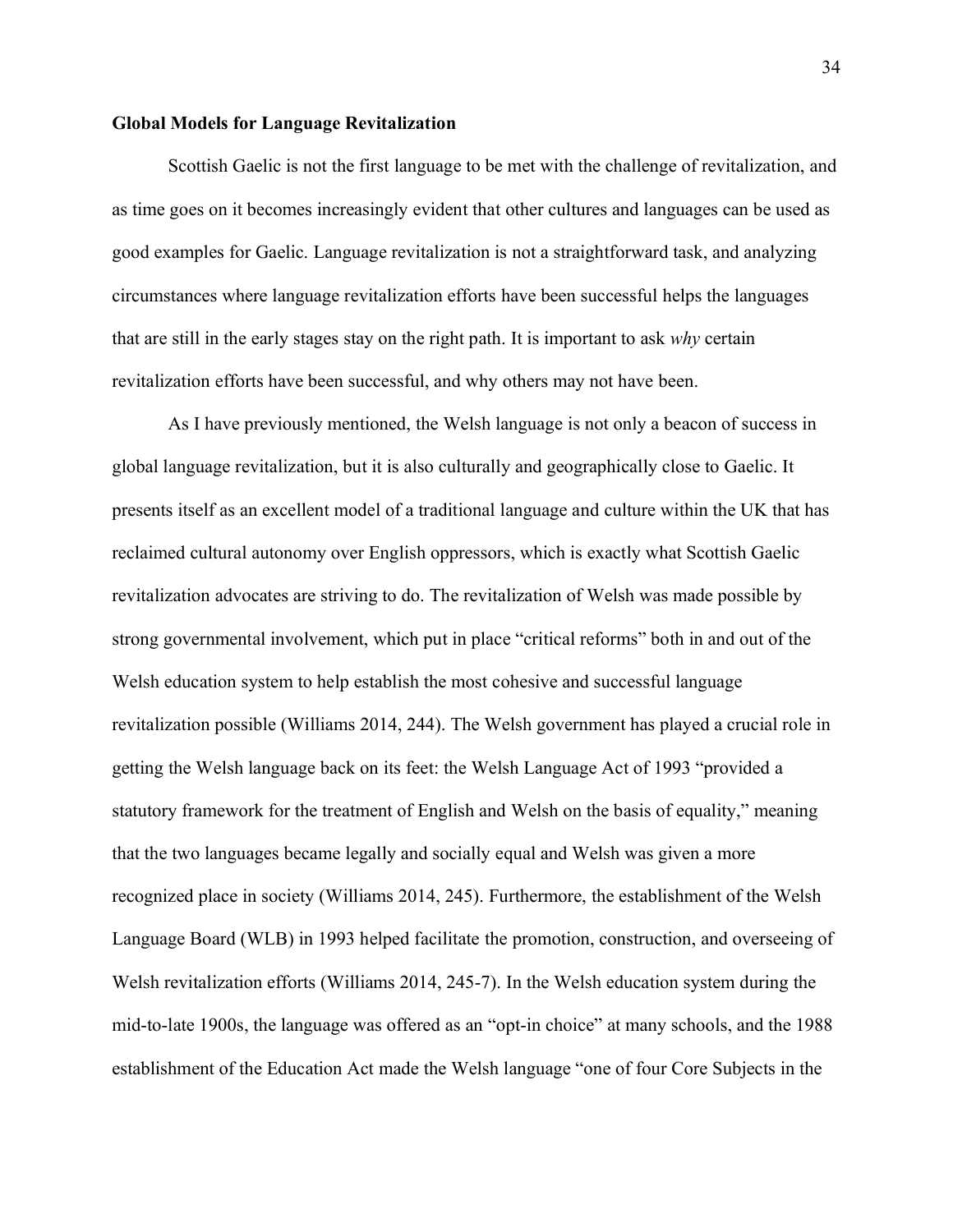National Curriculum" in a majority of Welsh schools (Williams 2014, 249-50). Because of this strong and consistent governmental support, new generations of Welsh speakers are increasing, the connection between the Welsh language and Welsh national identity is stronger than ever, and Welsh will most likely be used in Wales for decades to come. Furthermore, the revitalization of Welsh has been made possible through "community language development," based around a communal longing for cultural reclamation (and in this case, the feeling of *hiraeth*), that has brought Welsh back into consistent use in both older and younger generations (Williams 2014, 258). The connection between national identity and the Welsh language is much stronger than what the same connection looks like with Gaelic in Scotland today because Welsh revitalization efforts have been more poignant, more reinforced, and more thorough in their implementations than that of those in Scotland so far. The case of Welsh proves that successful language revitalization is achieved through positive reinforcement of strong national identity, as well as consistently putting helpful and successful measures in place that people can actively see the positive effects of. Strong, deliberate, and actively successful efforts made by a nation to revitalize its heritage language keep the process alive and thriving.

Another example of international language revitalization success is the recovery and consistent use of Hawaiian, Māori, and other languages native to the Pacific Islands and Polynesia. Much like that of Welsh, the revitalization of these heritage languages is centered mostly around anti-British colonization. In both the cases of Hawaiian and Māori, there were strong efforts to quell the learning and use of these languages by British colonial idealists in the late 1800s and early-to-mid 1900s. In an article authored by anthropologist and researcher Judith A. Simon, she writes that "in seeking to assimilate Māori to English cultural values, customs and language, the schools [in New Zealand] were simultaneously aiming to destroy the values,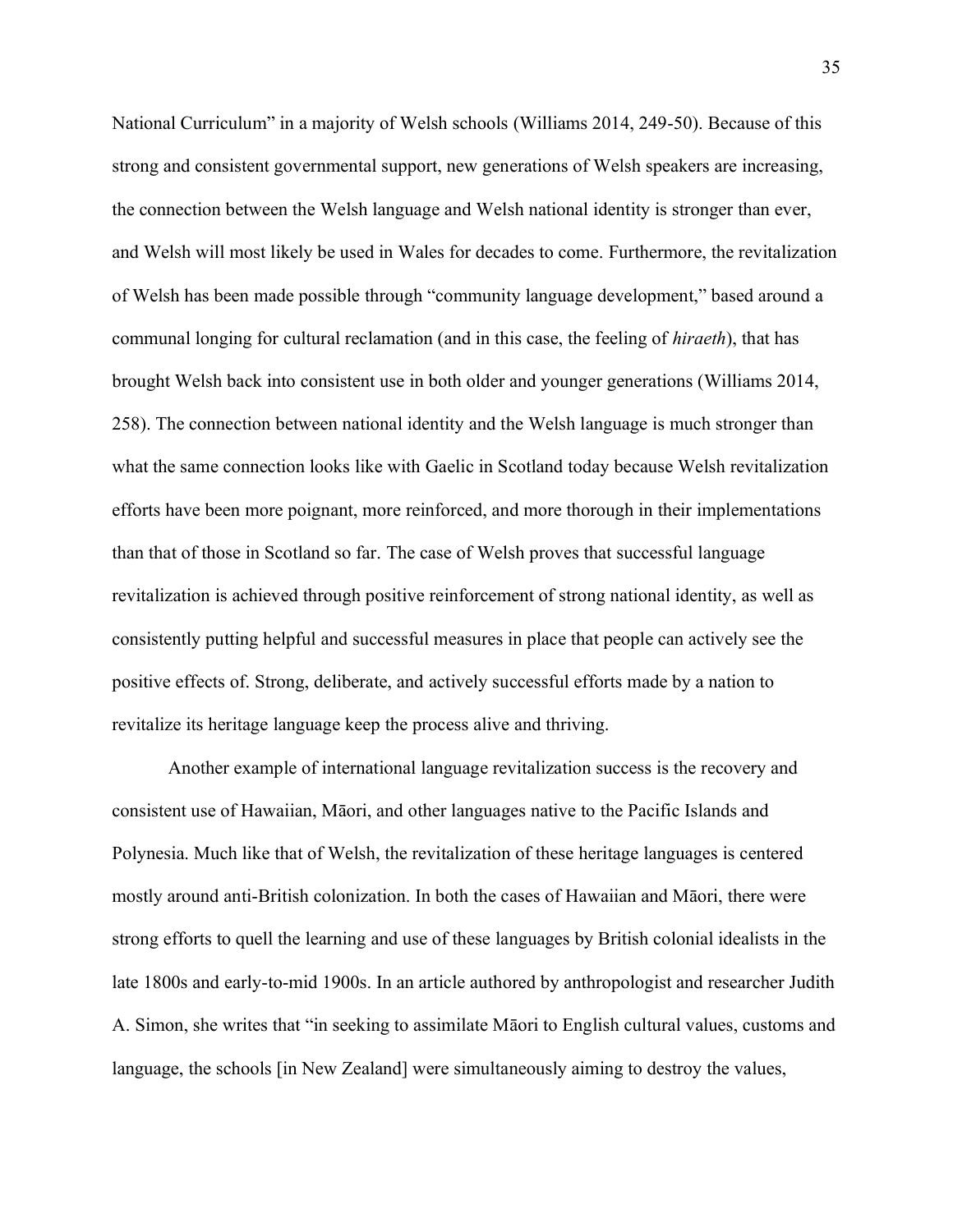customs and language of the Māori" (Simon 1998, 67). English values were being forced on the Māori people at the expense of their own culture, and since taking back one's heritage language is symbolic of taking back one's national and cultural autonomy, the effort to halt this colonial oppression in New Zealand has turned into Māori revitalization efforts and has resulted in what the Māori language looks like today. The Hawaiian language revitalization process is closely related to that of Māori. Laiana Wong, a professor at Hawai'inuiākea (a school that focuses on Hawaiian knowledge and culture) analyzes the successful education methods of the Hawaiian language in schools in his article "Authenticity and the Revitalization of Hawaiian." The "growth and spread of Hawaiian" has been made possible by making it "available to potential users" of the language, he writes, but that it has also been challenged by the idea of linguistic purity in its linguistic communities much like Scottish Gaelic has (Wong 1999, 94). Wong claims that "authenticity, however, is not a reliable determinant of superiority" because "authenticity" is simply a constructed and abstract idea that only seeks to provide and redact "political and economic leverage" in language learning communities (Wong 1999, 97). By appropriately navigating the harmful ideas of linguistic purism, Hawaiian has had a significant increase in new speakers and learners who value Hawaiian in all its forms and want to be a part of Hawaiian culture. Both Māori and Hawaiian have seen linguistic revitalization success because people have connected the languages back to the reclamation of their cultural autonomy and the revoking of the colonial immersion enforced by the English. To them, the motivation to speak their heritage languages is not just about bringing the languages back, but also protecting their land, culture, and livelihood, which is a very powerful thing.

Lastly, it is necessary to analyze the revitalization of Modern Hebrew in Israel when participating in revitalization discourse, as it is one of the most striking success stories of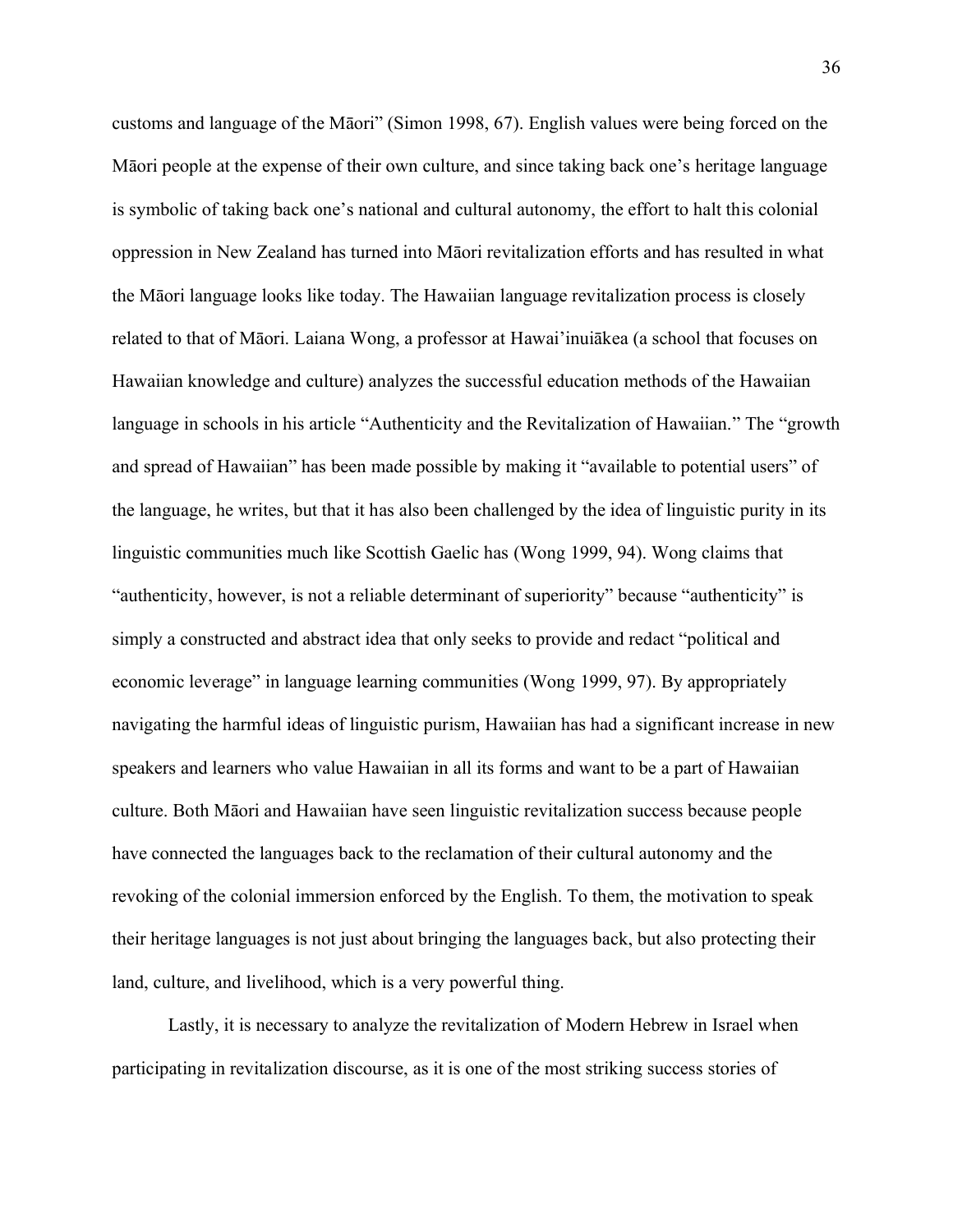language revitalization to date. In Israel, Modern Hebrew is not just tied to national and cultural identity, but a religious identity as well. Over time, there were immense efforts to "revernacularize" Biblical Hebrew and give the modern version of it a place in Israeli society because people thought that it was "crucial to their Jewish identity" to do so (Walsh 2005, 306). In this case, the modernization of Hebrew was necessary because doing so "freed the language from old restrictive forms" and "allowed the language to adapt to and better express modern life experiences," allowing the language to be more usable while still maintaining its cultural importance (Nahir 1998, 344). Hebrew went from being a purely faith-based traditional language to defining an entire modern ethnoreligious national identity within a century. Furthermore, Modern Hebrew was given a place both in public and in the education system, and this two-fold method of supporting Modern Hebrew usage was crucial to its revitalization (Walsh 2005, 306). Moshe Nahir, a professor of linguistics at the University of Manitoba, describes the revitalization of Hebrew as "miraculous" and credits the work of the Israeli Hebrew speakers as a community, because "linguistic revival, particularly of the magnitude of the Hebrew Revival, could not possible be carried out by a single individual… [It] was a collective effort" (Nahir 1998, 335-6). Nahir lays out several factors that were the cause of the success of the revitalization of Modern Hebrew. First, the "communicative factor," where unlike in the cases of Irish, Welsh, Māori, etc., Hebrew was being revitalized to be an L1 for its speakers rather than an L2. Second, the "political factor," where Modern Hebrew became the preferred primary language of government and community dealings over Yiddish. Third, the "religious factor," where Modern Hebrew was being utilized in "universal religious education" and became a cornerstone for Jewish identity. Finally, the "literary factor," where Modern Hebrew was being used as the authorial language for periodicals, novels, and religious works (Nahir 1998, 340-4). All of these factors combined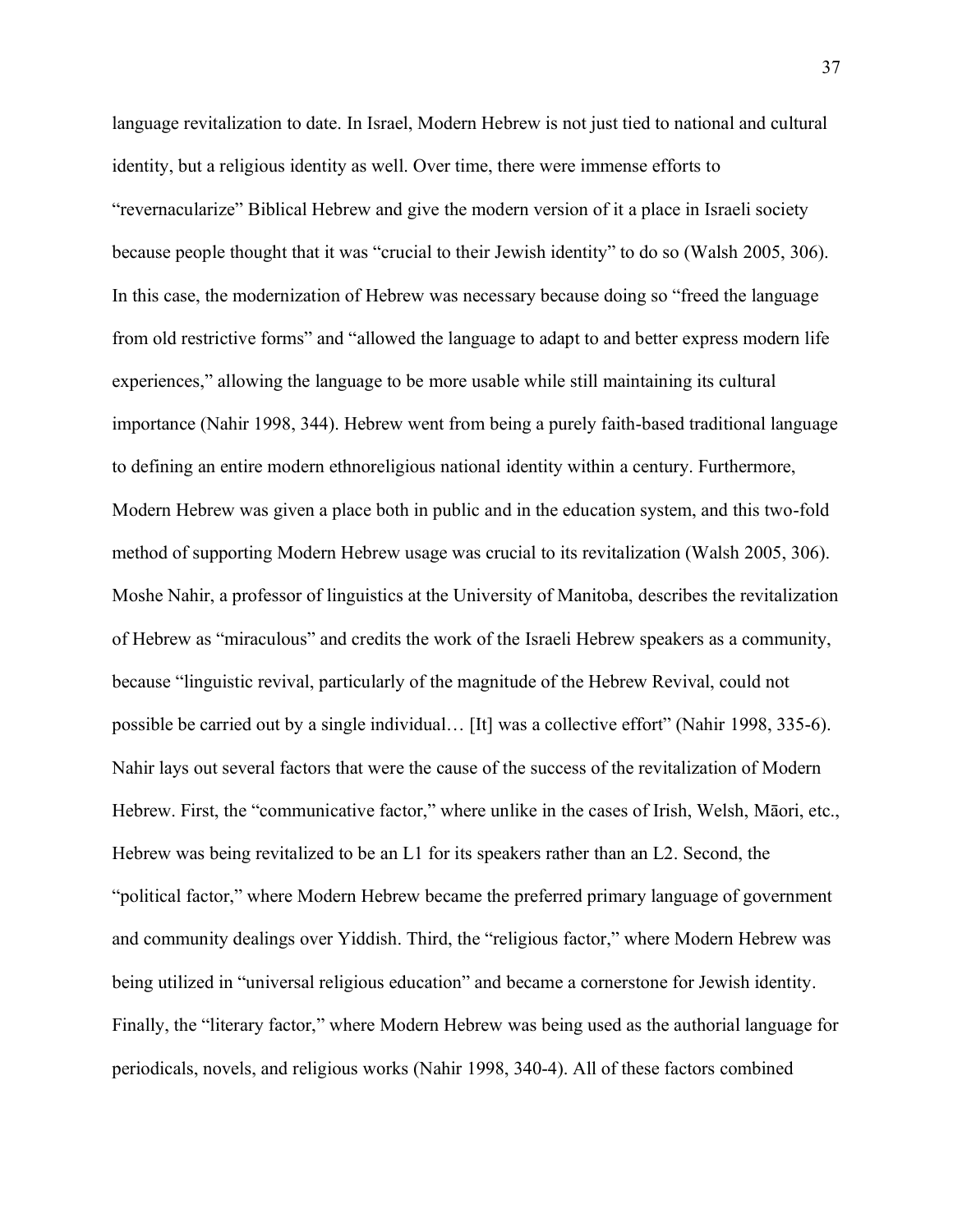create a perfect linguistic ecosystem for Modern Hebrew to become the primary language in Israel, and this case is a strong example of the successful revitalization of a language in the endeavor to establish a national, cultural, and religious identity.

In all three of these cases, it is clear that a consistent and attainable motivation on the part of both governmental actors and community members is what revitalizes a language. It is important to have a plan and a way to make language learning accessible, as well as a way to have people care about learning their heritage language. If the Scottish government made an even stronger effort to advocate for national and cultural identity in Scotland, not just from where they are currently but from an even stronger base, Gaelic might have a stronger case for revitalization. Rather than simply telling the Scottish people that they should care, it may be more beneficial if they were told *why* they should care, and the Scottish government has the power to shape this thought for the national community. Furthermore, in order for Gaelic revitalization to be successful, the idea of linguistic purism needs to be addressed. Scottish Gaelic is struggling with these crucial factors and still has a long way to go, but if Scotland can use what other nations have learned and go the extra mile, it might be enough to bring Gaelic back into more consistent use and give the Scottish people a new and necessary layer of cultural identity.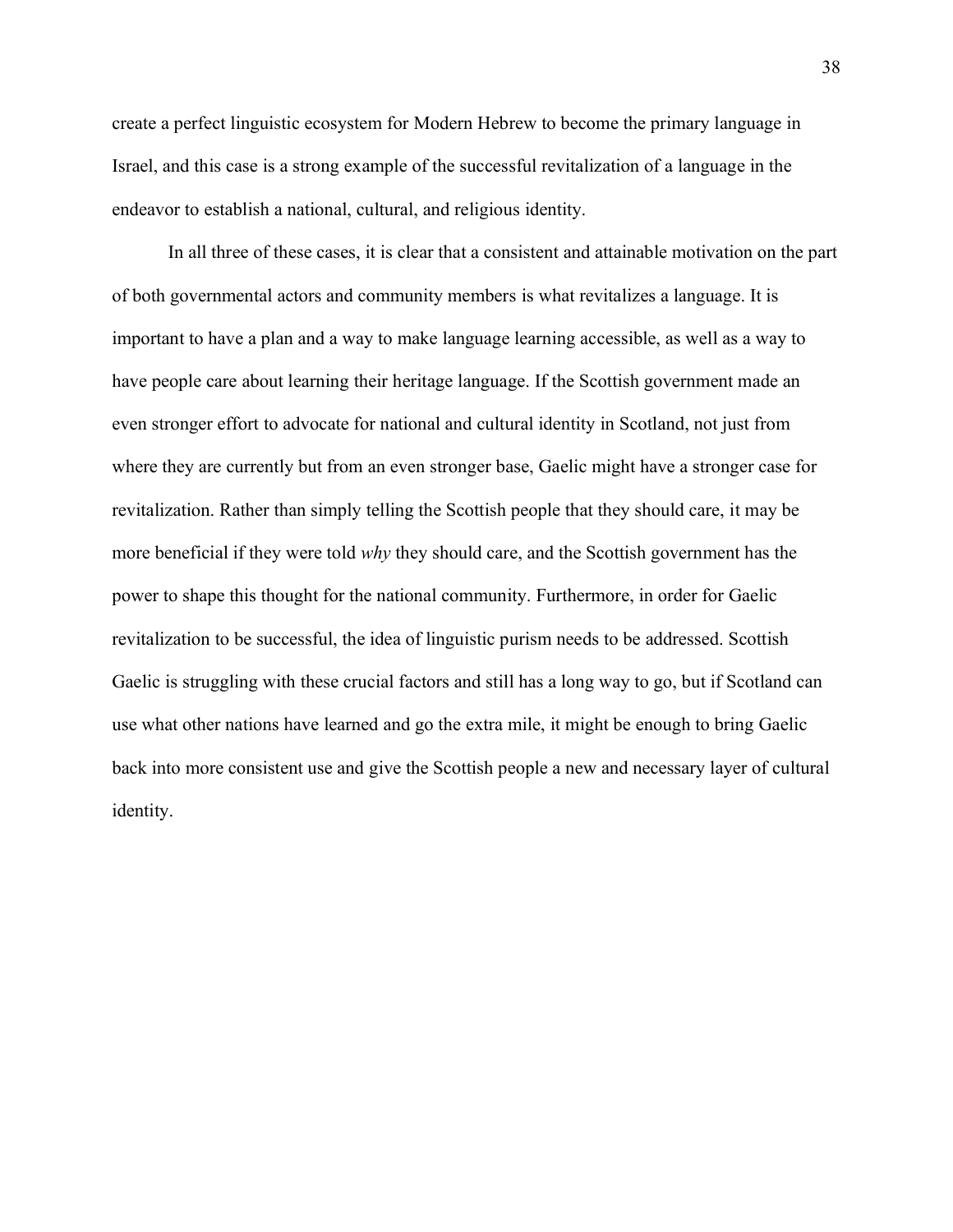#### **Does Something to My Blood (A Brief Conclusion)**

*"You get to choose who you are. Legacy, memories of the past, can serve us well. But we cannot let them define us. When heritage becomes a box instead of an inspiration, it has gone too far." – Brandon Sanderson, 'Skyward'*

## **Why Should We Care?**

The connection between one's identity and the culture of one's ancestors is something that countless people experience across the world every day. My father and I both grew up with Irish folk music, and he once told me something that I thought was quite profound: "I can't handle American folk and country music," he said, "but Irish music? This does something to my blood." This spoke to me because it stands as proof that identity, heritage, and belonging are just as real and tangible as they are conceptual. Music that "does something to your blood" creates a feeling that can be taken away just as easily as it is given, and humans find this sense of belonging important enough to pursue through things like music, art, and language.

Throughout my research, I have found that there are a variety of opinions about whether or not language revitalization is culturally ethical, whether some revitalization is better than none, and why languages should or should not be revitalized in general. Why should people care about this at all? No answer will appeal to everyone, and there will never be a dearth of discourse on this, but language is connected to power loss, and revitalizing a culture's heritage language is a way of helping people take their national power back from whichever culture overtook it in the first place. This act, by definition, fosters a cultural and national identity and pride that can come from very little else. Dr. Smith-Christmas mentioned in our interview that a community's language is a "fundamental part of their being" (interview with Smith-Christmas, 2022). Language revitalization should not only be about bringing a language back into use but also "supporting marginalized groups," as Dr. Smith-Christmas puts it (2022). Language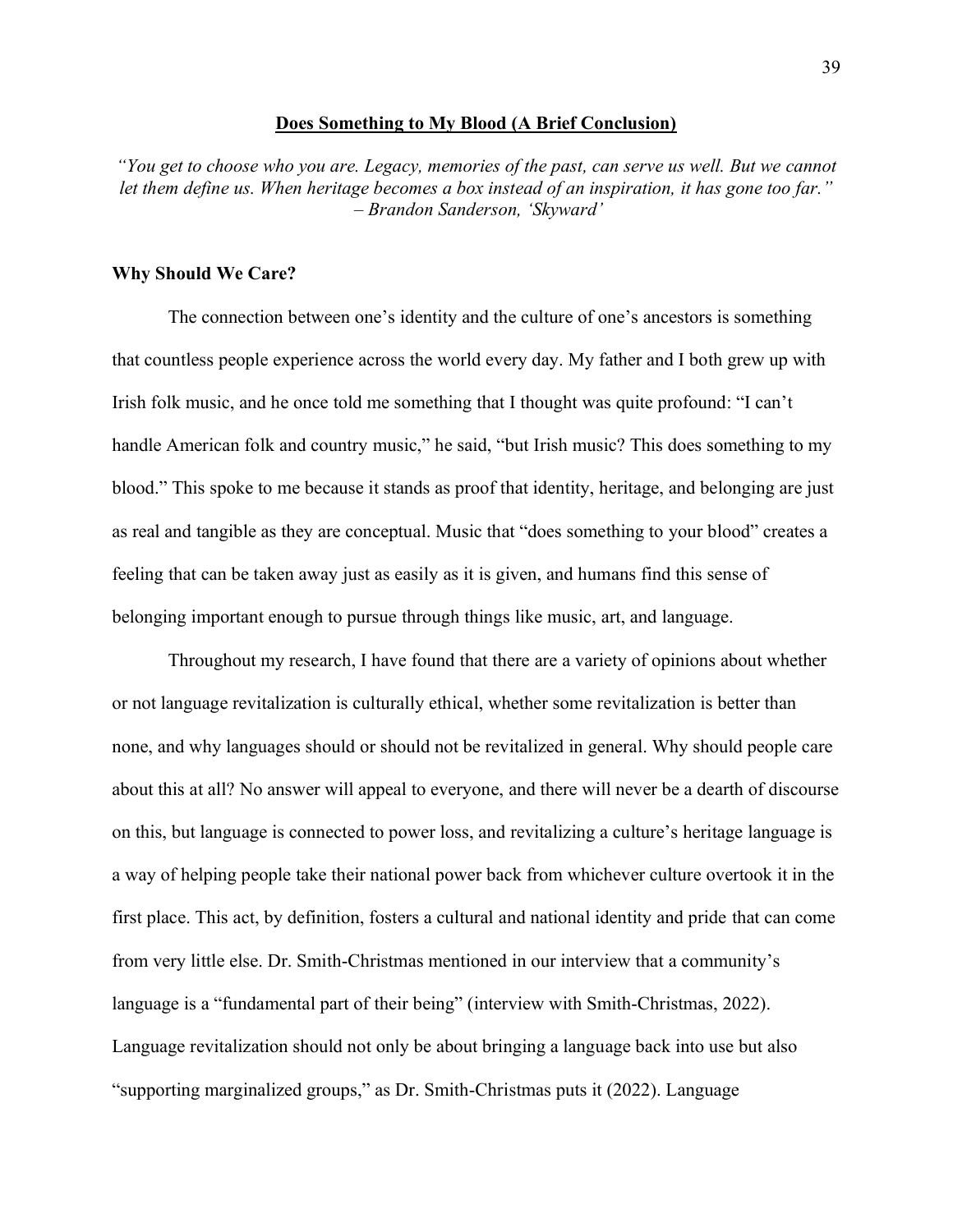revitalization "matters to the people that speak [the languages]," she says, "or to the people who should have spoken them, but don't" (2022). She also mentions that heritage languages provide an intimate understanding of the land itself, as was made evident by the vignette that I posed in my introduction. If heritage languages are lost, and "north," "south," "east," and "west" become "left" and "right," so much of the respect and understanding of the natural world and what the users of these languages find important are lost forever.

Truthfully, many people do not and will never care about languages being saved. It is the work and persistence of the many who do care that will foster communities, write policies, teach heritage languages in schools, and keep the discourse going about why language revitalization is exceptionally important to humankind.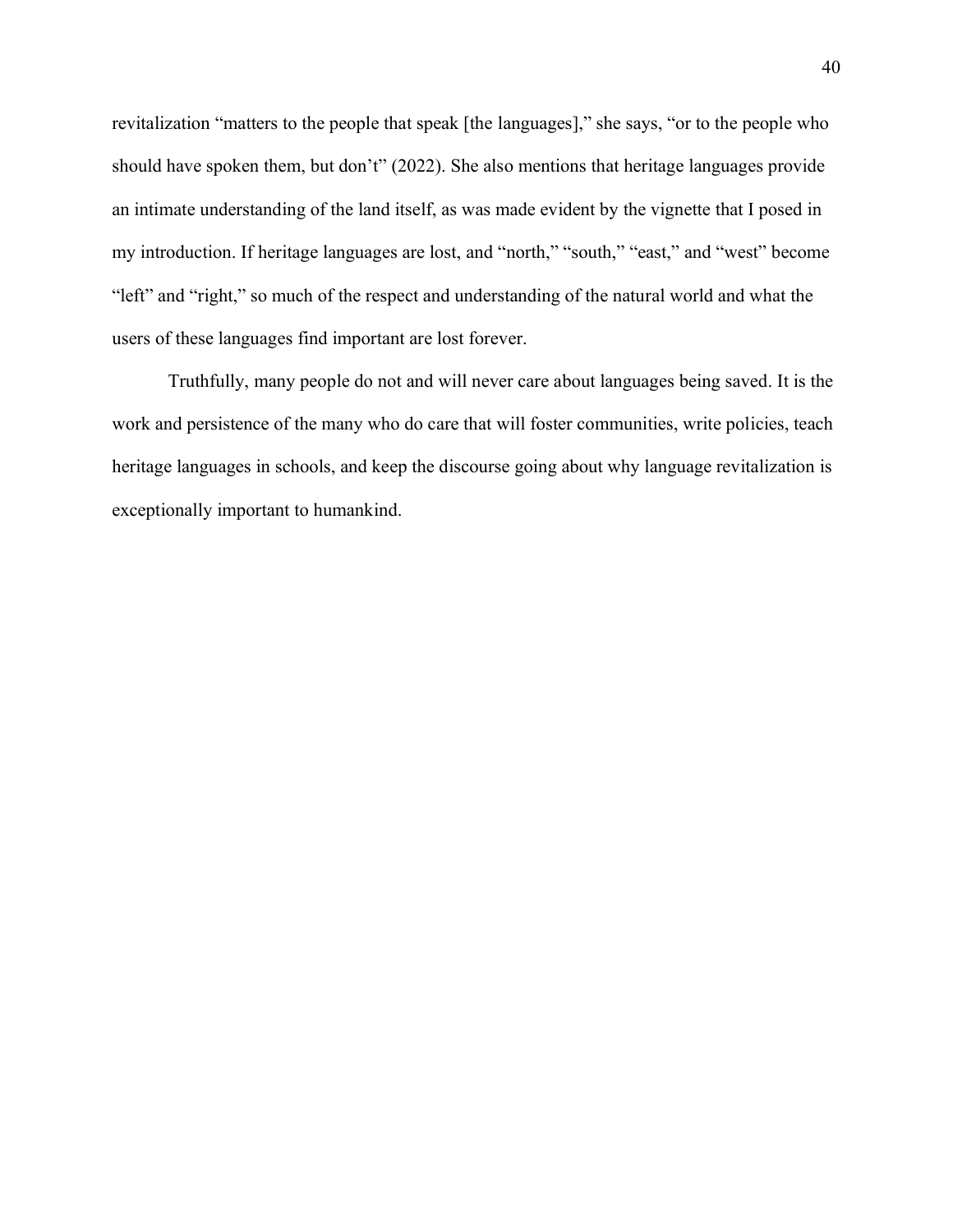## Works Cited

- Berardi-Wiltshire, Arianna. "Reframing the Foreign Language Classroom to Accommodate the Heritage Language Learner: A Study of Heritage Identity and Language Learning Motivation." *New Zealand Studies in Applied Linguistics* 18, no. 2 (2012): 21-34.
- Berliner, David. *Losing Culture: Nostalgia, Heritage, and Our Accelerated Times*. New Brunswick, NJ: Rutgers University Press, 2020.
- Chomsky, Noam. "Lecture I: What Is Language?" *The Journal of Philosophy* 110, no. 12 (December 2013): 645-62. https://www.jstor.org/stable/43820808.
- Croft, J. Pauline. *King James*. Houndmills, Basingstoke, Hampshire: Palgrave Macmillan, 2003.
- Crystal, David. *Language Death*. Cambridge, UK: Cambridge University Press, 2000.
- Dalby, Andrew. *Language In Danger: The Loss of Linguistic Diversity and the Threat to Our Future*. New York, NY: Columbia University Press, 2003.
- Dimroth, Christine, and Bhuvana Narasimhan. "The Development of Linear Ordering Preferences in Child Language: The Influence of Accessibility and Topicality." *Language Acquisition* 19, no. 4 (October-December 2012): 312-23. https://www.jstor.org/stable/23272268.
- Dorian, Nancy C. "The Fate of Morphological Complexity in Language Death: Evidence from East Sutherland Gaelic." *Language* 54, no. 3 (September 1978): 590-609. https://www.jstor.org/stable/412788.
	- ———. "Purism vs. Compromise in Language Revitalization and Language Revival." *Language in Society* 23, no. 4 (December 1994): 479-94. https://www.jstor.org/stable/4168553.
- Dumville, David N. "From Late Antiquity to Early Modernity: A History of Gaelic Literature, A.D. 250–1750." *Proceedings of the Harvard Celtic Colloquium* 36 (2016): 90-104. https://www.jstor.org/stable/26383345.
- "EU Referendum Results." BBC News. Accessed April 5, 2022. https://www.bbc.co.uk/news/politics/eu\_referendum/results.
- Gable, Eric, and Richard Handler. "Anthropology and Culture." In *The Sage Handbook of Cultural Analysis*, Enhanced Credo ed., edited by Tony Bennett and John Frow, 25-45. Los Angeles, CA: Sage, 2008.
- Handler, Richard. *Nationalism and the Politics of Culture in Quebec*. Madison, WI: University of Wisconsin Press, 1988.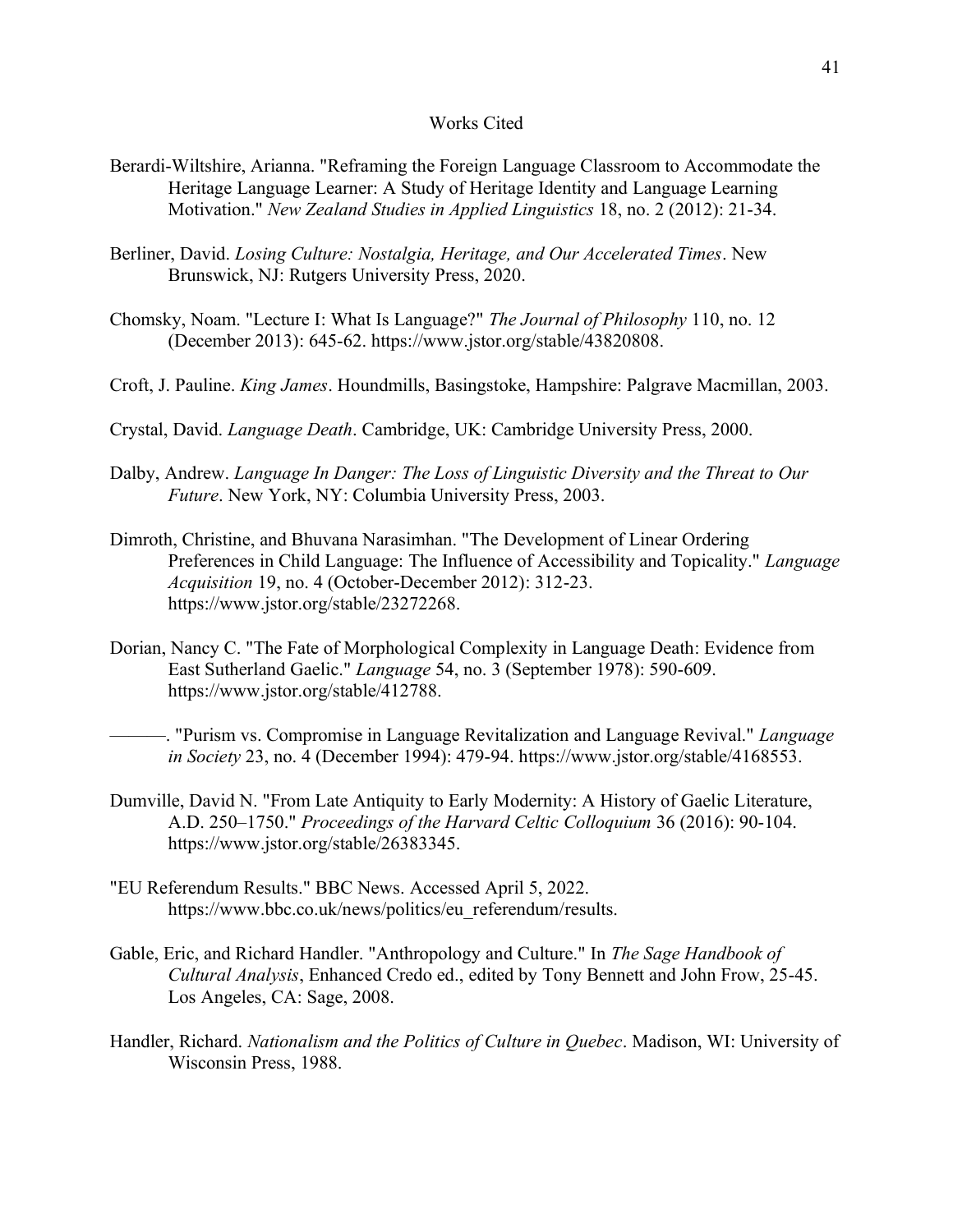Harrison, David K. *When Languages Die; The Extinction of the World's Languages and the Erosion of Human Knowledge*. Oxford, UK: Oxford University Press, 2007.

Haviland, John B. "Guugu Yimithirr Cardinal Directions." *Ethos* 26, no. 1 (March 1998).

- Jacobson, Marion S. "Valtaro Musette: Italians, Accordions, and a Pluralistic Vision of Ethnicity in New York City." *The World of Muisc* 50, no. 3 (2008): 57-79. https://www.jstor.org/stable/41699848.
- Koh, Adeline. "Imagined Communities, Social Media, and the Faculty." *Academe* 102, no. 3 (May/June 2016): 19-22. https://www.jstor.org/stable/26407636.
- MacIntyre, Peter D., Susan C. Baker, and Heather Sparling. "Heritage Passions, Heritage Convictions, and the Rooted L2 Self: Music and Gaelic Language Learning in Cape Breton, Nova Scotia." *The Modern Language Journal* 101, no. 3 (Fall 2017): 501-16. https://www.jstor.org/stable/44981002.
- Mason, Roger. "Dis-United Kingdoms? What Lies Behind Scotland's Referendum on Independence." *Georgetown Journal of International Affairs* 14, no. 2 (Summer/Fall 2013): 139-46. https://www.jstor.org/stable/43134420.
- Mullen, Tom. "The Scottish Independence Referendum 2014." *Journal of Law and Society* 41, no. 4 (December 2014): 627-40. https://www.jstor.org/stable/43862407.
- Nahir, Moshe. "Micro Language Planning and the Revival of Hebrew: A Schematic Framework." *Language in Society* 27, no. 3 (September 1998): 335-57. https://www.jstor.org/stable/4168849.
- Nance, Claire. "Scottish Gaelic Revitalisation: Progress and Aspiration." *Journal of Sociolinguistics* 25, no. 4 (2021): 617-27.
	- ———. "'New' Scottish Gaelic speakers in Glasgow: A phonetic study of language revitalisation." *Language in Society* 44, no. 4 (September 2015): 553-79. https://www.jstor.org/stable/43904617.
- Ó Baoill, Colm. "A History of Gaelic to 1800." In *The Edinburgh Companion to the Gaelic Language*, edited by Moray Watson and Michelle Macleod, 1-22. Edinburgh, UK: Edinburgh University Press, 2010.
- Offen, Richard. "What Is Heritage?" *Australian Garden History* 27, no. 3 (January 2016): 13-15. https://www.jstor.org/stable/10.2307/24919057.
- Ostdiek, Katherine E. "Mathilde Blind, the Highland Clearances, and the 'Trappings of Nationality' in the British Isles." *The Journal of the Midwest Modern Language Association* 51, no. 2 (Fall 2018): 137-68. https://www.jstor.org/stable/45151158.